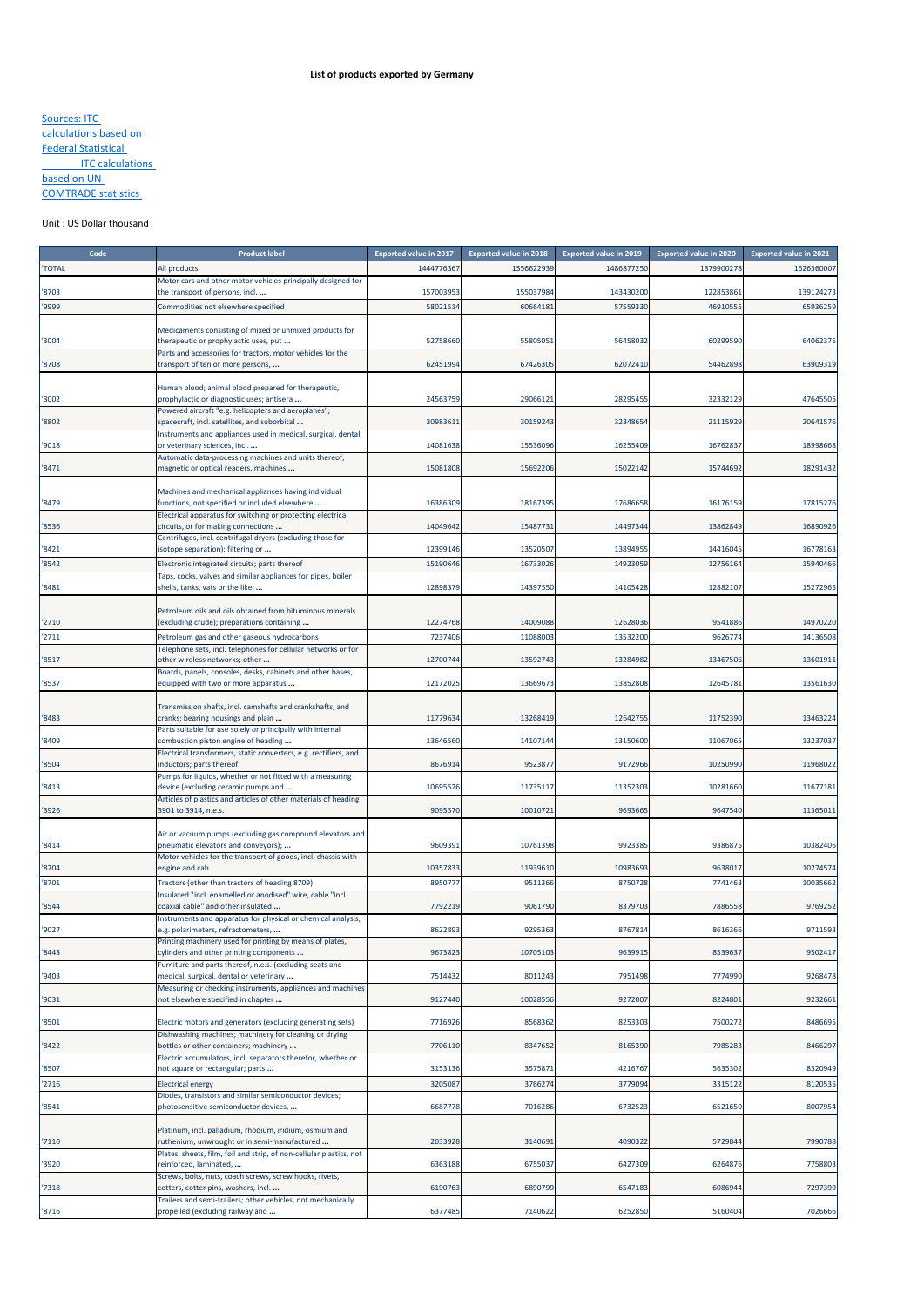| '8803          | Parts of aircraft and spacecraft of heading 8801 or 8802,<br>n.e.s.                                   | 11282300           | 11160122            | 10789178           | 7652763            | 6818328            |
|----------------|-------------------------------------------------------------------------------------------------------|--------------------|---------------------|--------------------|--------------------|--------------------|
| '3824          | Prepared binders for foundry moulds or cores; chemical<br>products and preparations for the chemical  | 5231524            | 5847549             | 5515338            | 5332008            | 6498450            |
| '3822          | Diagnostic or laboratory reagents on a backing, prepared<br>diagnostic or laboratory reagents         | 4270507            | 4410175             | 4269939            | 5482884            | 6469115            |
|                | Compression-ignition internal combustion piston engine                                                | 6591824            |                     | 7007098            | 5270589            | 6361982            |
| '8408<br>'8411 | "diesel or semi-diesel engine"<br>Turbojets, turbopropellers and other gas turbines                   | 9534959            | 7124548<br>12125332 | 12892065           | 9141785            | 6336493            |
| '8419          | Machinery, plant or laboratory equipment whether or not<br>electrically heated (excluding furnaces,   | 5843339            | 6729930             | 6680091            | 5830339            | 6293557            |
| '3907          | Polyacetals, other polyethers and epoxide resins, in primary<br>forms; polycarbonates, alkyd resins,  | 4759745            | 5200063             | 4763589            | 4380041            | 6148858            |
| '8538          | Parts suitable for use solely or principally with the apparatus<br>of heading 8535, 8536 or 8537,     | 5411702            | 6067398             | 5607270            | 5221968            | 6125284            |
| '8477          | Machinery for working rubber or plastics or for the<br>manufacture of products from these materials,  | 6104232            | 6445175             | 5790971            | 5461064            | 6078897            |
| '7108          | Gold, incl. gold plated with platinum, unwrought or not<br>further worked than semi-manufactured      | 4696295            | 4678616             | 6715938            | 8695312            | 6070341            |
| '9021          | Orthopaedic appliances, incl. crutches, surgical belts and<br>trusses; splints and other fracture     | 5559111            | 5779945             | 5637481            | 4944360            | 5951809            |
| '7606          | Plates, sheets and strip, of aluminium, of a thickness of > 0,2<br>mm (excluding expanded plates,     | 5352605            | 5852620             | 5503357            | 4438589            | 5906385            |
| '9022          | Apparatus based on the use of X-rays or of alpha, beta or<br>gamma radiations, whether or not         | 5068344            | 5413620             | 5625048            | 5367271            | 5905849            |
| '2843          | Colloidal precious metals; inorganic or organic compounds of<br>precious metals, whether or not       | 1598076            | 2018580             | 2937751            | 3990770            | 5889746            |
| '8516          | Electric instantaneous or storage water heaters and<br>immersion heaters; electric space-heating      | 4134129            | 4429664             | 4464578            | 4826726            | 5808859            |
| '3923          | Articles for the conveyance or packaging of goods, of plastics;<br>stoppers, lids, caps and other     | 4817513            | 5320374             | 5017024            | 4984517            | 5803652            |
| '8407          | Spark-ignition reciprocating or rotary internal combustion<br>piston engine                           | 4971147            | 5246999             | 5532480            | 4626766            | 5770215            |
| '7326          | Articles of iron or steel, n.e.s. (excluding cast articles)                                           | 4981362            | 5507357             | 5163350            | 4825087            | 5757663            |
| '4011          | New pneumatic tyres, of rubber                                                                        | 5901845            | 604461              | 5667819            | 4940572            | 5674635            |
| '8302          | Base metal mountings, fittings and similar articles suitable for<br>furniture, doors, staircases,     | 5020135            | 5317320             | 5016598            | 4738214            | 5634321            |
| '3815          | Reaction initiators, reaction accelerators and catalytic<br>preparations, n.e.s. (excluding rubber    | 3679409            | 3943284             | 4244072            | 4318767            | 5601243            |
| '8482          | Ball or roller bearings (excluding steel balls of heading 7326);<br>parts thereof                     | 5109176            | 5543306             | 5106612            | 4713421            | 5475397            |
| '0406          | Cheese and curd                                                                                       | 442485             | 4624142             | 4609161            | 4804695            | 5397503            |
| '1806          | Chocolate and other food preparations containing cocoa                                                | 4694011            | 4978304             | 4955856            | 4903101            | 5362508            |
| '9026          | Instruments and apparatus for measuring or checking the<br>flow, level, pressure or other variables   | 4714348            | 5231058             | 5042096            | 4574045            | 5270974            |
| '8431          | Parts suitable for use solely or principally with the machinery<br>of heading 8425 to 8430, n.e.s.    | 4638050            | 5193813             | 5018264            | 4434047            | 5243374            |
| '8428          | Lifting, handling, loading or unloading machinery, e.g. lifts,<br>escalators, conveyors, teleferics   | 4726480            | 5421767             | 5408113            | 4851163            | 5201216            |
| '7204          | Ferrous waste and scrap; remelting scrap ingots of iron or<br>steel (excluding slag, scale and        | 3656582            | 4161461             | 3442997            | 3287475            | 5166959            |
| '7308          | Structures and parts of structures "e.g., bridges and bridge-<br>sections, lock-gates, towers,        | 4591476            | 5008630             | 4667043            | 4159571            | 5124235            |
| '3917          | Tubes, pipes and hoses, and fittings therefor, e.g. joints,<br>elbows, flanges, of plastics           | 425226             | 447926              | 4297770            | 424536             | 4949341            |
| '9032          | Regulating or controlling instruments and apparatus<br>(excluding taps, cocks and valves of heading   | 6101031            | 6705034             | 6704233            | 5121493            | 4884708            |
| '8433          | Harvesting or threshing machinery, incl. straw or fodder<br>balers; grass or hay mowers; machines     | 3734593            | 4089902             | 3685096            | 3807391            | 4859739            |
|                | Electrical lighting or signalling equipment (excluding lamps of                                       |                    |                     |                    |                    |                    |
| '8512          | heading 8539), windscreen wipers,<br>Cruise ships, excursion boats, ferry-boats, cargo ships, barges  | 3838347            | 4322159             | 4351747            | 4092476            | 4711518            |
| '8901<br>'2106 | and similar vessels for the<br>Food preparations, n.e.s.                                              | 4519919<br>3417671 | 7463655<br>3730919  | 4801842<br>3785906 | 3937642<br>4131679 | 4683169<br>4667916 |
|                | Bread, pastry, cakes, biscuits and other bakers' wares,                                               |                    |                     |                    |                    |                    |
| '1905          | whether or not containing cocoa; communion                                                            | 3828024            | 4165331             | 4081728            | 4314121            | 4593866            |
| '4016          | Articles of vulcanised rubber (excluding hard rubber), n.e.s.                                         | 3927596            | 4209291             | 4031559            | 3886286            | 4525682            |
| '3901          | Polymers of ethylene, in primary forms<br>Seats, whether or not convertible into beds, and parts      | 379975             | 3899913             | 3358329            | 3147902            | 4488498            |
| '9401          | thereof, n.e.s. (excluding medical,                                                                   | 4341495            | 4778888             | 4542570            | 3869579            | 4423982            |
| '8543          | Electrical machines and apparatus, having individual<br>functions, n.e.s. in chapter 85 and parts     | 3756463            | 3806364             | 3847618            | 3744993            | 4393177            |
| '4407          | Wood sawn or chipped lengthwise, sliced or peeled, whether<br>or not planed, sanded or end-jointed,   | 2148111            | 2519259             | 2320019            | 2572668            | 4350507            |
| '3402          | Organic surface-active agents (excluding soap); surface-active<br>preparations, washing preparations, | 3833851            | 4084250             | 3886038            | 3928052            | 4312864            |
| '8207          | Tools, interchangeable, for hand tools, whether or not power-<br>operated, or for machine tools       | 4289555            | 4558459             | 4158223            | 3671782            | 4300245            |
| '8473          | Parts and accessories (other than covers, carrying cases and<br>the like) suitable for use solely     | 3885607            | 444267              | 3485746            | 3435530            | 4298351            |
| '3921          | Plates, sheets, film, foil and strip, of plastics, reinforced,<br>laminated, supported or similarly   | 3664254            | 3897598             | 3651583            | 3482873            | 4281567            |
| '2933          | Heterocyclic compounds with nitrogen hetero-atom[s] only                                              | 3367896            | 3515217             | 3756489            | 3762193            | 4272512            |
| '2309          | Preparations of a kind used in animal feeding                                                         | 2774279            | 3002069             | 3027060            | 3597765            | 4243828            |
| '7112          | Waste and scrap of precious metal or of metal clad with<br>precious metal; other waste and scrap      | 1022449            | 1236983             | 1925450            | 2769196            | 4018735            |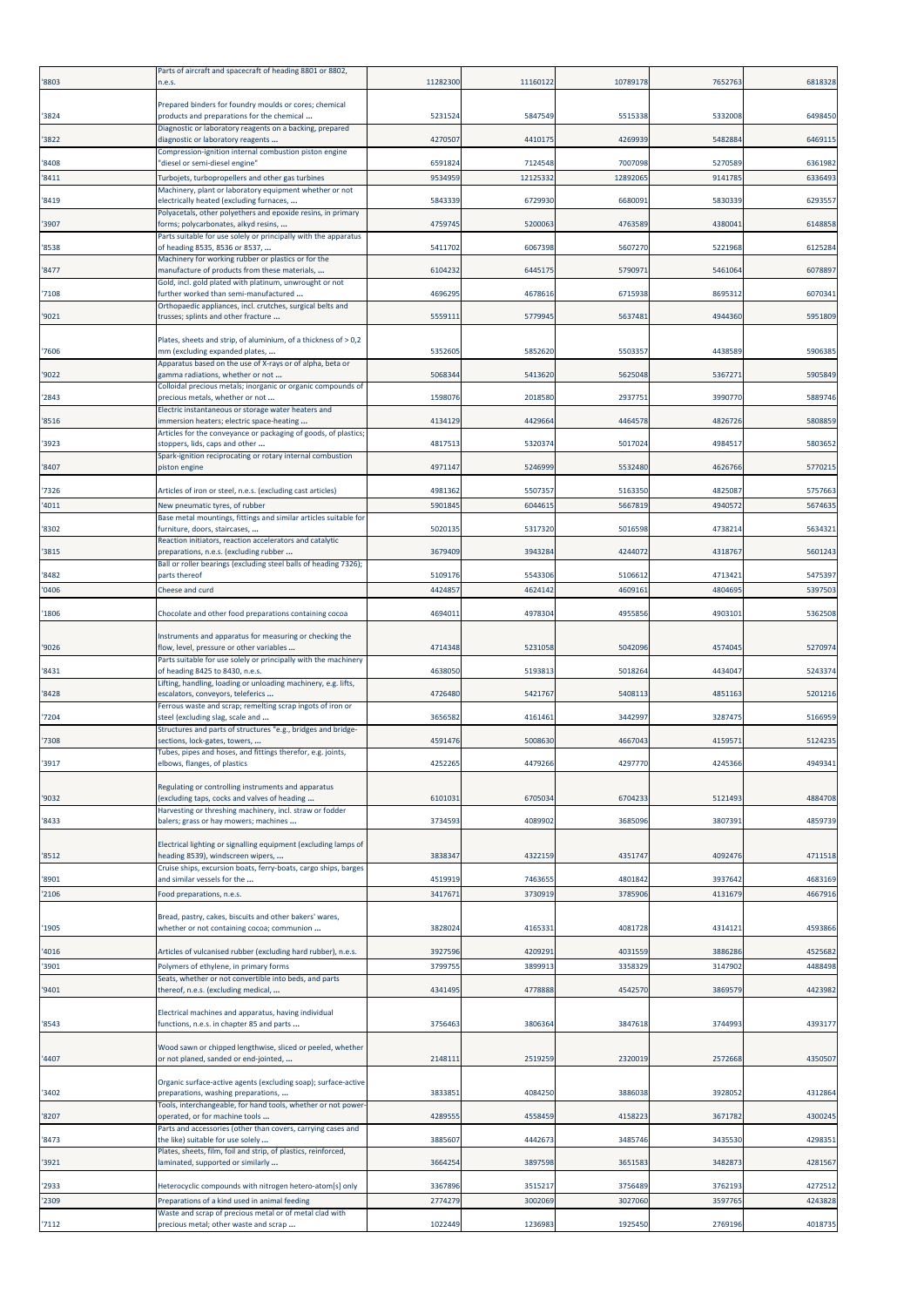| '0203 | Meat of swine, fresh, chilled or frozen                                                                  | 4820619 | 4418835 | 5039613 | 484937  | 4017560 |
|-------|----------------------------------------------------------------------------------------------------------|---------|---------|---------|---------|---------|
| '8429 | Self-propelled bulldozers, angledozers, graders, levellers,<br>scrapers, mechanical shovels, excavators, | 329981  | 3936699 | 3881789 | 3237904 | 4016420 |
| '3304 | Beauty or make-up preparations and preparations for the<br>care of the skin, incl. sunscreen or          | 3493704 | 3898334 | 3818676 | 3423762 | 3945617 |
| '3902 | Polymers of propylene or of other olefins, in primary forms                                              | 3277927 | 3455690 | 3018165 | 2818143 | 3923258 |
| '8705 | Special purpose motor vehicles (other than those principally<br>designed for the transport of            | 3616428 | 3979863 | 4120493 | 3394366 | 3912239 |
| '8427 | Fork-lift trucks; other works trucks fitted with lifting or<br>handling equipment (excluding straddle    | 3452170 | 3819235 | 3793356 | 315537  | 387071  |
| '3808 | Insecticides, rodenticides, fungicides, herbicides, anti-<br>sprouting products and plant-growth         | 4096726 | 4339509 | 4047210 | 3935246 | 384575  |
| '8467 | Fools for working in the hand, pneumatic, hydraulic or with<br>self-contained electric or non-electric   | 3014518 | 3124008 | 2968108 | 3096040 | 380063  |
| '4819 | Cartons, boxes, cases, bags and other packing containers, of<br>paper, paperboard, cellulose wadding     | 3196489 | 3466003 | 3369860 | 3448470 | 3761259 |
| '8424 | Mechanical appliances, whether or not hand-operated, for<br>projecting, dispersing or spraying           | 3340245 | 3751256 | 3471702 | 3303500 | 3751083 |
| '3909 | Amino-resins, phenolic resins and polyurethanes, in primary<br>forms                                     | 3074485 | 3192340 | 2744796 | 2614047 | 3678787 |
| '4805 | Other paper and paperboard, uncoated, in rolls of a width ><br>36 cm or in square or rectangular         | 2539213 | 3030337 | 2571482 | 2362229 | 367410  |
| '6403 | Footwear with outer soles of rubber, plastics, leather or<br>composition leather and uppers of           | 3254921 | 3634504 | 3772330 | 3439011 | 3655436 |
| '4811 | Paper, paperboard, cellulose wadding and webs of cellulose<br>fibres, coated, impregnated, covered,      | 3329823 | 3679022 | 3357164 | 3109423 | 365076  |
| '8502 | Electric generating sets and rotary converters                                                           | 247876  | 3387719 | 3537360 | 364226  | 3645427 |
| '8466 | Parts and accessories suitable for use solely or principally<br>with the machine tools of heading        | 3818234 | 4121491 | 3744480 | 304995  | 360058  |
| '3006 | Pharmaceutical preparations and products of subheadings<br>3006.10.10 to 3006.60.90                      | 310727  | 3246066 | 3214797 | 2930430 | 3586149 |
| '7210 | Flat-rolled products of iron or non-alloy steel, of a width >=<br>600 mm, hot-rolled or cold-rolled      | 2757794 | 2886816 | 2829074 | 255162  | 354965  |
| '4810 | Paper and paperboard, coated on one or both sides with<br>kaolin "China clay" or other inorganic         | 355732  | 3773669 | 3462179 | 3008426 | 3534447 |
| '7408 | Copper wire (excluding surgical sutures, stranded wire,<br>cables, plaited bands and the like            | 2335936 | 2627734 | 2166634 | 2509509 | 3514765 |
|       | Oscilloscopes, spectrum analysers and other instruments and                                              |         |         |         |         |         |
| '9030 | apparatus for measuring or checking<br>Biodiesel and mixtures thereof, not containing or containing      | 2487670 | 2734996 | 2951186 | 2940448 | 339307  |
| '3826 | : 70 % by weight of petroleum<br>Women's or girls' suits, ensembles, jackets, blazers, dresses,          | 1558167 | 1892545 | 2117587 | 2374433 | 3387573 |
| '6204 | skirts, divided skirts, trousers,<br>Lamps and lighting fittings, incl. searchlights and spotlights,     | 2544431 | 3236555 | 3365791 | 3198108 | 3348269 |
| '9405 | and parts thereof, n.e.s; illuminated<br>Engines and motors (excluding steam turbines, internal          | 3413822 | 3491224 | 3196909 | 288833  | 329278  |
| '8412 | combustion piston engine, hydraulic<br>Flat-rolled products of alloy steel other than stainless, of a    | 3215431 | 4061093 | 4058818 | 3315701 | 328471  |
| '7225 | width of >= 600 mm, hot-rolled                                                                           | 2882232 | 3208305 | 3052772 | 2365509 | 3277034 |
| '8525 | Transmission apparatus for radio-broadcasting or television,<br>whether or not incorporating reception   | 2382124 | 2641627 | 2696253 | 2761142 | 3271017 |
| '8711 | Motorcycles, incl. mopeds, and cycles fitted with an auxiliary<br>motor, with or without side-cars;      | 2155072 | 2360642 | 2564123 | 2893231 | 3257470 |
| '7409 | Plates, sheets and strip, of copper, of a thickness of > 0,15<br>mm (excluding expanded sheet            | 2695017 | 2987686 | 2247090 | 2032677 | 3230093 |
| '7208 | Flat-rolled products of iron or non-alloy steel, of a width >=<br>600 mm, hot-rolled, not clad,          | 2708878 | 2816567 | 2600893 | 2107352 | 3165786 |
| '8418 | Refrigerators, freezers and other refrigerating or freezing<br>equipment, electric or other; heat        | 2375918 | 2580402 | 2487530 | 2523739 | 3163025 |
| '3908 | Polyamides, in primary forms<br>Men's or boys' suits, ensembles, jackets, blazers, trousers, bib         | 2717153 | 2976799 | 2733803 | 2287996 | 3119598 |
| '6203 | and brace overalls, breeches<br>Self-adhesive plates, sheets, film, foil, tape, strip and other          | 2907593 | 3274571 | 3351062 | 2927912 | 3111691 |
| '3919 | flat shapes, of plastics, whether<br>Lenses, prisms, mirrors and other optical elements, of any          | 2760459 | 2903203 | 2595018 | 2578928 | 3074606 |
| '9002 | material, mounted, being parts of<br>Discs, tapes, solid-state non-volatile storage devices, "smart      | 2053606 | 2399788 | 2452555 | 238385  | 3052600 |
| '8523 | cards" and other media for the<br>Liquid crystal devices not constituting articles provided for          | 3818566 | 3629099 | 3344371 | 2720379 | 3046714 |
| '9013 | more specifically in other heading;                                                                      | 2959663 | 3071936 | 2566505 | 2421218 | 3028508 |
| '6110 | lerseys, pullovers, cardigans, waistcoats and similar articles,<br>knitted or crocheted (excluding       | 2344947 | 2652628 | 2640057 | 2611718 | 3020816 |
| '6404 | Footwear with outer soles of rubber, plastics, leather or<br>composition leather and uppers of           | 2072738 | 2528381 | 2712503 | 2612148 | 2977908 |
| '0901 | Coffee, whether or not roasted or decaffeinated; coffee<br>husks and skins; coffee substitutes           | 2604030 | 2541006 | 2377576 | 2586875 | 2939972 |
| '8486 | Machines and apparatus of a kind used solely or principally<br>for the manufacture of semiconductor      | 2190929 | 2290213 | 2450779 | 2325542 | 2934813 |
| '8529 | Parts suitable for use solely or principally with transmission<br>and reception apparatus for            | 2245423 | 2403352 | 2627227 | 2962280 | 2930084 |
| '8518 | Microphones and stands therefor (excluding cordless<br>microphones with built-in transmitter);           | 1806754 | 2048963 | 2156676 | 2290825 | 2881599 |
| '6109 | T-shirts, singlets and other vests, knitted or crocheted                                                 | 2231026 | 2521283 | 2442126 | 2367130 | 2771146 |
| '3215 | Printing ink, writing or drawing ink and other inks, whether or<br>not concentrated or solid             | 2965867 | 2983784 | 2731991 | 2501949 | 2685131 |
| '9503 | Fricycles, scooters, pedal cars and similar wheeled toys; dolls'<br>carriages; dolls; other toys;        | 2149134 | 2268642 | 2270005 | 2424245 | 2675778 |
| '9001 | Optical fibres and optical fibre bundles; optical fibre cables<br>(excluding made up of individually     | 1890712 | 2092015 | 1976439 | 1881905 | 2644814 |
| '8438 | Machinery, not specified or included elsewhere in this<br>chapter, for the industrial preparation        | 2476943 | 2761752 | 2601840 | 2358694 | 2622827 |
| '3208 | Paints and varnishes, incl. enamels and lacquers, based on<br>synthetic polymers or chemically           | 2143332 | 2410288 | 2268088 | 2218774 | 2617372 |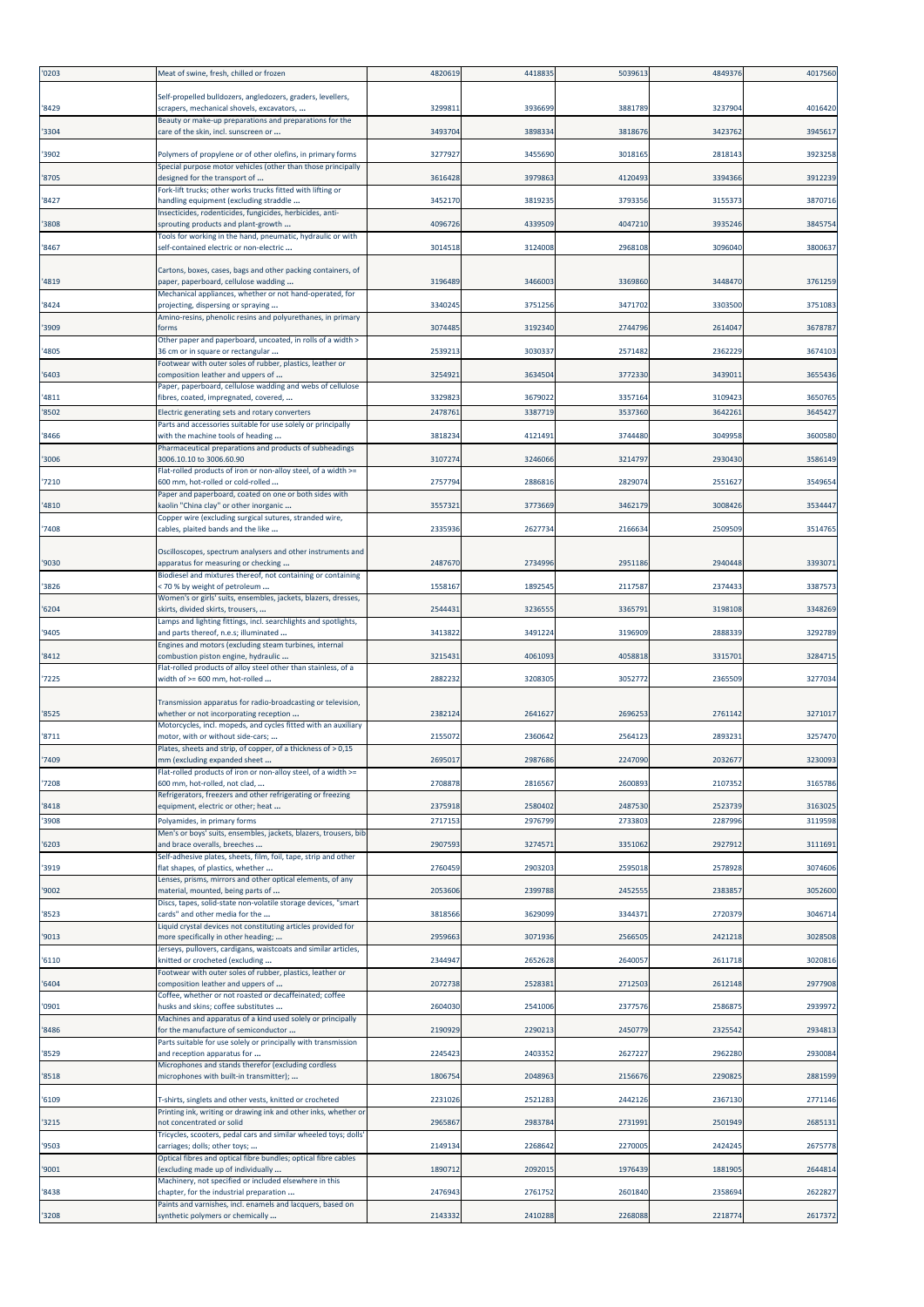| '3904          | Polymers of vinyl chloride or of other halogenated olefins, in<br>primary forms                         | 1871686            | 1960200            | 1815762            | 1706524            | 2559968            |
|----------------|---------------------------------------------------------------------------------------------------------|--------------------|--------------------|--------------------|--------------------|--------------------|
| '7404          | Waste and scrap, of copper (excluding ingots or other similar<br>unwrought shapes, of remelted          | 1687725            | 1589233            | 1502108            | 1510280            | 2514004            |
| '3506          | Prepared glues and other prepared adhesives, n.e.s.;<br>products suitable for use as glues or           | 2079592            | 2259242            | 2111889            | 2097847            | 2507752            |
| '3302          | Mixtures of odoriferous substances and mixtures, incl.<br>alcoholic solutions, based on one or          | 2004457            | 2155896            | 2223358            | 2244453            | 2483198            |
| '2905          | Acyclic alcohols and their halogenated, sulphonated, nitrated<br>or nitrosated derivatives              | 1830852            | 2115427            | 1690099            | 1583523            | 2446771            |
| '6104          | Women's or girls' suits, ensembles, jackets, blazers, dresses,<br>skirts, divided skirts, trousers,     | 1603526            | 1908014            | 2056373            | 2051317            | 2426682            |
| '3906          | Acrylic polymers, in primary forms                                                                      | 2046391            | 2212387            | 2052594            | 1891953            | 2419627            |
|                | Lubricant preparations, incl. cutting-oil preparations, bolt or                                         |                    |                    |                    |                    |                    |
| '3403          | nut release preparations, anti-rust<br>Waters, incl. mineral waters and aerated waters, containing      | 2143251            | 2283180            | 2124670            | 2022019            | 2399089            |
| '2202          | added sugar or other sweetening<br>Radar apparatus, radio navigational aid apparatus and radio          | 1821142            | 2014303            | 1945498            | 1952232            | 2357160            |
| '8526          | remote control apparatus<br>Electrical ignition or starting equipment of a kind used for                | 3394022            | 3771853            | 3807802            | 2656563            | 2355031            |
| '8511          | spark-ignition or compression-ignition<br>Nonwovens, whether or not impregnated, coated, covered or     | 2021087            | 2022339            | 2135112            | 1994578            | 2346559            |
| '5603          | laminated, n.e.s.                                                                                       | 2061123            | 215636             | 2091146            | 2087774            | 2337825            |
| '8515          | Electric, incl. electrically heated gas, laser or other light or<br>photon beam, ultrasonic, electron   | 2474330            | 2674236            | 2387485            | 1963159            | 2337676            |
| '7604          | Bars, rods and profiles, of aluminium, n.e.s.<br>Oils and other products of the distillation of high    | 1750253            | 1967278            | 1842258            | 1759510            | 2266278            |
| '2707          | temperature coal tar; similar products<br>Footwear with outer soles and uppers of rubber or plastics    | 933467             | 1217653            | 1154548            | 1034302            | 2253066            |
| '6402          | (excluding waterproof footwear of                                                                       | 1618463            | 1849879            | 1913697            | 1748357            | 2248244            |
| '3214          | Glaziers' putty, grafting putty, resin cements, caulking<br>compounds and other mastics; painters'      | 1841963            | 2003306            | 1949988            | 1909029            | 2244404            |
|                | Monofilament of which any cross-sectional dimension > 1                                                 |                    |                    |                    |                    |                    |
| '3916          | mm, rods, sticks and profile shapes,<br>Silver, incl. silver plated with gold or platinum, unwrought or | 1764092            | 1851638            | 1754225            | 1726012            | 2233349            |
| '7106          | in semi-manufactured forms,<br>Fibreboard of wood or other ligneous materials, whether or               | 1456128            | 1140058            | 1281385            | 1862967            | 2217713            |
| '4411          | not agglomerated with resins or<br>Malt extract; food preparations of flour, groats, meal, starch       | 1925834            | 1989258            | 1805427            | 1867365            | 2195101            |
| '1901          | or malt extract, not containing<br>Parts suitable for use solely or principally with electric motors    | 2170111            | 2257379            | 2139228            | 2055687            | 2159310            |
| '8503          | and generators, electric<br>Parts of railway or tramway locomotives or rolling stock,                   | 1587691            | 1559354            | 1524910            | 1801841            | 2140640            |
| '8607          | n.e.s.                                                                                                  | 1907355            | 2162024            | 2098814            | 2141068            | 2136471            |
| '8474          | Machinery for sorting, screening, separating, washing,<br>crushing, grinding, mixing or kneading        | 2266932            | 2471942            | 2306105            | 2009115            | 2132551            |
| '3925          | Builders' ware of plastics, n.e.s.<br>Waste and scrap, of aluminium (excluding slags, scale and the     | 1642393            | 1786135            | 1714502            | 1704039            | 2106638            |
| '7602          | like from iron and steel production,<br>Trunks, suitcases, vanity cases, executive-cases, briefcases,   | 1530001            | 1630522            | 1291004            | 1298202            | 2098549            |
| '4202          | school satchels, spectacle cases,                                                                       | 1810709            | 2000893            | 2008257            | 1772541            | 2076650            |
| '8528          | Monitors and projectors, not incorporating television<br>reception apparatus; reception apparatus       | 2157551            | 2047796            | 2030549            | 1996691            | 2067629            |
|                | Inorganic or mineral colouring matter, n.e.s.; preparations                                             |                    |                    |                    |                    |                    |
| '3206          | based on inorganic or mineral colouring                                                                 | 1884578            | 1993684            | 1907343            | 1754783            | 2056704            |
| '8532          | ; rectrical capacitors, fixed, variable or adjustable -pre-set.<br>parts thereof                        | 1300603            | 1780337            | 1852197            | 1641532            | 2053068            |
| '8465          | Machine tools, incl. machines for nailing, stapling, glueing or<br>otherwise assembling, for working    | 1869142            | 2094159            | 1997397            | 1802824            | 2038237            |
| '8508          | Vacuum cleaners, incl. dry cleaners and wet vacuum cleaners                                             | 1496518            | 1643917            | 1626900            | 1941682            | 2025090            |
| '8432          | Agricultural, horticultural or forestry machinery for soil<br>preparation or cultivation (excluding     | 1429785            | 1571540            | 1471245            | 1512227            | 2003174            |
| '1001          | Wheat and meslin                                                                                        | 1595492            | 1163946            | 1254530            | 2103668            | 1988697            |
|                | Air conditioning machines comprising a motor-driven fan and                                             |                    |                    |                    |                    |                    |
| '8415          | elements for changing the temperature<br>Tubes, pipes and hollow profiles, seamless, of iron or steel   | 1819959            | 1961091            | 2017817            | 1819825            | 1981138            |
| '7304<br>'7616 | (excluding products of cast iron)<br>Articles of aluminium, n.e.s.                                      | 2123209<br>1879415 | 2334664<br>1962972 | 2120875<br>1800612 | 1660068<br>1603253 | 1947578<br>1937458 |
|                | Copper, refined, and copper alloys, unwrought (excluding<br>copper alloys of heading 7405)              |                    |                    |                    |                    |                    |
| '7403          |                                                                                                         | 1068980            | 1065690            | 1170559            | 1317872            | 1935016            |
| '7216          | Angles, shapes and sections of iron or non-alloy steel, n.e.s.                                          | 1353905            | 1634097            | 1424670            | 1227967            | 1932247            |
| '8457          | Machining centres, unit construction machines "single<br>station" and multi-station transfer machines   | 2852349            | 3013933            | 2477329            | 1770047            | 1919895            |
|                | Printed books, brochures and similar printed matter, whether                                            |                    |                    |                    |                    |                    |
| '4901          | or not in single sheets (excluding<br>Ships' derricks; cranes, incl. cable cranes (excluding wheel-     | 1625889            | 1793525            | 1676392            | 1709295            | 1897494            |
| '8426          | mounted cranes and vehicle cranes<br>Tube or pipe fittings "e.g. couplings, elbows, sleeves", of iron   | 1674251            | 1670376            | 1727169            | 1643076            | 1881176            |
| '7307          | or steel<br>Perfumes and toilet waters (excluding aftershave lotions,                                   | 1572754            | 1782029            | 1710323            | 1588854            | 1876968            |
| '3303          | personal deodorants and hair lotions)                                                                   | 1810248            | 2095208            | 2261480            | 1422666            | 1852678            |
| '9504          | Video game consoles and machines, articles for funfair, table<br>or parlour games, incl. pintables,     | 1635084            | 2021181            | 1837899            | 1924221            | 1825381            |
| '7610          | Structures and parts of structures "e.g., bridges and bridge-<br>sections, towers, lattice masts,       | 1539922            | 1660892            | 1739337            | 1547105            | 1817438            |
| '2804          | Hydrogen, rare gases and other non-metals<br>Synthetic rubber and factice derived from oils, in primary | 1298352            | 1249662            | 1023112            | 1015899            | 1795955            |
| '4002          | forms or in plates, sheets or strip;                                                                    | 1683453            | 172903:            | 1493018            | 1174609            | 1729037            |
| '7320          | Springs and leaves for springs, of iron or steel (excluding clock<br>and watch springs, springs         | 1585621            | 1708113            | 1563504            | 1423970            | 1713648            |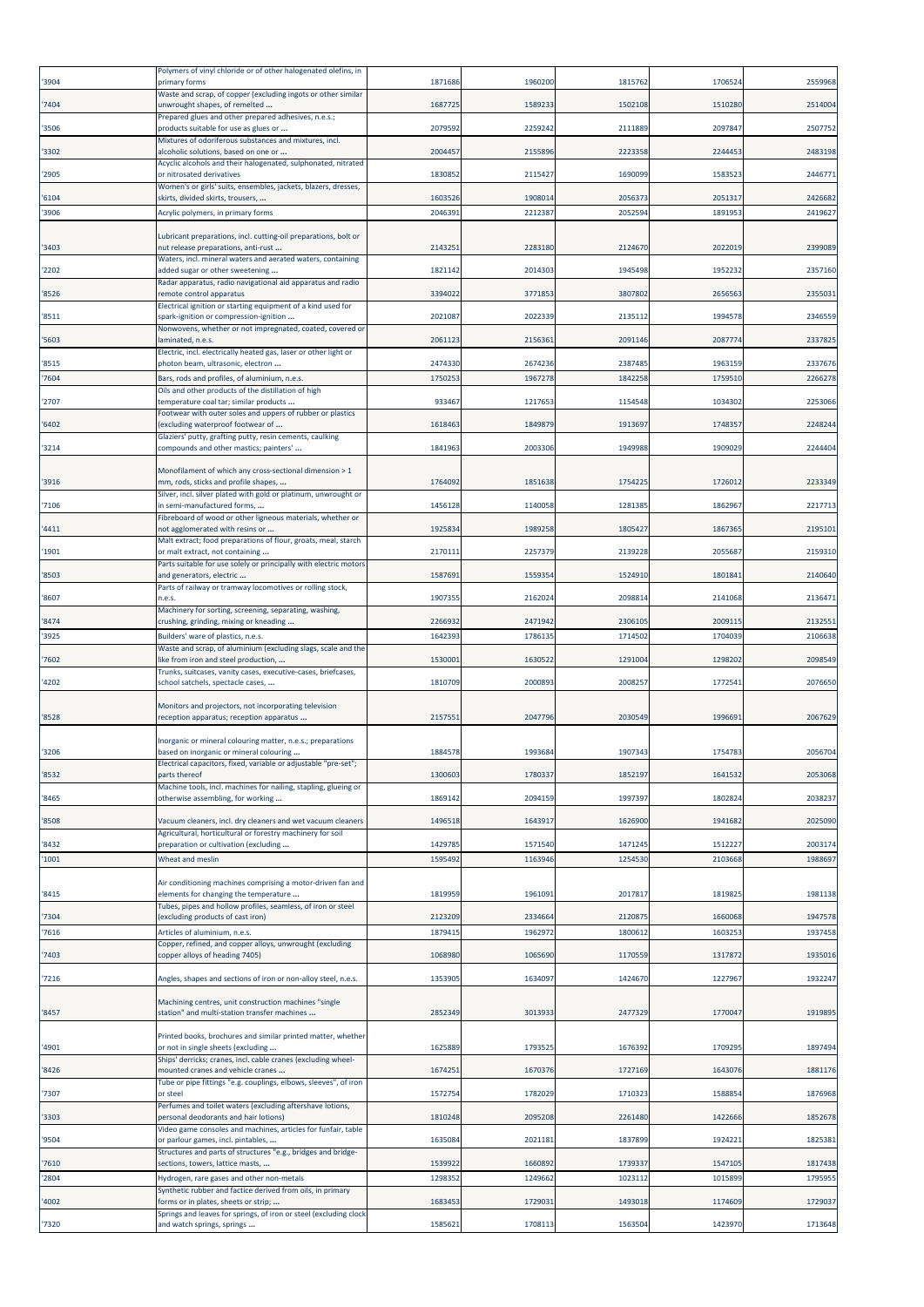| '7306 | Tubes, pipes and hollow profiles "e.g., open seam or welded,<br>riveted or similarly closed",           | 1670586 | 1898204 | 1605391 | 1303729 | 1713442 |
|-------|---------------------------------------------------------------------------------------------------------|---------|---------|---------|---------|---------|
| '8487 | Machinery parts, n.e.s. in chapter 84 (excluding parts<br>containing electrical connectors, insulators, | 1465196 | 173055  | 1677028 | 1473392 | 1708111 |
| '8903 | Yachts and other vessels for pleasure or sports; rowing boats<br>and canoes                             | 2140124 | 1090403 | 1044835 | 2007255 | 1679840 |
|       | Uncoated paper and paperboard, of a kind used for writing,                                              | 1822055 | 198314  | 1902906 | 1622523 | 1667314 |
| '4802 | printing or other graphic purposes,<br>Made-up articles of textile materials, incl. dress patterns,     |         |         |         |         |         |
| '6307 | n.e.s.<br>Builders' joinery and carpentry, of wood, incl. cellular wood                                 | 895605  | 100285  | 1007222 | 2173061 | 1653284 |
| '4418 | panels, assembled flooring panels,                                                                      | 1340580 | 1366298 | 1372468 | 1393951 | 1649264 |
| '2932 | Heterocyclic compounds with oxygen hetero-atom[s] only                                                  | 790253  | 1110466 | 1464016 | 1464893 | 1647767 |
| '1602 | Prepared or preserved meat, offal or blood (excluding<br>sausages and similar products, and meat        | 1579482 | 1749151 | 1697185 | 1640216 | 1641198 |
| '7228 | Other bars and rods of alloy steel other than stainless, angles,<br>shapes and sections of alloy        | 1453574 | 1727161 | 1418519 | 1223789 | 1639615 |
|       | Aluminium foil, "whether or not printed or backed with                                                  |         |         |         |         |         |
| '7607 | paper, paperboard, plastics or similar                                                                  | 1571393 | 1734537 | 1595720 | 1471546 | 1623815 |
| '9029 | Revolution counters, production counters, taximeters,<br>milometers, pedometers and the like (excluding | 1206784 | 1455965 | 1630393 | 1591500 | 1621754 |
| '3305 | Preparations for use on the hair                                                                        | 1403086 | 1498266 | 1434263 | 1370422 | 1619998 |
| '7113 | Articles of jewellery and parts thereof, of precious metal or of<br>metal clad with precious metal      | 2017605 | 1969557 | 1648824 | 1400721 | 1618243 |
| '2402 | Cigars, cheroots, cigarillos and cigarettes of tobacco or of<br>tobacco substitutes                     | 3222981 | 2996373 | 2507195 | 1561410 | 1617862 |
| '0402 | Milk and cream, concentrated or containing added sugar or<br>other sweetening matter                    | 1504777 | 1335018 | 1481836 | 1577006 | 1610254 |
| '1704 | Sugar confectionery not containing cocoa, incl. white<br>chocolate                                      | 1172114 | 1247136 | 1258048 | 1326866 | 1584824 |
| '1514 | Rape, colza or mustard oil and fractions thereof, whether or<br>not refined, but not chemically         | 1049242 | 806189  | 787245  | 1040386 | 1580802 |
|       |                                                                                                         |         |         |         |         |         |
| '2934 | Nucleic acids and their salts, whether or not chemically<br>defined; heterocyclic compounds (excluding  | 1001200 | 119877  | 1335256 | 1565114 | 1578026 |
| '0401 | Milk and cream, not concentrated nor containing added<br>sugar or other sweetening matter               | 1481687 | 1463126 | 1437285 | 1377054 | 1575581 |
| '7213 | Bars and rods of iron or non-alloy steel, hot-rolled, in<br>irregularly wound coils                     | 1134613 | 1313830 | 1064848 | 895318  | 1566325 |
| '8403 | Central heating boilers, non-electric; parts thereof (excluding<br>vapour generating boilers and        | 1462161 | 1539893 | 1378402 | 1266902 | 1529360 |
| '8301 | Padlocks and locks "key, combination or electrically<br>operated", of base metal; clasps and frames     | 1429406 | 1543443 | 1411727 | 1298016 | 1492372 |
| '8547 | Insulating fittings for electrical machines, appliances or<br>equipment, being fittings wholly          | 1647566 | 1730797 | 1515635 | 1285460 | 1486248 |
|       | Synthetic organic colouring matter, whether or not                                                      |         |         |         |         |         |
| '3204 | chemically defined; preparations based on<br>Gaskets and similar joints of metal sheeting combined with | 1426096 | 1440288 | 1429089 | 1324261 | 1484003 |
| '8484 | other material or of two or more<br>Moulding boxes for metal foundry; mould bases; moulding             | 1401529 | 1437757 | 1372884 | 1284170 | 1480592 |
| '8480 | patterns; moulds for metal (other than                                                                  | 1606569 | 1690346 | 1503367 | 1330758 | 1479829 |
| '8533 | Electrical resistors, incl. rheostats and potentiometers<br>(excluding heating resistors); parts        | 1154311 | 1359795 | 1231211 | 1202172 | 1465797 |
| '4911 | Printed matter, incl. printed pictures and photographs, n.e.s.                                          | 1722413 | 1881276 | 1577826 | 1332442 | 1456237 |
| '7010 | Carboys, bottles, flasks, jars, pots, phials, ampoules and other<br>containers, of glass, of a          | 1210184 | 1330255 | 1272738 | 1307541 | 1455595 |
| '6202 | Women's or girls' overcoats, car coats, capes, cloaks, anoraks,<br>incl. ski jackets, windcheaters,     | 1161941 | 1335700 | 1370956 | 1311829 | 1434210 |
| '3401 | Soap; organic surface-active products and preparations for<br>use as soap, in the form of bars,         | 1149426 | 1303888 | 1254840 | 1377456 | 1421019 |
| '3209 | Paints and varnishes, incl. enamels and lacquers, based on<br>synthetic polymers or chemically          | 1247855 | 136278  | 1303415 | 1293651 | 1419459 |
| '9619 | Sanitary towels (pads) and tampons, napkins and napkin<br>liners for babies, and similar articles,      | 1479550 | 1519151 | 1426671 | 1430901 | 1406644 |
|       | Moving, grading, levelling, scraping, excavating, tamping,                                              |         |         |         |         |         |
| '8430 | compacting, extracting or boring<br>Articles and equipment for general physical exercise,               | 1224173 | 1230000 | 1363409 | 1435433 | 1406639 |
| '9506 | gymnastics, athletics, other sports,                                                                    | 1109744 | 120562  | 1153741 | 1130332 | 1404718 |
| '2909 | Ethers, ether-alcohols, ether-phenols, ether-alcohol-phenols,<br>alcohol peroxides, ether peroxide,     | 1427476 | 1442580 | 1137444 | 994858  | 1400002 |
| '9019 | Mechano-therapy appliances; massage apparatus;<br>psychological aptitude-testing apparatus; ozone       | 876930  | 941487  | 864613  | 1536056 | 1396376 |
| '2203 | Beer made from malt                                                                                     | 1291051 | 1378517 | 1350889 | 1288869 | 1391874 |
| '2902 | <b>Cyclic hydrocarbons</b><br>Bodies, incl. cabs, for tractors, motor vehicles for the                  | 1924641 | 1672102 | 1514130 | 1272570 | 1391817 |
| '8707 | transport of ten or more persons,<br>lat-rolled products of stainless steel, of a width of >= 600       | 1192796 | 1362954 | 1380269 | 1040763 | 1389285 |
| '7219 | mm, hot-rolled or cold-rolled<br>Tubes, pipes and hoses, of vulcanised rubber other than hard           | 992650  | 1075637 | 1028039 | 890943  | 1349406 |
| '4009 | rubber, with or without their                                                                           | 1468455 | 1595164 | 1366826 | 1237516 | 1341440 |
| '2208 | Undenatured ethyl alcohol of an alcoholic strength of < 80%;<br>spirits, liqueurs and other spirituous  | 1547785 | 1519684 | 1367175 | 985290  | 1339035 |
| '9603 | Brooms, brushes, incl. brushes constituting parts of<br>machines, appliances or vehicles, hand-operated | 1077652 | 1169016 | 1149230 | 1192234 | 1337133 |
| '2915 | Saturated acyclic monocarboxylic acids and their anhydrides,<br>halides, peroxides and peroxyacids;     | 978414  | 1094897 | 1077303 | 961330  | 1331012 |
| '6815 | Articles of stone or of other mineral substances, incl. carbon<br>fibres, articles of carbon fibres     | 1023423 | 1303118 | 1297800 | 1230628 | 1329916 |
| '8535 | Electrical apparatus for switching or protecting electrical<br>circuits, or for making connections      | 1627991 | 1737372 | 1600657 | 1244986 | 1329311 |
| '7407 | Bars, rods and profiles, of copper, n.e.s.                                                              | 1035219 | 1156285 | 1059862 | 965598  | 1325146 |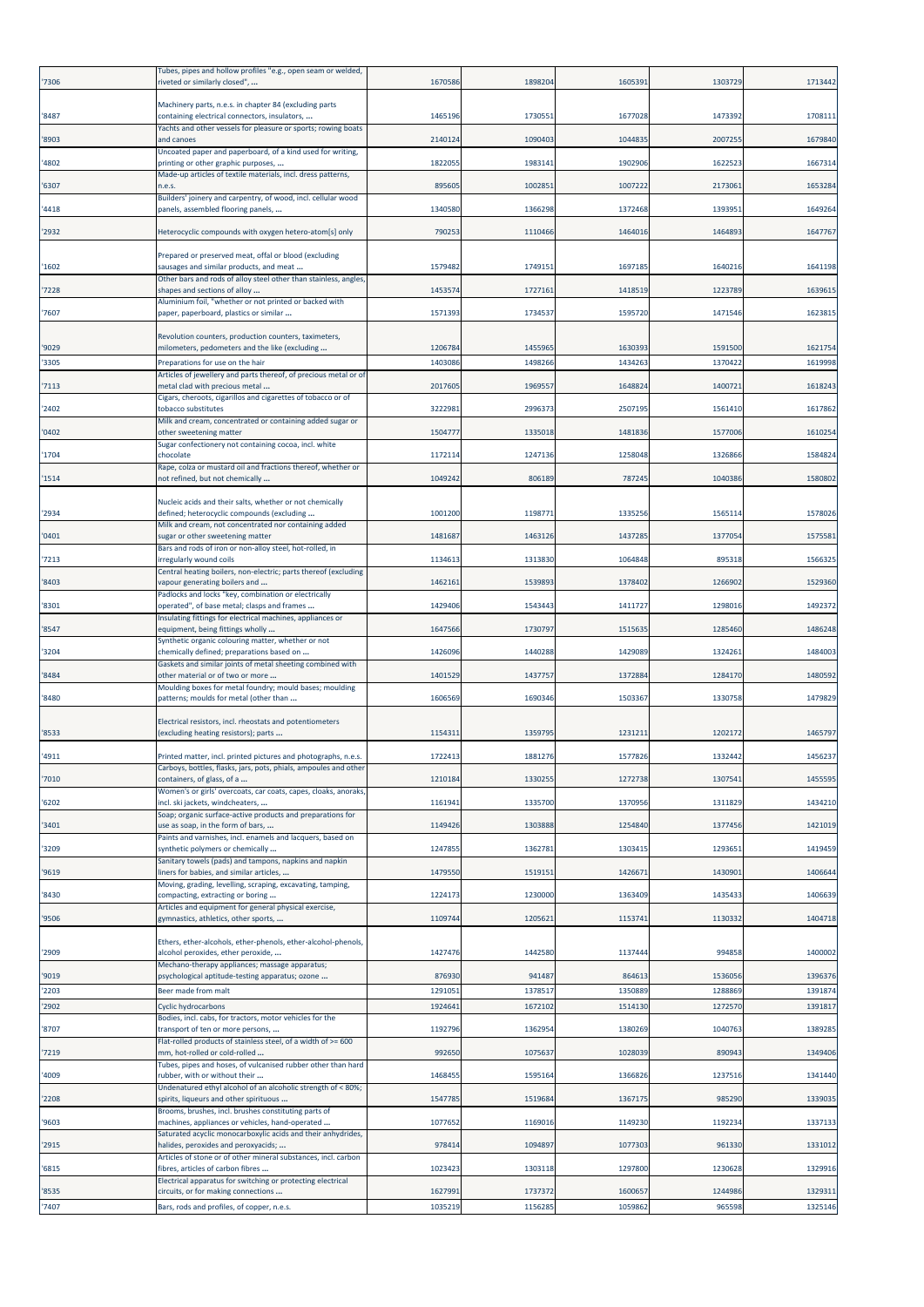|                | Electromechanical domestic appliances, with self-contained                                                                                                    |                    |                    |                    |                   |                                                     |
|----------------|---------------------------------------------------------------------------------------------------------------------------------------------------------------|--------------------|--------------------|--------------------|-------------------|-----------------------------------------------------|
| '8509          | electric motor; parts thereof (excluding<br>Flat-rolled products of iron or non-alloy steel, of a width of <                                                  | 1049232            | 1116822            | 1093473            | 1225517           | 1317923                                             |
| '7211          | 500 mm, hot-rolled or cold-rolled<br>Toilet paper and similar paper, cellulose wadding or webs of                                                             | 1088532            | 1170133            | 988426             | 837808            | 1304569                                             |
| '4818          | cellulose fibres, of a kind used<br>Machine tools, incl. presses, for working metal by forging,                                                               | 1316320            | 1447588            | 1415555            | 1302079           | 1301085                                             |
| '8462<br>'7601 | hammering or die-stamping; machine                                                                                                                            | 1606364<br>1080294 | 152197<br>1127286  | 1467005<br>961616  | 1174742<br>993124 | 1300758<br>1294904                                  |
|                | Unwrought aluminium<br>Articles of precious metal or of metal clad with precious                                                                              |                    |                    |                    |                   |                                                     |
| '7115          | metal, n.e.s.<br>Parts and accessories for motorcycles and bicycles and for                                                                                   | 526230             | 531906             | 614108             | 770027            | 1289516                                             |
| '8714          | carriages for disabled persons,<br>Machinery for making up paper pulp, paper or paperboard,                                                                   | 785860             | 840762             | 908943             | 968167            | 1282314                                             |
| '8441          | incl. cutting machines of all kinds,                                                                                                                          | 1069705            | 1198903            | 1103178            | 1125696           | 1264535                                             |
| '2901<br>'8534 | Acyclic hydrocarbons<br>Printed circuits                                                                                                                      | 1057259<br>1167960 | 955583<br>1255627  | 929719<br>1138631  | 808719<br>1088100 | 1261664<br>1254562                                  |
|                | Unsaturated acyclic monocarboxylic acids, cyclic                                                                                                              |                    |                    |                    |                   |                                                     |
| '2916          | monocarboxylic acids, their anhydrides, halides,<br>Electric filament or discharge lamps, incl. sealed beam lamp                                              | 1066248            | 1196826            | 1041445            | 953578            | 1236223                                             |
| '8539          | units and ultraviolet or infra-red<br>Ceramic wares for laboratory, chemical or other technical                                                               | 2001053            | 1840632            | 1471252            | 1206217           | 1232774                                             |
| '6909          | uses; ceramic troughs, tubs and similar<br>Plates, sticks, tips and the like for tools, unmounted, of                                                         | 837193             | 1067026            | 1244938            | 1006505           | 1224734                                             |
| '8209          | sintered metal carbides or cermets<br>Electromagnets (excluding magnets for medical use);                                                                     | 1100988            | 1237593            | 1058942            | 953326            | 1217842                                             |
| '8505          | permanent magnets and articles intended<br>Safety glass, toughened "tempered", laminated safety glass                                                         | 1073441            | 1207841            | 1114810            | 1049832           | 1216237                                             |
| '7007          | (excluding multiple-walled insulating                                                                                                                         | 1147430            | 1240990            | 1137262            | 1055666           | 1214078                                             |
| '3912          | Cellulose and its chemical derivatives, n.e.s., in primary forms                                                                                              | 1048616            | 1099563            | 1036407            | 1045661           | 1206307                                             |
| '9102          | Wrist-watches, pocket-watches and other watches, incl. stop-<br>watches (excluding of precious                                                                | 1158302            | 1185913            | 1090235            | 1057112           | 1203861                                             |
|                | Petroleum resins, coumarone-indene resins, polyterpenes,                                                                                                      |                    |                    |                    |                   |                                                     |
| '3911<br>'8456 | polysulphides, polysulphones and other<br>Machine tools for working any material by removal of<br>material, by laser or other light or photon                 | 1113627<br>1228536 | 1173506<br>1418993 | 1080731<br>1266209 | 965277<br>962033  | 1203312<br>1187397                                  |
|                | Wine of fresh grapes, incl. fortified wines; grape must, partly                                                                                               |                    |                    |                    |                   |                                                     |
| '2204          | fermented and of an actual<br>Articles of cement, concrete or artificial stone, whether or                                                                    | 1142429            | 1225688            | 1168349            | 1047027           | 1171821                                             |
| '6810<br>'0201 | not reinforced<br>Meat of bovine animals, fresh or chilled                                                                                                    | 965738<br>1234219  | 1044353<br>122901  | 983393<br>113655   | 1006441<br>963940 | 1166489<br>1156071                                  |
| '8436          | Agricultural, horticultural, forestry, poultry-keeping or bee-<br>keeping machinery, incl. germination                                                        | 923562             | 1078557            | 1014688            | 1035636           | 1145195                                             |
|                |                                                                                                                                                               |                    |                    |                    |                   |                                                     |
| '9011          | Optical microscopes, incl. those for photomicrography,<br>cinephotomicrography or microprojection                                                             | 874614             | 930362             | 995486             | 903725            | 1141837                                             |
|                | Wood in the rough, whether or not stripped of bark or                                                                                                         |                    |                    |                    |                   |                                                     |
| '4403          | sapwood, or roughly squared (excluding                                                                                                                        | 421805             | 543992             | 769717             | 989723            |                                                     |
| '8475          | Machines for assembling electric or electronic lamps, tubes<br>or valves or flashbulbs, in glass                                                              | 480433             | 50125              | 568399             | 737591            |                                                     |
| '7118          | Coin, incl. legal tender (excluding medals, jewellery made<br>from coins, collectors' items of                                                                | 441068             | 528731             | 522683             | 717592            | 1123555                                             |
| '8531          | Electric sound or visual signalling apparatus, e.g. bells, sirens,<br>indicator panels, burglar                                                               | 1111779            | 1192294            | 1181990            | 1055615           |                                                     |
|                | Compounded rubber, unvulcanised, in primary forms or in                                                                                                       |                    | 1108229            | 1077754            | 925570            |                                                     |
| '4005          | plates, sheets or strip (excluding                                                                                                                            | 1037450            |                    |                    |                   |                                                     |
| '7412<br>'7207 | Copper tube or pipe fittings "e.g., couplings, elbows, sleeves'<br>Semi-finished products of iron or non-alloy steel                                          | 828382<br>796259   | 920250<br>91855    | 920785<br>716391   | 854224<br>577885  | 1059731<br>1051320                                  |
| '4008          | Plates, sheets, strip, rods and profile shapes, of vulcanised<br>rubber (excluding hard rubber)                                                               | 1008084            | 105422             | 987826             | 904844            | 1051097                                             |
| '2903          | Halogenated derivatives of hydrocarbons                                                                                                                       | 840968             | 1001591            | 839689             | 724659            | 1047949                                             |
|                | Sauce and preparations therefor; mixed condiments and                                                                                                         |                    |                    |                    |                   |                                                     |
| '2103          | mixed seasonings; mustard flour and meal,<br>Mineral or chemical nitrogenous fertilisers (excluding those in                                                  | 899233             | 976833             | 95564              | 968130            | 1046077                                             |
| '3102          | pellet or similar forms, or<br>Petroleum coke, petroleum bitumen and other residues of                                                                        | 616545             | 701106             | 711825             | 664339            | 1042610                                             |
| '2713          | petroleum oil or of oil obtained from                                                                                                                         | 794680             | 1016208            | 861893             | 624396            | 1041673                                             |
| '2931          | Separate chemically defined organo-inorganic compounds<br>(excluding organo-sulphur compounds                                                                 | 825151             | 947392             | 941834             | 826932            |                                                     |
|                |                                                                                                                                                               |                    |                    |                    |                   | 1137729<br>1135130<br>1073524<br>1070612<br>1035103 |
| '9025          | Hydrometers, areometers and similar floating instruments,<br>thermometers, pyrometers, barometers,                                                            | 787279             | 856142             | 856709             | 932311            | 1033311                                             |
| '5903          | Textile fabrics impregnated, coated, covered or laminated<br>with plastics (excluding tyre cord                                                               | 1187721            | 1262669            | 1070262            | 892328            | 1023580                                             |
| '2403          | Manufactured tobacco and manufactured tobacco<br>substitutes and "homogenised" or "reconstituted"                                                             | 757931             | 768827             | 797892             | 959955            | 1021897                                             |
| '7019          | Glass fibres, incl. glass wool, and articles thereof (excluding<br>mineral wools and articles                                                                 | 817771             | 933583             | 956553             | 883859            | 1011223                                             |
| '3818          | Chemical elements and compounds doped for use in<br>electronics, in the form of discs, wafers,                                                                | 967787             | 1083592            | 842087             | 828796            | 1009580                                             |
| '0403          | Buttermilk, curdled milk and cream, yogurt, kephir and other<br>fermented or acidified milk and                                                               | 938954             | 979346             | 954249             | 983649            | 1000138                                             |
|                | Flat-rolled products of iron or non-alloy steel, of a width of >=                                                                                             |                    |                    |                    |                   |                                                     |
| '7209<br>'2922 | 600 mm, cold-rolled "cold-reduced",<br>Oxygen-function amino-compounds                                                                                        | 859429<br>817271   | 877363<br>83481    | 813252<br>813788   | 695458<br>834710  | 997475<br>994721                                    |
| '6805          | Natural or artificial abrasive powder or grain, on a base of<br>textile material, paper, paperboard                                                           | 855319             | 889618             | 810600             | 895192            | 994166                                              |
| '2921          | Amine-function compounds                                                                                                                                      | 829719             | 914180             | 920863             | 832814            | 98604                                               |
| '7305          | Tubes and pipes, having circular cross-sections and an<br>external diameter of > 406,4 mm, of<br>Machinery (excluding of heading 8450) for washing, cleaning, | 1124800            | 1141978            | 1034276            | 968210            | 981339                                              |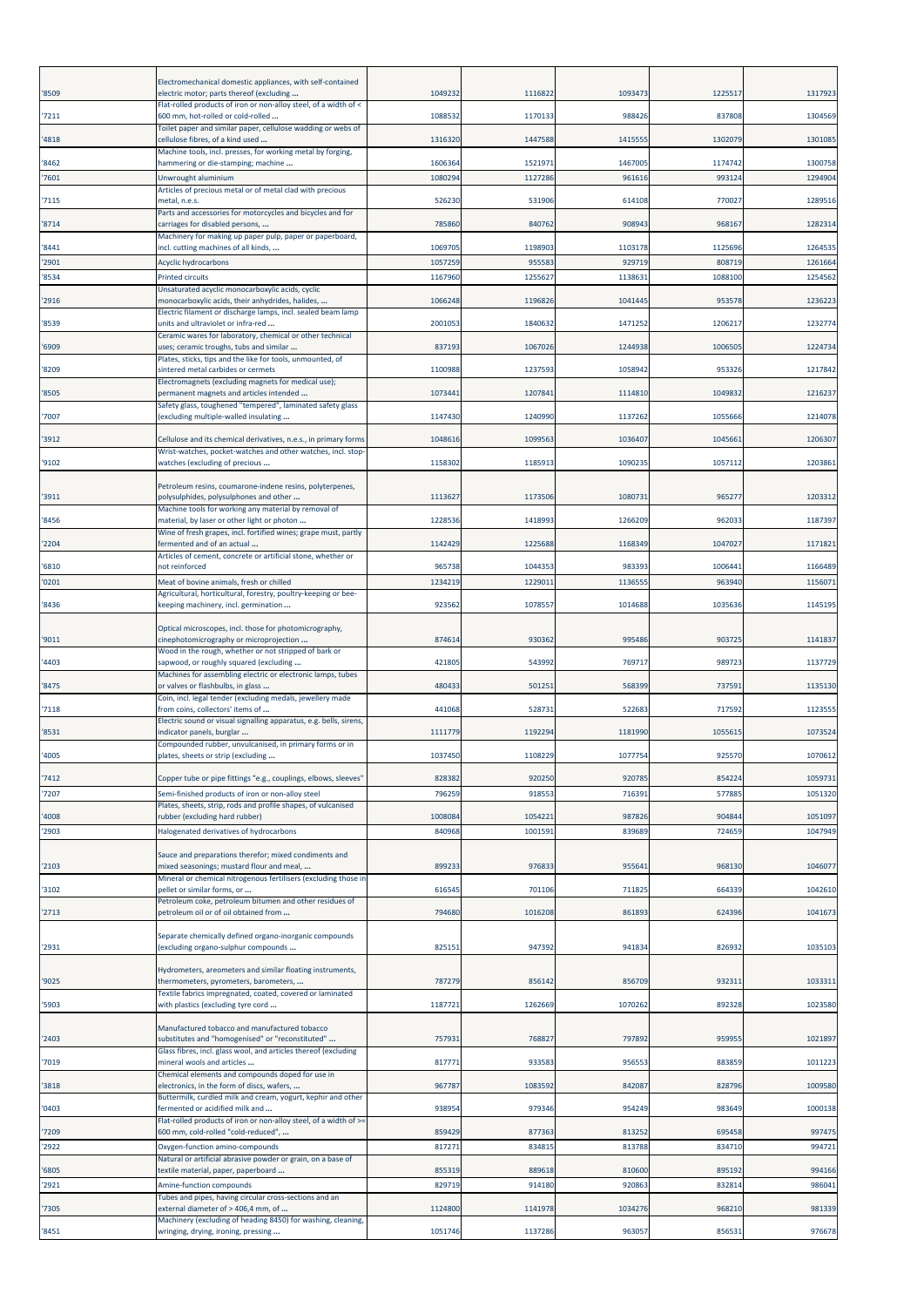| '8439 | Machinery for making pulp of fibrous cellulosic material or<br>for making or finishing paper or                             | 963491  | 1053848 | 958808  | 886288  | 974244 |
|-------|-----------------------------------------------------------------------------------------------------------------------------|---------|---------|---------|---------|--------|
|       | Meat and edible offal of fowls of the species Gallus                                                                        |         |         |         |         |        |
| '0207 | domesticus, ducks, geese, turkeys and                                                                                       | 1031500 | 106032  | 1017791 | 879133  | 970983 |
| '2008 | Fruits, nuts and other edible parts of plants, prepared or<br>preserved, whether or not containing                          | 921379  | 956086  | 945754  | 970978  | 968810 |
| '2929 | Compounds with other nitrogen function (excluding amine-<br>function compounds; oxygen-function                             | 1193368 | 124755  | 950010  | 782627  | 959724 |
|       | Bars and rods, of iron or non-alloy steel, not further worked                                                               |         |         |         |         |        |
| '7214 | than forged, hot-rolled, hot-drawn<br>Conveyor or transmission belts or belting, of vulcanised                              | 714285  | 828816  | 638598  | 551212  | 95710  |
| '4010 | rubber<br>Live plants incl. their roots, cuttings and slips; mushroom                                                       | 967065  | 1000768 | 873865  | 829335  | 952408 |
| '0602 | spawn (excluding bulbs, tubers,<br>Baths, shower-baths, sinks, washbasins, bidets, lavatory pans,                           | 791873  | 881708  | 827632  | 853256  | 941418 |
| '3922 | seats and covers, flushing cisterns                                                                                         | 727052  | 786707  | 765958  | 764474  | 941132 |
| '5911 | Textile products and articles, for technical use, specified in<br>Note 7 to chapter 59                                      | 819915  | 880893  | 831925  | 818950  | 938649 |
| '7411 | Copper tubes and pipes<br>Anti-knock preparations, oxidation inhibitors, gum inhibitors,                                    | 850438  | 891850  | 726737  | 703138  | 933642 |
| '3811 | viscosity improvers, anti-corrosive                                                                                         | 858204  | 92858   | 871442  | 799174  | 929880 |
| '3307 | Shaving preparations, incl. pre-shave and aftershave<br>products, personal deodorants, bath and                             | 940135  | 101123: | 953540  | 871423  | 91743  |
| '4410 | Particle board, oriented strand board "OSB" and similar<br>board "e.g. waferboard" of wood or                               | 680062  | 761369  | 680536  | 624763  | 917332 |
| '2009 | Fruit juices, incl. grape must, and vegetable juices,<br>unfermented, not containing added spirit,                          | 906350  | 1048265 | 954970  | 960764  | 917258 |
| '8514 | Industrial or laboratory electric furnaces and ovens, incl.<br>those functioning by induction                               | 835666  | 874559  | 898157  | 821318  | 91655  |
| '7226 | Flat-rolled products of alloy steel other than stainless, of a<br>width of < 600 mm, hot-rolled                             | 929661  | 988749  | 792694  | 658391  | 915864 |
|       |                                                                                                                             |         |         |         |         |        |
| '1701 | Cane or beet sugar and chemically pure sucrose, in solid form<br>Chain and parts thereof, or iron or steel (excluding watch | 751028  | 802000  | 620625  | 634972  | 906997 |
| '7315 | chains, necklace chains and the                                                                                             | 86381   | 965787  | 930194  | 802739  | 900797 |
| '9015 | Surveying, incl. photogrammetrical surveying, hydrographic,<br>oceanographic, hydrological, meteorological                  | 794338  | 88160   | 964731  | 853759  | 895489 |
| '8510 | Electric shavers, hair clippers and hair-removing appliances,<br>with self-contained electric                               | 750111  | 835886  | 812934  | 913219  | 888152 |
| '2844 | Radioactive chemical elements and radioactive isotopes, incl.<br>their fissile or fertile chemical                          | 71559   | 661084  | 841956  | 722907  | 887179 |
| '4804 | Uncoated kraft paper and paperboard, in rolls of a width > 36<br>cm or in square or rectangular                             | 571386  | 80415   | 744111  | 774972  | 884850 |
| '2101 | Extracts, essences and concentrates, of coffee, tea or maté<br>and preparations with a basis of                             | 1073335 | 100371  | 911298  | 870832  | 884547 |
| '3005 | Wadding, gauze, bandages and the like, e.g. dressings,<br>adhesive plasters, poultices, impregnated                         | 805174  | 81526   | 827700  | 803913  | 879069 |
|       | Prepared rubber accelerators; compound plasticisers for                                                                     |         |         |         |         |        |
| '3812 | rubber or plastics, n.e.s.; anti-oxidising<br>Household or laundry-type washing machines, incl. machines                    | 713583  | 760912  | 723482  | 702606  | 876214 |
| '8450 | which both wash and dry; parts thereof                                                                                      | 856186  | 822124  | 782596  | 845667  | 869534 |
| '4823 | Paper, paperboard, cellulose wadding and webs of cellulose<br>fibres, in strips or rolls of a                               | 675961  | 761494  | 750145  | 745923  | 868685 |
| '7222 | Other bars and rods of stainless steel; angles, shapes and<br>sections of stainless steel, n.e.s.                           | 715050  | 808223  | 747025  | 705753  | 860543 |
| '2818 | Artificial corundum, whether or not chemically defined;<br>aluminium oxide; aluminium hydroxide                             | 773074  | 860965  | 770630  | 705094  | 855923 |
| '3924 | Tableware, kitchenware, other household articles and toilet<br>articles, of plastics (excluding                             | 716833  | 817747  | 783677  | 803863  | 850368 |
| '7212 | Flat-rolled products of iron or non-alloy steel, of a width of <<br>600 mm, hot-rolled or cold-rolled                       | 740683  | 780772  | 672043  | 629866  | 849209 |
| '8458 | Lathes, incl. turning centres, for removing metal                                                                           | 1055968 | 1311942 | 1116498 | 795723  | 845574 |
| '3903 | Polymers of styrene, in primary forms<br>Sausages and similar products, of meat, offal or blood; food                       | 800605  | 797082  | 683028  | 610368  | 845064 |
| '1601 | preparations based on these products                                                                                        | 750338  | 790007  | 792356  | 868483  | 843478 |
| '8205 | Hand tools, incl. glaziers' diamonds, of base metal, n.e.s.;<br>blowlamps and the like; vices,                              | 697833  | 780352  | 762913  | 716948  | 842172 |
| '2304 | Oilcake and other solid residues, whether or not ground or in<br>the form of pellets, resulting                             | 606306  | 645702  | 610780  | 706814  | 834890 |
| '7323 | Table, kitchen or other household articles, and parts thereof,<br>of iron or steel; iron or steel                           | 641636  | 656829  | 638985  | 691062  | 824827 |
| '9014 | Direction finding compasses; other navigational instruments<br>and appliances (excluding radio                              | 1705473 | 194856  | 2398346 | 1385303 | 821079 |
| '9608 | Ball-point pens; felt tipped and other porous-tipped pens and<br>markers; fountain pens, stylograph                         | 823845  | 870443  | 818927  | 683285  | 818984 |
|       | Pulley tackle and hoists (other than skip hoists); winches and                                                              |         |         |         |         |        |
| '8425 | capstans; jacks<br>Machine tools for deburring, sharpening, grinding, honing,                                               | 843570  | 88147   | 833663  | 761022  | 817838 |
| '8460 | lapping, polishing or otherwise<br>Bedlinen, table linen, toilet linen and kitchen linen of all types                       | 1154982 | 1219987 | 1149784 | 818266  | 811891 |
| '6302 | of textile materials (excluding<br>Flat-rolled products of stainless steel, of a width of < 600 mm,                         | 586581  | 70551   | 728870  | 713035  | 806797 |
| '7220 | not-rolled or cold-rolled<br>Paintings, e.g. oil paintings, watercolours and pastels, and                                   | 727886  | 782839  | 668927  | 588160  | 803637 |
| '9701 | drawings executed entirely by<br>Prepared or preserved fish; caviar and caviar substitutes                                  | 463568  | 55259   | 464525  | 362525  | 797570 |
| '1604 | prepared from fish eggs<br>Polymers of vinyl acetate or of other vinyl esters, in primary                                   | 712029  | 780549  | 745296  | 797712  | 793880 |
| '3905 | forms; other vinyl polymers,<br>Butter, incl. dehydrated butter and ghee, and other fats and                                | 651692  | 691470  | 638085  | 650328  | 786643 |
| '0405 | oils derived from milk; dairy<br>Industrial monocarboxylic fatty acids; acid oils from refining;                            | 818335  | 862573  | 788014  | 668982  | 786482 |
| '3823 | industrial fatty alcohols<br>Men's or boys' overcoats, car coats, capes, cloaks, anoraks,                                   | 731031  | 684270  | 575541  | 560935  | 780010 |
| '6201 | incl. ski jackets, windcheaters,                                                                                            | 654443  | 741549  | 763991  | 720078  | 775867 |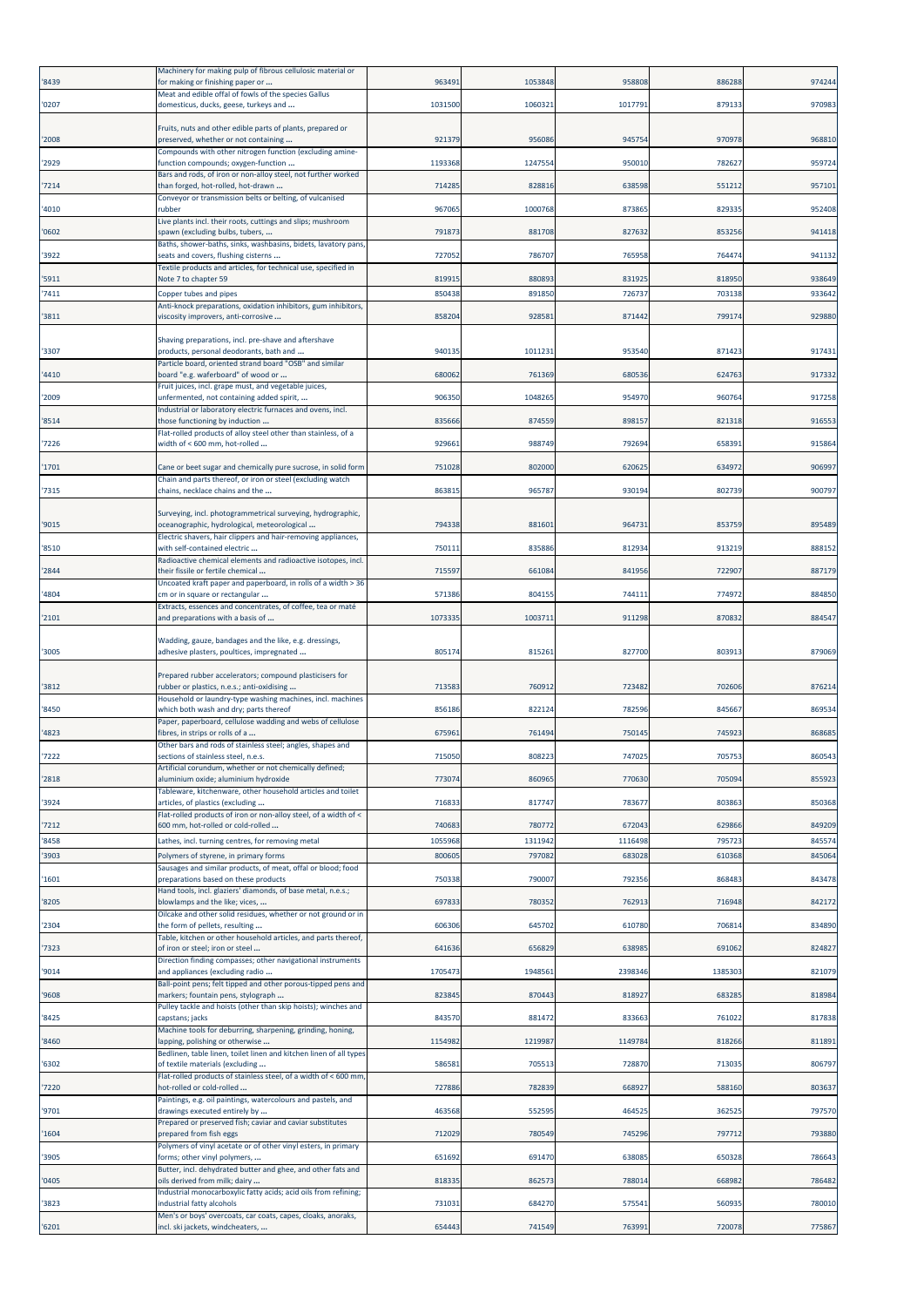| '8712          | Bicycles and other cycles, incl. delivery tricycles, not<br>motorised                                                                                        | 676053         | 612596           | 661384           | 76695            | 774403           |
|----------------|--------------------------------------------------------------------------------------------------------------------------------------------------------------|----------------|------------------|------------------|------------------|------------------|
| '1904          | Prepared foods obtained by the swelling or roasting of<br>cereals or cereal products, e.g. corn                                                              | 703934         | 690048           | 697500           | 745313           | 768460           |
|                | Weighing machinery, incl. weight-operated counting or                                                                                                        |                |                  |                  |                  |                  |
| '8423          | checking machines (excluding balances<br>Mattress supports (excluding spring interiors for seats);                                                           | 685146         | 729280           | 668076           | 67055            | 76845            |
| '9404          | articles of bedding and similar furnishing,                                                                                                                  | 577850         | 679447           | 660836           | 672437           | 764312           |
| '6115          | Pantyhose, tights, stockings, socks and other hosiery, incl.<br>graduated compression hosiery                                                                | 623636         | 678547           | 692433           | 647470           | 763829           |
| '8309          | Stoppers, caps and lids, incl. crown corks, screw caps and<br>pouring stoppers, capsules for bottles,                                                        | 632894         | 641894           | 621031           | 665860           | 754056           |
| '3507          | Enzymes; prepared enzymes, n.e.s.<br>Millstones, grindstones, grinding wheels and the like, without                                                          | 472937         | 519715           | 485717           | 592489           | 752486           |
| '6804          | frameworks, for milling, grinding,                                                                                                                           | 683093         | 738382           | 689820           | 645267           | 747047           |
| '3404          | Artificial waxes and prepared waxes                                                                                                                          | 57479          | 614954           | 576878           | 574870           | 745399           |
| '0404          | Whey, whether or not concentrated or containing added<br>sugar or other sweetening matter; products<br>Photographic plates and film in the flat, sensitised, | 539126         | 534448           | 577762           | 62482            | 739399           |
| '3701          | unexposed, of any material other than                                                                                                                        | 763437         | 837389           | 774837           | 639379           | 733350           |
| '1003          | Barley<br>Slag-wool, rock-wool and similar mineral wools; exfoliated                                                                                         | 426893         | 382431           | 310797           | 481290           | 729487           |
| '6806          | vermiculite, expanded clays, foamed<br>Float glass and surface ground or polished glass, in sheets,                                                          | 684349         | 732528           | 672835           | 600900           | 713459           |
| '7005          | whether or not having an absorbent,                                                                                                                          | 573476         | 858080           | 626110           | 55834            | 710534           |
| '4015          | Articles of apparel and clothing accessories, incl. gloves,<br>mittens and mitts, for all purposes,                                                          | 274433         | 283526           | 277398           | 506280           | 706448           |
| '6206          | Women's or girls' blouses, shirts and shirt-blouses (excluding<br>knitted or crocheted and vests)                                                            | 783526         | 905356           | 813867           | 69995            | 700989           |
|                | Handsaws, with working parts of base metal (excluding                                                                                                        |                |                  |                  |                  |                  |
| '8202          | power-operated saws); blades for saws<br>Furnace burners for liquid fuel, for pulverised solid fuel or for                                                   | 607143         | 659344           | 631234           | 617436           | 699656           |
| '8416          | gas; mechanical stokers,                                                                                                                                     | 716444         | 746291           | 701015           | 790246           | 697344           |
| '7009          | Glass mirrors, whether or not framed, incl. rear-view mirrors<br>(excluding optical mirrors, optically                                                       | 648087         | 692142           | 612090           | 560667           | 693821           |
| '8208          | Knives and cutting blades, of base metal, for machines or for<br>mechanical appliances                                                                       | 607828         | 66703            | 650775           | 624824           | 691874           |
| '7419          | Other articles of copper, n.e.s.                                                                                                                             | 612439         | 716261           | 582370           | 549773           | 691214           |
| '2811          | Inorganic acids and inorganic oxygen compounds of non-<br>metals (excluding hydrogen chloride "hydrochloric                                                  | 621089         | 668349           | 652793           | 62339            | 689379           |
| '7314          | Cloth, incl. endless bands, grill, netting and fencing, of iron or<br>steel wire, expanded metal                                                             | 53281          | 597428           | 536777           | 499726           | 679379           |
| '4703          | Chemical wood pulp, soda or sulphate (excluding dissolving<br>grades)                                                                                        | 58995          | 642063           | 645662           | 500658           | 678734           |
| '3306          | Preparations for oral or dental hygiene, incl. denture fixative<br>pastes and powders; yarn used                                                             | 57935          | 588070           | 637102           | 65469            | 678131           |
| '2306          | Oilcake and other solid residues, whether or not ground or in<br>the form of pellets, resulting                                                              | 395146         | 450709           | 458087           | 558029           | 677201           |
|                | Finishing agents, dye carriers to accelerate the dyeing or                                                                                                   |                |                  |                  |                  |                  |
| '3809          | fixing of dyestuffs and other products                                                                                                                       | 594294         | 624452           | 564468           | 553009           | 674969           |
| '2910          | Epoxides, epoxyalcohols, epoxyphenols and epoxyethers,<br>with a three-membered ring, and their                                                              | 625768         | 720409           | 624733           | 487482           | 668723           |
| '2836          | Carbonates; peroxocarbonates "percarbonates"; commercial<br>ammonium carbonate containing ammonium                                                           | 52826          | 543227           | 530185           | 541432           | 664204           |
| '7310          | Tanks, casks, drums, cans, boxes and similar containers, of<br>iron or steel, for any material                                                               | 58494          | 655928           | 569376           | 570943           | 663177           |
| '8461          | Machine tools for planing, shaping, slotting, broaching, gear<br>cutting, gear grinding or gear                                                              | 751286         | 835051           | 794812           | 541441           | 658720           |
|                |                                                                                                                                                              |                |                  |                  |                  |                  |
| '8472          | Office machines, e.g. hectograph or stencil duplicating<br>machines, addressing machines, automatic                                                          | 753860         | 674835           | 601576           | 555064           | 658624           |
| '1209          | Seeds, fruits and spores, for sowing (excluding leguminous<br>vegetables and sweetcorn, coffee,                                                              | 538028         | 615604           | 505588           | 562811           | 658087           |
| '1702          | Other sugars, incl. chemically pure lactose, maltose, glucose<br>and fructose, in solid form;                                                                | 490939         | 475030           | 511819           | 544644           | 655651           |
| '7325          | Articles of iron or steel, cast, n.e.s.                                                                                                                      | 72731          | 787387           | 634373           | 53619            | 650648           |
| '7612          | Casks, drums, cans, boxes and similar containers, incl. rigid or<br>collapsible tubular containers,                                                          | 56225          | 575009           | 559861           | 627116           | 650508           |
| '0304          | Fish fillets and other fish meat, whether or not minced, fresh,<br>chilled or frozen                                                                         | 72658          | 692489           | 650008           | 602945           | 641142           |
| '2926          | Nitrile-function compounds                                                                                                                                   | 42324          | 452710           | 453384           | 461666           | 636550           |
| '0802          | Other nuts, fresh or dried, whether or not shelled or peeled<br>(excluding coconuts, Brazil nuts                                                             | 531737         | 608290           | 578273           | 695996           | 636365           |
| '8449          | Machinery for the manufacture or finishing of felt or<br>nonwovens in the piece or in shapes,                                                                | 420096         | 341665           | 411190           | 327741           | 635345           |
| '9402          | Medical, surgical, dental or veterinary furniture, e.g.<br>operating tables, examination tables,                                                             | 553157         | 610631           | 614843           | 587949           | 634922           |
| '2924          | Carboxyamide-function compounds; amide-function<br>compounds of carbonic acid                                                                                | 45373          | 528359           | 530932           | 560706           | 627143           |
| '2105          | Ice cream and other edible ice, whether or not containing<br>cocoa                                                                                           | 44592          | 528251           | 557363           | 596371           | 626834           |
|                | Carboxylic acids with additional oxygen function and their                                                                                                   |                |                  |                  |                  |                  |
| '2918          | anhydrides, halides, peroxides and                                                                                                                           | 474452         | 545566           | 562161           | 520832           | 612705           |
| '2523          | Cement, incl. cement clinkers, whether or not coloured<br>Auxiliary machinery for use with machines of heading 8444,                                         | 504591         | 553130           | 550870           | 520595           | 609300           |
| '8448<br>'4421 | 8445, 8446 or 8447, e.g. dobbies,<br>Other articles of wood, n.e.s.                                                                                          | 70901<br>39601 | 747426<br>461691 | 585829<br>454864 | 491075<br>466768 | 605573<br>605215 |
|                |                                                                                                                                                              |                |                  |                  |                  |                  |
| '6902          | Refractory bricks, blocks, tiles and similar refractory ceramic<br>constructional goods (excluding                                                           | 535356         | 654256           | 596514           | 527094           | 591595           |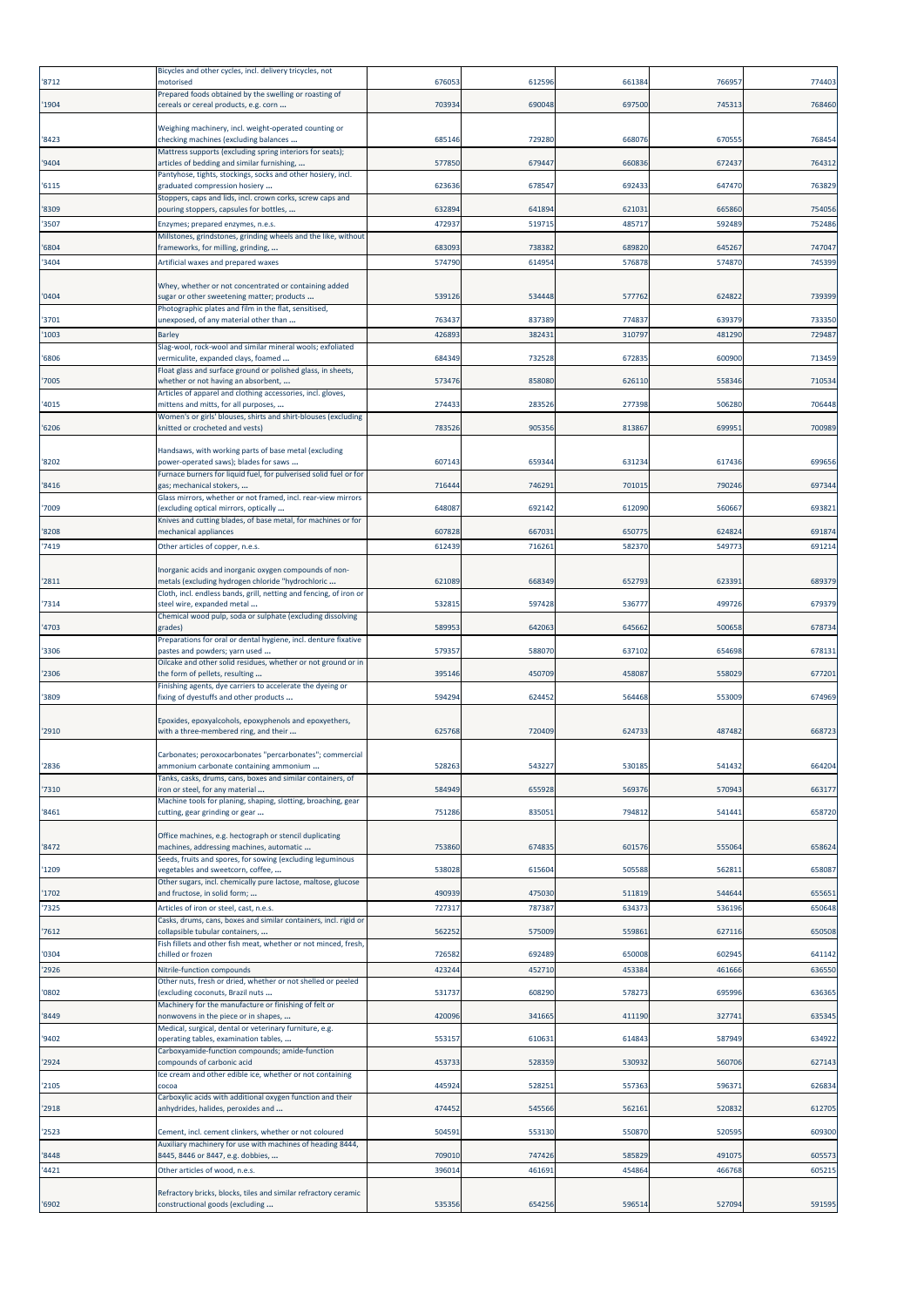| '2914          | Ketones and quinones, whether or not with other oxygen<br>function, and their halogenated, sulphonated,  | 568935  | 53953:  | 501808  | 480306 | 591313 |
|----------------|----------------------------------------------------------------------------------------------------------|---------|---------|---------|--------|--------|
| '6210          | Garments made up of felt or nonwovens, whether or not<br>impregnated, coated, covered or laminated;      | 370029  | 40832   | 456005  | 579917 | 580606 |
| '6910          | Ceramic sinks, washbasins, washbasin pedestals, baths,<br>bidets, water closet pans, flushing            | 436848  | 462969  | 456905  | 460015 | 57365  |
| '7013          | Glassware of a kind used for table, kitchen, toilet, office,<br>indoor decoration or similar purposes    | 534677  | 564353  | 540071  | 460287 | 568143 |
| '6102          | Women's or girls' overcoats, car coats, capes, cloaks, anoraks,<br>incl. ski jackets, windcheaters,      | 372111  | 434048  | 460341  | 466661 | 567770 |
| '8445          | Machines for preparing textile fibres; spinning, doubling or<br>twisting machines and other machinery    | 846039  | 83925   | 648439  | 578982 | 566588 |
| '7227          | Bars and rods of alloy steel other than stainless, hot-rolled, in<br>irregularly wound coils             | 37853   | 438292  | 314818  | 303408 | 564512 |
| '0105          | Live poultry, "fowls of the species Gallus domesticus, ducks,<br>geese, turkeys and guinea fowls"        | 707623  | 744367  | 660713  | 572989 | 556123 |
| '8459          | Machine tools, incl. way-type unit head machines, for drilling,<br>boring, milling, threading            | 642502  | 762572  | 670700  | 515827 | 554230 |
|                | Motor vehicles for the transport of >= 10 persons, incl. driver                                          | 1437524 | 1395235 | 1341754 | 725882 | 551043 |
| '8702<br>'1804 | Cocoa butter, fat and oil                                                                                | 42221   | 493788  | 520118  | 463446 | 545895 |
| '6205          | Men's or boys' shirts (excluding knitted or crocheted,<br>nightshirts, singlets and other vests)         | 662065  | 709352  | 696370  | 556706 | 54330  |
| '2917          | Polycarboxylic acids, their anhydrides, halides, peroxides and<br>peroxyacids; their halogenated,        | 443137  | 450572  | 450732  | 365764 | 541975 |
| '8444          | Machines for extruding, drawing, texturing or cutting man-<br>made textile materials                     | 356816  | 482366  | 385906  | 352801 | 53897  |
| '8417          | Industrial or laboratory furnaces and ovens, non-electric, incl.<br>incinerators (excluding drying       | 594672  | 694496  | 603860  | 673530 | 53775  |
| '1302          | Vegetable saps and extracts; pectic substances, pectinates<br>and pectates; agar-agar and other          | 451736  | 50227   | 506495  | 493164 | 528806 |
| '7217          | Wire of iron or non-alloy steel, in coils (excluding bars and<br>rods)                                   | 493580  | 554372  | 442899  | 380859 | 528063 |
|                | Paper or paperboard labels of all kinds, whether or not                                                  |         |         |         |        |        |
| '4821          | printed                                                                                                  | 454110  | 50145   | 483852  | 478028 | 52788  |
| '3003          | Medicaments consisting of two or more constituents mixed<br>together for therapeutic or prophylactic     | 1620941 | 6590765 | 647693  | 682615 | 519574 |
| '5407          | Woven fabrics of synthetic filament yarn, incl. monofilament<br>of >= 67 decitex and with a cross        | 645906  | 66135   | 628033  | 500467 | 519122 |
| '8601          | Rail locomotives powered from an external source of<br>electricity or by electric accumulators           | 338600  | 441013  | 492823  | 518430 | 517515 |
| '7020          | Articles of glass, n.e.s.                                                                                | 29817   | 368179  | 542181  | 472335 | 512765 |
| '3212          | Pigments, incl. metallic powders and flakes, dispersed in non-<br>aqueous media, in liquid or paste      | 456001  | 48307   | 448772  | 421040 | 512467 |
| '0206          | Edible offal of bovine animals, swine, sheep, goats, horses,<br>asses, mules or hinnies, fresh,          | 841907  | 763523  | 852816  | 759397 | 499162 |
| '6212          | Brassieres, girdles, corsets, braces, suspenders, garters and<br>similar articles and parts thereof,     | 437571  | 529023  | 486896  | 472071 | 49877  |
| '2937          | Hormones, prostaglandins, thromboxanes and leukotrienes,<br>natural or reproduced by synthesis;          | 484698  | 475307  | 610320  | 621014 | 497047 |
| '3505          | Dextrins and other modified starches, e.g. pregelatinised or<br>esterified starches; glues based         | 403645  | 429937  | 415650  | 424601 | 488234 |
| '0504          | Guts, bladders and stomachs of animals (other than fish),<br>whole and pieces thereof, fresh,            | 545769  | 599268  | 550983  | 501802 | 487904 |
| '4415          | Packing cases, boxes, crates, drums and similar packings, of<br>wood; cable-drums of wood; pallets,      | 34811   | 409019  | 361178  | 334125 | 486648 |
| '2930          | Organo-sulphur compounds                                                                                 | 38398   | 455469  | 375522  | 371385 | 484571 |
| '8203          | Files, rasps, pliers, incl. cutting pliers, pincers and tweezers<br>for non-medical use, metal-cutting   | 354946  | 394662  | 385161  | 387201 | 478384 |
| '7312          | Stranded wire, ropes, cables, plaited bands, slings and the<br>like, of iron or steel (excluding         | 402681  | 45990   | 449724  | 426826 | 477415 |
| '8455          | Metal-rolling mills and rolls therefor; parts of metal-rolling<br>mills                                  | 543003  | 61467   | 635867  | 663634 | 474147 |
| '9024          | Machines and appliances for testing the hardness, strength,<br>compressibility, elasticity or            | 496895  | 544729  | 512297  | 461760 | 471189 |
| '2004          | Vegetables prepared or preserved otherwise than by vinegar<br>or acetic acid, frozen (excluding          | 381004  | 414729  | 427776  | 414905 | 471170 |
| '1517          | Margarine, other edible mixtures or preparations of animal<br>or vegetable fats or oils and edible       | 361808  | 347210  | 367017  | 384012 | 467081 |
| '6108          | Women's or girls' slips, petticoats, briefs, panties,<br>nightdresses, pyjamas, négligés, bathrobes,     | 333397  | 375852  | 359391  | 355436 | 466970 |
| '7801          | Unwrought lead:                                                                                          | 34320   | 352694  | 310306  | 282695 | 46650  |
| '9028          | Gas, liquid or electricity supply or production meters, incl.<br>calibrating meters therefor             | 539962  | 552830  | 532370  | 432906 | 466443 |
| '3918          | Floor coverings of plastics, whether or not self-adhesive, in<br>rolls or in the form of tiles;          | 391690  | 378657  | 362745  | 390343 | 459574 |
| '2835          | Phosphinates "hypophosphites", phosphonates "phosphites"<br>and phosphates; polyphosphates, whether      | 387809  | 420077  | 398441  | 390848 | 458186 |
| '7506          | Plates, sheets, strip and foil, of nickel (excluding expanded<br>plates, sheets or strip)                | 346536  | 402632  | 400093  | 349118 | 457805 |
| '1108          | Starches; inulin                                                                                         | 365547  | 37846   | 364803  | 395057 | 455031 |
| '9406          | Prefabricated buildings, whether or not complete or already<br>assembled                                 | 418109  | 499697  | 368645  | 327011 | 452039 |
| '9004          | Spectacles, goggles and the like, corrective, protective or<br>other (excluding spectacles for           | 363239  | 419180  | 435174  | 420916 | 449314 |
| '9101          | Wrist-watches, pocket-watches and other watches, incl. stop-<br>watches, with case of precious           | 487047  | 500257  | 457133  | 333521 | 448004 |
| '7008          | Multiple-walled insulating units of glass<br>Corrugated paper and paperboard "with or without glued flat | 354500  | 378001  | 403453  | 400717 | 439835 |
| '4808          | surface sheets", creped, crinkled,                                                                       | 315648  | 364558  | 343852  | 353317 | 439728 |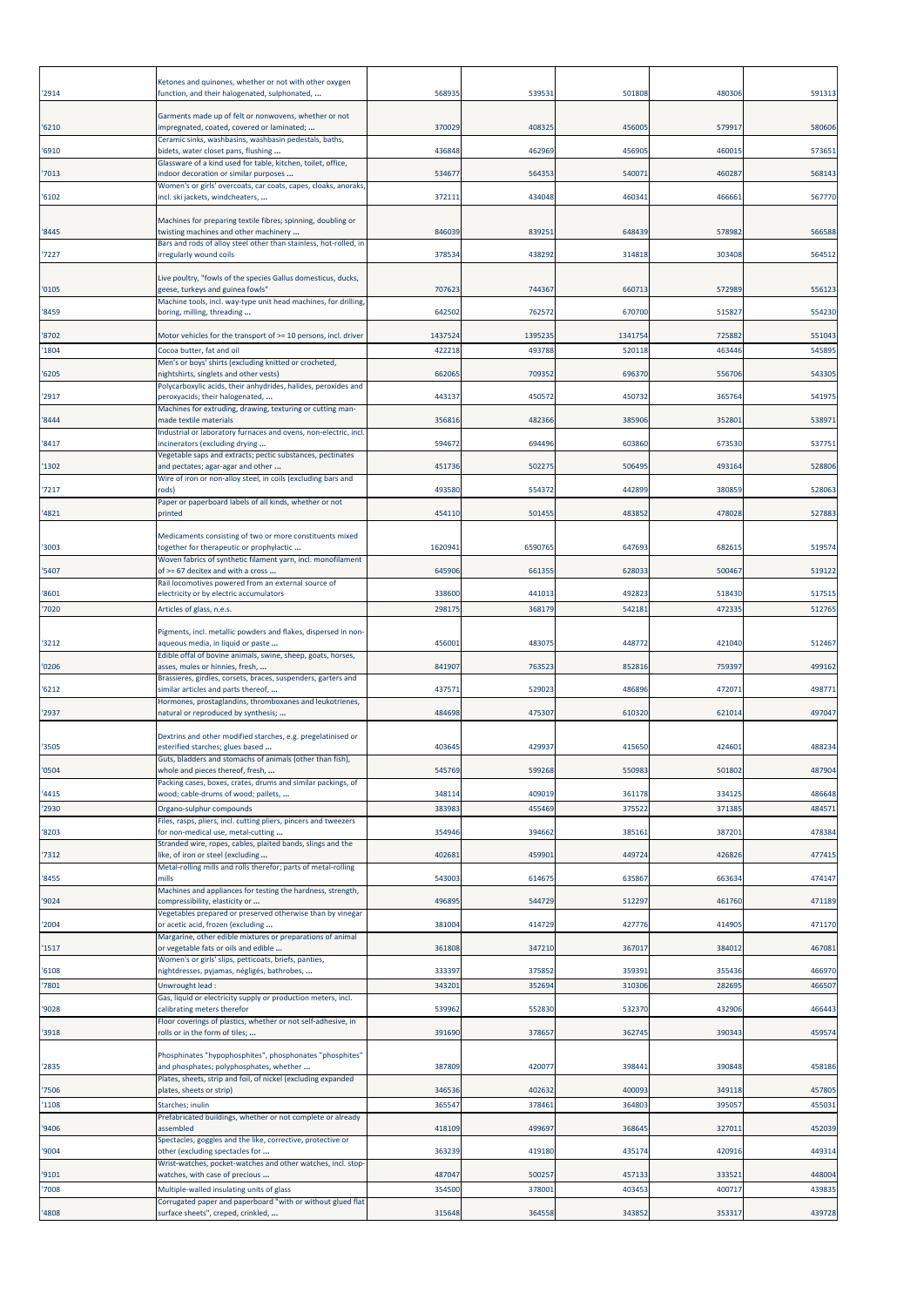| '2936          | Provitamins and vitamins, natural or reproduced by<br>synthesis, incl. natural concentrates, derivatives | 493342           | 499269           | 425474           | 490342           | 436829           |
|----------------|----------------------------------------------------------------------------------------------------------|------------------|------------------|------------------|------------------|------------------|
| '6105          | Men's or boys' shirts, knitted or crocheted (excluding<br>nightshirts, T-shirts, singlets and            | 352541           | 403461           | 422080           | 376940           | 428148           |
| '7117          | <b>Imitation jewellery</b><br>Waste and scrap of primary cells, primary batteries and                    | 23035            | 385480           | 386952           | 356644           | 418028           |
| '8548          | electric accumulators; spent primary                                                                     | 392144           | 490999           | 438798           | 369554           | 414987           |
| '8212          | Non-electric razors and razor blades of base metal, incl. razor<br>blade blanks in strips                | 415130           | 416909           | 376314           | 38877            | 410041           |
| '2207          | Undenatured ethyl alcohol of an alcoholic strength of >=<br>80%; ethyl alcohol and other spirits,        | 320500           | 300695           | 323969           | 416530           | 409784           |
| '8211          | Knives with cutting blades, serrated or not, incl. pruning<br>knives, and blades therefor, of            | 284642           | 30556            | 305591           | 308659           | 407267           |
| '7324          | Sanitary ware, and parts thereof, of iron or steel (excluding<br>cans, boxes and similar containers      | 374707           | 403504           | 385320           | 376597           | 406851           |
| '6907          | Unglazed ceramic flags and paving, hearth or wall tiles;<br>unglazed ceramic mosaic cubes and            | 432456           | 441931           | 420035           | 385464           | 404504           |
| '7321          | Stoves, ranges, grates, cookers, incl. those with subsidiary<br>boilers for central heating, barbecues,  | 311431           | 327877           | 304859           | 312495           | 399574           |
| '6114          | Special garments for professional, sporting or other<br>purposes, n.e.s., knitted or crocheted           | 254316           | 334409           | 372845           | 354881           | 397200           |
| '2803          | Carbon "carbon blacks and other forms of carbon", n.e.s.                                                 | 316438           | 35528            | 31923:           | 292577           | 396497           |
| '6306          | Tarpaulins, awnings and sunblinds; tents; sails for boats,<br>sailboards or landcraft; camping           | 260359           | 27437            | 265020           | 307496           | 395730           |
| '4203          | Articles of apparel and clothing accessories, of leather or<br>composition leather (excluding            | 412729           | 440164           | 422632           | 363045           | 393553           |
| '8506          | Primary cells and primary batteries, electrical; parts thereof<br>(excluding spent)                      | 384494           | 398984           | 381799           | 363168           | 391733           |
| '4401          | Fuel wood, in logs, billets, twigs, faggots or similar forms;<br>wood in chips or particles; sawdust     | 329196           | 397902           | 404034           | 411806           | 390607           |
|                | Newspapers, journals and periodicals, whether or not                                                     |                  |                  |                  |                  |                  |
| '4902          | illustrated or containing advertising<br>Fish, fit for human consumption, dried, salted or in brine;     | 632540           | 611420           | 503509           | 365267           | 387972           |
| '0305<br>'1101 | smoked fish, fit for human consumption,<br>Wheat or meslin flour                                         | 406387<br>322788 | 395480<br>344887 | 382569<br>354111 | 376647<br>345579 | 387095<br>385716 |
| '7505          | Bars, rods, profiles and wire, of nickel (excluding electrically<br>insulated products)                  | 306848           | 381727           | 424044           | 396388           | 384291           |
| '3105          | Mineral or chemical fertilisers containing two or three of the<br>fertilising elements nitrogen,         | 281955           | 313546           | 314518           | 294801           | 383760           |
|                | Plywood, veneered panel and similar laminated wood                                                       |                  |                  |                  |                  |                  |
| '4412          | (excluding sheets of compressed wood, cellular                                                           | 309854           | 333287           | 297951           | 289003           | 381490           |
| '2712          | Petroleum jelly, paraffin wax, micro- crystalline petroleum<br>wax, slack wax, ozokerite, lignite        | 343840           | 371055           | 331015           | 320183           | 381411           |
| '0701          | Potatoes, fresh or chilled                                                                               | 392091           | 387519           | 444270           | 377995           | 380960           |
| '3502          | Albumins, incl. concentrates of two or more whey proteins<br>containing by weight > 80% whey proteins,   | 254442           | 23360            | 231349           | 263436           | 372317           |
| '8113          | Cermets and articles thereof, n.e.s.; waste and scrap of<br>cermets (excluding ash and residues          | 385504           | 468924           | 394759           | 308142           | 370714           |
|                | Electrical signalling, safety or traffic control equipment for                                           |                  |                  |                  |                  |                  |
| '8530          | railways, tramways, roads, inland<br>Stranded wire, cables, plaited bands and the like, of copper        | 344002           | 340637           | 386114           | 387356           | 369985           |
| '7413          | (excluding electrically insulated                                                                        | 271711           | 292615           | 274374           | 247943           | 369836           |
| '8204          | Hand-operated spanners and wrenches, incl. torque meter<br>wrenches (excluding tap wrenches),            | 289459           | 314913           | 306728           | 302596           | 369152           |
| '8307          | lexible tubing of base metal, with or without fittings                                                   | 375591           | 41315            | 350416           | 31407            | 308390           |
| '1107          | Malt, whether or not roasted<br>Parts and accessories for machines, appliances, instruments              | 305512           | 34764            | 370785           | 327983           | 365984           |
| '9033          | or other apparatus in chapter 90,<br>Palm oil and its fractions, whether or not refined (excluding       | 278729           | 312877           | 318047           | 351524           | 364210           |
| '1511          | chemically modified)                                                                                     | 345737           | 326400           | 263786           | 279573           | 363940           |
| '6112          | Track-suits, ski-suits and swimwear, knitted or crocheted                                                | 324537           | 377929           | 386994           | 353020           | 363339           |
| '6211          | Tracksuits, ski suits, swimwear and other garments, n.e.s.<br>(excluding knitted or crocheted)           | 296933           | 394043           | 398547           | 348762           | 363107           |
| '2906          | Cyclic alcohols and their halogenated, sulphonated, nitrated<br>or nitrosated derivatives                | 222152           | 24054            | 256375           | 279057           | 361264           |
| '0511          | Animal products n.e.s.; dead animals of all types, unfit for<br>human consumption                        | 245286           | 28787            | 272732           | 322602           | 360505           |
| '8108          | Titanium and articles thereof, n.e.s.; titanium waste and<br>scrap (excluding ash and residues           | 535039           | 526610           | 569140           | 386092           | 360170           |
| '5906          | Rubberised textile fabrics (excluding tyre cord fabric of high-<br>tenacity yarn of nylon or other       | 307536           | 341009           | 313370           | 334770           | 355572           |
| '3816          | Refractory cements, mortars, concretes and similar<br>compositions (excluding preparations based         | 353850           | 386130           | 346515           | 327140           | 354954           |
| '4107          | Leather further prepared after tanning or crusting "incl.<br>parchment-dressed leather", of bovine       | 481300           | 507300           | 393836           | 313203           | 354486           |
| '9012          | Electron microscopes, proton microscopes and diffraction<br>apparatus                                    | 204309           | 228016           | 252427           | 270448           | 353782           |
| '6911          | Tableware, kitchenware, other household articles and toilet<br>articles, of porcelain or china           | 332605           | 344708           | 346488           | 279785           | 352377           |
| '2401          | Unmanufactured tobacco; tobacco refuse                                                                   | 450969           | 39191            | 352315           | 275864           | 351964           |
| '7309          | Reservoirs, tanks, vats and similar containers, of iron or steel,<br>for any material "other than        | 326015           | 38481            | 384880           | 312150           | 349696           |
| '8401          | Nuclear reactors; fuel elements "cartridges", non-irradiated,<br>for nuclear reactors; machinery         | 382019           | 299887           | 363107           | 250523           | 349373           |
| '4707          | Recovered "waste and scrap" paper or paperboard (excluding<br>paper wool)                                | 483766           | 398396           | 294506           | 219130           | 348599           |
| '3207          | Prepared pigments, prepared opacifiers and prepared<br>colours, vitrifiable enamels and glazes,          | 333307           | 347836           | 327030           | 278916           | 348175           |
| '1803          | Cocoa paste, whether or not defatted<br>Wood, incl. strips and friezes for parquet flooring, not         | 274644           | 303991           | 288305           | 280965           | 345606           |
| '4409          | assembled, continuously shaped "tongued,                                                                 | 234105           | 261909           | 251846           | 238144           | 344513           |
| '3821          | Prepared culture media for the development or maintenance<br>of micro-organisms "incl. viruses           | 220002           | 260258           | 268195           | 295332           | 342876           |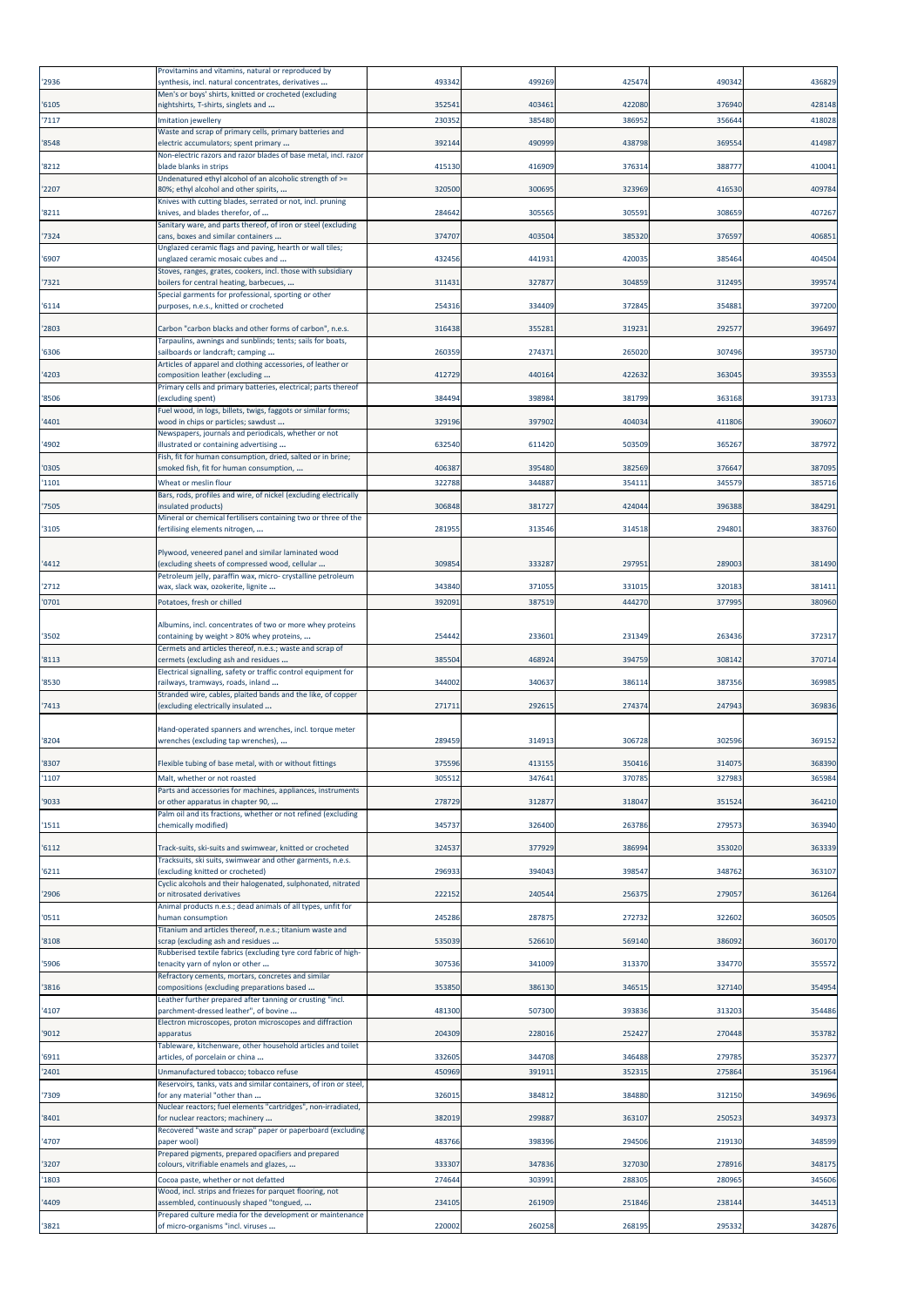|       | Pasta, whether or not cooked or stuffed with meat or other                                                           |                 |                  |                  |                  |                 |
|-------|----------------------------------------------------------------------------------------------------------------------|-----------------|------------------|------------------|------------------|-----------------|
| '1902 | substances or otherwise prepared,<br>Carbon electrodes, carbon brushes, lamp carbons, battery                        | 253270          | 29212            | 294679           | 337031           | 341323          |
| '8545 | carbons and other articles of graphite                                                                               | 317540          | 675766           | 511787           | 351170           | 339380          |
| '7901 | Unwrought zinc:                                                                                                      | 300221          | 31124            | 372384           | 243027           | 338555          |
| '6309 | Worn clothing and clothing accessories, blankets and<br>travelling rugs, household linen and articles                | 414721          | 416880           | 380889           | 297256           | 338542          |
| '9703 | Original sculptures and statuary, in any material                                                                    | 20257           | 24424            | 219195           | 182446           | 335532          |
| '4012 | Retreaded or used pneumatic tyres of rubber; solid or<br>cushion tyres, tyre treads and tyre flaps,                  | 27752           | 301476           | 276622           | 270701           | 33214           |
| '2501 | Salts, incl. table salt and denatured salt, and pure sodium<br>chloride, whether or not in aqueous                   | 218380          | 255308           | 268376           | 247364           | 331727          |
| '8527 | Reception apparatus for radio-broadcasting, whether or not<br>combined, in the same housing, with                    | 370434          | 39997            | 350915           | 332651           | 33161           |
| '6303 | Curtains, incl. drapes, and interior blinds; curtain or bed<br>valances of all types of textile                      | 24927           | 282280           | 298245           | 301252           | 33145           |
|       |                                                                                                                      | 630261          | 627328           | 494050           |                  | 328659          |
| '8406 | Steam turbines and other vapour turbines; parts thereof<br>Hats and other headgear, knitted or crocheted, or made up |                 |                  |                  | 525270           |                 |
| '6505 | from lace, felt or other textile                                                                                     | 223687<br>32564 | 244146<br>343282 | 261139<br>284764 | 264370<br>307378 | 327637<br>32683 |
| '2907 | Phenols; phenol-alcohols<br>Slag, ash and residues containing metals, arsenic or their                               |                 |                  |                  |                  |                 |
| '2620 | compounds (excluding those from<br>Other vegetables prepared or preserved otherwise than by                          | 302994          | 298809           | 251691           | 216991           | 326796          |
| '2005 | vinegar or acetic acid, not frozen<br>Flours, meals and pellets, of meat or meat offal, of fish or of                | 33439           | 370386           | 346120           | 331789           | 32580           |
| '2301 | crustaceans, molluscs or other                                                                                       | 249960          | 267540           | 280202           | 284104           | 32497           |
| '7202 | Ferro-alloys                                                                                                         | 35976           | 411070           | 280272           | 198053           | 321848          |
| '3915 | Waste, parings and scrap, of plastics                                                                                | 432289          | 417287           | 382549           | 298268           | 320330          |
| '5208 | Woven fabrics of cotton, containing >= 85% cotton by weight<br>and weighing $\leq$ 200 g/m <sup>2</sup>              | 407739          | 413496           | 356110           | 304554           | 317249          |
|       | Sewing machines (other than book-sewing machines of                                                                  |                 |                  |                  |                  |                 |
| '8452 | heading 8440); furniture, bases and covers<br>Aldehydes, whether or not with other oxygen function; cyclic           | 482004          | 369486           | 284202           | 271453           | 316827          |
| '2912 | polymers of aldehydes; parafo<br>Cocoa powder, not containing added sugar or other                                   | 293874          | 30418            | 315293           | 287297           | 31661           |
| '1805 | sweetening matter                                                                                                    | 252642          | 274484           | 266946           | 276636           | 314650          |
| '6506 | Headgear, whether or not lined or trimmed, n.e.s.<br>Peptones and their derivatives; other protein substances and    | 22082           | 241239           | 241369           | 258983           | 312230          |
| '3504 | their derivatives, n.e.s.; hide<br>Calculating machines and pocket-size "dimensions <= 170                           | 158748          | 202226           | 240807           | 274924           | 310387          |
| '8470 | mm x 100 mm x 45 mm" data recording,                                                                                 | 284008          | 296904           | 255374           | 271305           | 307738          |
| '3814 | Organic composite solvents and thinners, n.e.s.; prepared<br>paint or varnish removers (excluding                    | 253211          | 280422           | 259747           | 237345           | 307543          |
| '2920 | Esters of other inorganic acids of non-metals and their salts;<br>their halogenated, sulphonated,                    | 229207          | 230012           | 248967           | 251765           | 305326          |
| '9023 | Instruments, apparatus and models designed for<br>demonstrational purposes, e.g. in education                        | 37961           | 377189           | 343532           | 280252           | 30471           |
| '4820 | Registers, account books, notebooks, order books, receipt<br>books, letter pads, memorandum pads,                    | 265362          | 280469           | 282002           | 256539           | 30394           |
|       | Synthetic monofilament of >= 67 decitex and with a cross                                                             |                 |                  |                  |                  |                 |
| '5404 | sectional dimension of <= 1 mm; strip<br>Retorts, crucibles, mufflers, nozzles, plugs, supports, cupels,             | 330703          | 34414            | 311682           | 279431           | 303768          |
| '6903 | tubes, pipes, sheaths, rods                                                                                          | 296051          | 311089           | 268502           | 233111           | 302703          |
| 7017  | Laboratory, hygienic or pharmaceutical glassware, whether<br>or not graduated or calibrated (excluding               | 22093           | 24560            | 245846           | 243202           | 302301          |
| '9020 | Breathing appliances and gas masks (excluding protective<br>masks having neither mechanical parts                    | 287187          | 330964           | 330842           | 324225           | 301556          |
| '1210 | Hop cones, fresh or dried, whether or not ground, powdered<br>or in the form of pellets; lupulin                     | 261473          | 288872           | 280248           | 286014           | 301273          |
| '7215 | Bars and rods, of iron or non-alloy steel, cold-formed or cold-<br>finished, whether or not further                  | 258683          | 312005           | 247881           | 200163           | 300643          |
| '8463 | Machine tools for working metal, sintered metal carbides or<br>cermets, without removing material                    | 422771          | 464675           | 379778           | 289218           | 299980          |
| '8442 | Machinery, apparatus and equipment (other than the<br>machine-tools of headings 8456 to 8465)                        | 407273          | 331972           | 291153           | 269909           | 29967           |
| '5703 | Carpets and other textile floor coverings, tufted "needle<br>punched", whether or not made up                        | 344737          | 352179           | 323563           | 287054           | 294870          |
| '2601 | Iron ores and concentrates, incl. roasted iron pyrites                                                               | 7966            | 386              | 80885            | 116686           | 29477           |
|       | Articles of plaster or of compositions based on plaster                                                              |                 |                  |                  |                  |                 |
| '6809 | (excluding plaster bandages for straightening                                                                        | 258044          | 266504           | 259225           | 268797           | 293708          |
| '1516 | Animal or vegetable fats and oils and their fractions, partly or<br>wholly hydrogenated, inter-esterified,           | 209119          | 233676           | 206128           | 233949           | 293148          |
| '8420 | Calendering or other rolling machines (other than for metals<br>or glass) and cylinders therefor;                    | 236781          | 305168           | 230963           | 237148           | 292526          |
| '5806 | Narrow woven fabrics of textile materials, with a width of <=<br>30 cm (excluding labels, badges                     | 295790          | 308446           | 294315           | 258042           | 292337          |
|       | Petroleum oils and oils obtained from bituminous minerals,                                                           |                 |                  |                  |                  |                 |
| '2709 | crude<br>Radiators for central heating, non-electrically heated, and                                                 | 32057           | 24466            | 42794            | 7991             | 292082          |
| '7322 | parts thereof, of iron or steel;                                                                                     | 288469          | 28669            | 279515           | 258764           | 291537          |
| '4908 | Transfers "decalcomanias"<br>Meat and edible offal, salted, in brine, dried or smoked;                               | 22643           | 258883           | 240866           | 229876           | 288548          |
| '0210 | edible flours and meals of meat or<br>Nails, tacks, drawing pins, staples and similar articles, of                   | 428456          | 40606            | 368449           | 357837           | 288412          |
| '7415 | copper or with shafts of iron<br>Anti-freezing preparations and prepared de-icing fluids                             | 218600          | 239858           | 226614           | 223476           | 287751          |
| '3820 | (excluding prepared additives for mineral                                                                            | 253317          | 290199           | 264980           | 209372           | 287467          |
| '0407 | Birds' eggs, in shell, fresh, preserved or cooked                                                                    | 29956           | 30885            | 296198           | 279653           | 284904          |
|       | Salts of inorganic acids or peroxoacids, incl. aluminosilicates                                                      | 168569          |                  | 215193           | 224436           |                 |
| '2842 | whether or not chemically defined                                                                                    |                 | 151342           |                  |                  | 284311          |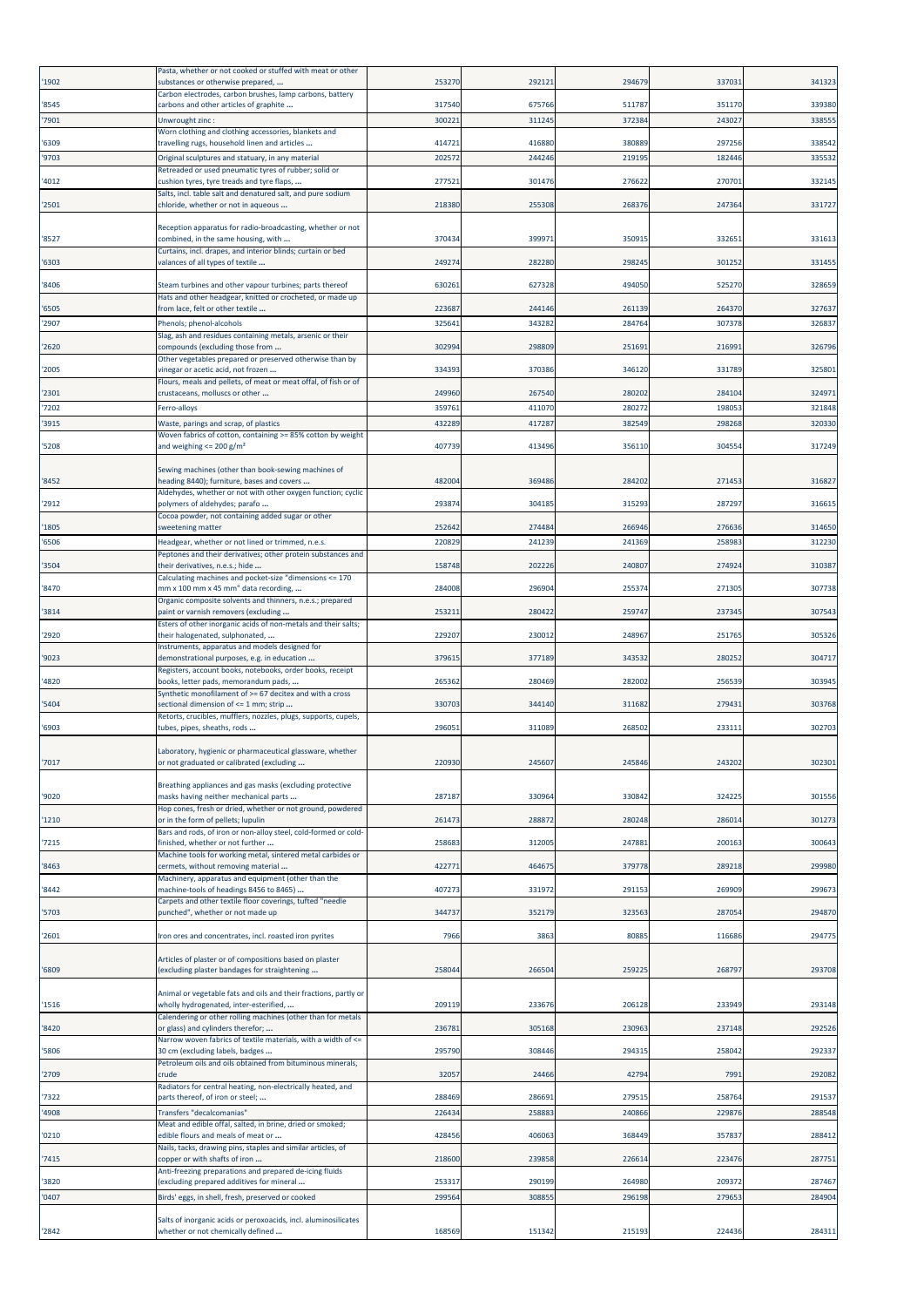| '1518          | Animal or vegetable fats and oils and their fractions, boiled,<br>oxidised, dehydrated, sulphurised,                                    | 180880           | 197302           | 176394           | 22241            | 283415           |
|----------------|-----------------------------------------------------------------------------------------------------------------------------------------|------------------|------------------|------------------|------------------|------------------|
| '1512          | Sunflower-seed, safflower or cotton-seed oil and fractions<br>thereof, whether or not refined,                                          | 179799           | 18167            | 232065           | 223901           | 281933           |
| '0803          |                                                                                                                                         | 316220           | 239488           | 242487           | 249422           | 276691           |
|                | Bananas, incl. plantains, fresh or dried                                                                                                |                  |                  |                  |                  |                  |
| '3503          | Gelatin, whether or not in square or rectangular sheets,<br>whether or not surface-worked or coloured,                                  | 248800           | 25679            | 259726           | 261445           | 276514           |
| '8464          | Machine tools for working stone, ceramics, concrete,<br>asbestos-cement or like mineral materials                                       | 167833           | 196778           | 238338           | 217735           | 275602           |
| '8605          | Railway or tramway passenger coaches, luggage vans, post<br>office coaches and other special purpose                                    | 715484           | 563737           | 186699           | 236461           | 272873           |
| '6111          | Babies' garments and clothing accessories, knitted or<br>crocheted (excluding hats)                                                     | 177632           | 201688           | 197494           | 224795           | 270330           |
| '8434          | Milking machines and dairy machinery (excluding<br>refrigerating or heat treatment equipment,                                           | 202576           | 211804           | 191049           | 235262           | 270146           |
| '0102          | Live bovine animals                                                                                                                     | 433100           | 40383            | 343582           | 288637           | 267494           |
| '1005          | Maize or corn                                                                                                                           | 159823           | 158308           | 136892           | 161284           | 267193           |
| '7608          | Aluminium tubes and pipes (excluding hollow profiles)                                                                                   | 323304           | 330917           | 316766           | 248052           | 265925           |
| '2939          | Vegetable alkaloids, natural or reproduced by synthesis, and<br>their salts, ethers, esters and                                         | 237268           | 292248           | 281606           | 289512           | 264159           |
| '8454          | Converters, ladles, ingot moulds and casting machines of a<br>kind used in metallurgy or in metal                                       | 320772           | 317549           | 293162           | 258479           | 263778           |
| '3001          | Dried glands and other organs for organo-therapeutic uses,<br>whether or not powdered; extracts                                         | 102374           | 157475           | 187193           | 268789           | 262449           |
| '4803          | Toilet or facial tissue stock, towel or napkin stock and similar<br>oaper for household or sanitary                                     | 244990           | 254086           | 231379           | 209601           | 261203           |
|                | Men's or boys' suits, ensembles, jackets, blazers, trousers, bib                                                                        |                  |                  |                  |                  |                  |
| '6103          | and brace overalls, breeches<br>Hydraulic brake fluids and other prepared liquids for                                                   | 150404           | 15434            | 165915           | 193350           | 260570           |
| '3819          | nydraulic transmission not containing<br>Newsprint as specified in Note 4 to chapter 48, in rolls of a                                  | 213992           | 239800           | 229401           | 200907           | 258313           |
| '4801          | width > 36 cm or in square or<br>Shoe polish, furniture wax and floor waxes, polishes and                                               | 338234           | 266754           | 258918           | 200882           | 257682           |
| '3405          | creams for coachwork, glass or metal,                                                                                                   | 242111           | 248686           | 225427           | 213558           | 254496           |
| '4201          | Saddlery and harness for any animal, incl. traces, leads, knee<br>pads, muzzles, saddle cloths,                                         | 169817           | 183186           | 176499           | 205971           | 253441           |
| '2517          | Pebbles, gravel, broken or crushed stone, for concrete<br>aggregates, for road metalling or for                                         | 235927           | 242889           | 243044           | 234091           | 251612           |
| '1109          | Wheat gluten, whether or not dried                                                                                                      | 223524           | 233988           | 240461           | 210633           | 250990           |
| '9017          | Drawing, marking-out or mathematical calculating<br>instruments, e.g. drafting machines, pantographs,                                   | 26551            | 248408           | 234824           | 208222           | 250919           |
| '5402          | Synthetic filament yarn, incl. synthetic monofilaments of < 67<br>decitex (excluding sewing thread                                      | 313923           | 319968           | 260737           | 210355           | 248498           |
| '6107          | Men's or boys' underpants, briefs, nightshirts, pyjamas,<br>bathrobes, dressing gowns and similar                                       | 178374           | 187595           | 201235           | 216153           | 248443           |
|                | Vegetables, fruit, nuts and other edible parts of plants,                                                                               |                  |                  |                  |                  |                  |
| '2001<br>'7907 | prepared or preserved by vinegar<br>Articles of zinc, n.e.s.                                                                            | 220889<br>233302 | 245245<br>258039 | 227704<br>220045 | 244141<br>205822 | 247623<br>247029 |
|                | Chemical preparations for photographic uses (excluding                                                                                  |                  |                  |                  |                  |                  |
| '3707          | varnishes, glues, adhesives and similar                                                                                                 | 372031           | 384109           | 347865           | 293141           | 246897           |
| '2704          | Coke and semi-coke of coal, of lignite or of peat, whether or<br>not agglomerated; retort carbon                                        | 286100           | 303495           | 282931           | 248367           | 246781           |
| '6005          | Warp knit fabrics "incl. those made on galloon knitting<br>machines", of a width of > 30 cm (excluding                                  | 361988           | 299160           | 264735           | 217945           | 246714           |
| '7205          | Granules and powders of pig iron, spiegeleisen, iron or steel<br>(excluding granules and powders                                        | 193255           | 25003            | 231312           | 183017           | 245939           |
| '3407          | Modelling pastes, incl. those put up for children's<br>amusement; preparations known as "dental                                         | 199476           | 224829           | 208295           | 184165           | 245503           |
| '7224          | Steel, alloy, other than stainless, in ingots or other primary<br>forms, semi-finished products                                         | 216096           | 200897           | 162664           | 242445           | 245308           |
| '5602          | Felt, whether or not impregnated, coated, covered or<br>laminated, n.e.s.                                                               | 243562           | 257895           | 235307           | 212588           | 245241           |
|                | Coconuts, Brazil nuts and cashew nuts, fresh or dried,                                                                                  |                  |                  |                  |                  |                  |
| '0801<br>'0101 | whether or not shelled or peeled<br>Live horses, asses, mules and hinnies                                                               | 225914<br>196676 | 231594<br>20518  | 236397<br>229350 | 262576<br>199439 | 244538<br>243286 |
| '2833          | Sulphates; alums; peroxosulphates "persulphates"                                                                                        | 216472           | 221267           | 210119           | 213738           | 243076           |
| '0902          | Tea, whether or not flavoured                                                                                                           | 250127           | 25831            | 250899           | 228151           | 242192           |
| '6905          | Roofing tiles, chimney pots, cowls, chimney liners,<br>architectural ornaments and other ceramic                                        | 199922           | 203753           | 202111           | 204645           | 241331           |
| '9003          | Frames and mountings for spectacles, goggles or the like, and<br>parts thereof, n.e.s.                                                  | 206965           | 232157           | 223590           | 172065           | 240610           |
| '1507          | Soya-bean oil and its fractions, whether or not refined<br>(excluding chemically modified)                                              | 219733           | 195712           | 125385           | 156676           | 237181           |
|                | Essential oils, whether or not terpeneless, incl. concretes and                                                                         |                  |                  |                  |                  |                  |
| '3301<br>'2007 | absolutes; resinoids; extracted<br>lams, fruit jellies, marmalades, fruit or nut purée and fruit or<br>nut pastes, obtained by cooking, | 218425<br>230089 | 228529<br>257462 | 202358<br>239408 | 209834<br>244118 | 236247<br>235380 |
| '1105          | Flour, meal, powder, flakes, granules and pellets of potatoes                                                                           | 195919           | 222947           | 204246           | 222203           | 235280           |
| '1211          | Plants and parts of plants, incl. seeds and fruits, of a kind<br>used primarily in perfumery,                                           | 175135           | 190892           | 18712:           | 217270           | 233850           |
| '6006          | Fabrics, knitted or crocheted, of a width of > 30 cm (excluding<br>warp knit fabrics "incl. those                                       | 272399           | 295078           | 257333           | 214505           | 233629           |
| '8603          | Self-propelled railway or tramway coaches, vans and trucks<br>(excluding those of heading 8604)                                         | 1734744          | 791648           | 666184           | 526116           | 232931           |
| '8308          | Clasps, frames with clasps, buckles, buckle-clasps, hooks,<br>eyes, eyelets and the like, of base                                       | 206850           | 242621           | 237959           | 206718           | 231693           |
| '2104          | Soups and broths and preparations therefor; food<br>preparations consisting of finely homogenised                                       | 212282           | 236696           | 221919           | 213754           | 230533           |
|                |                                                                                                                                         |                  |                  |                  |                  |                  |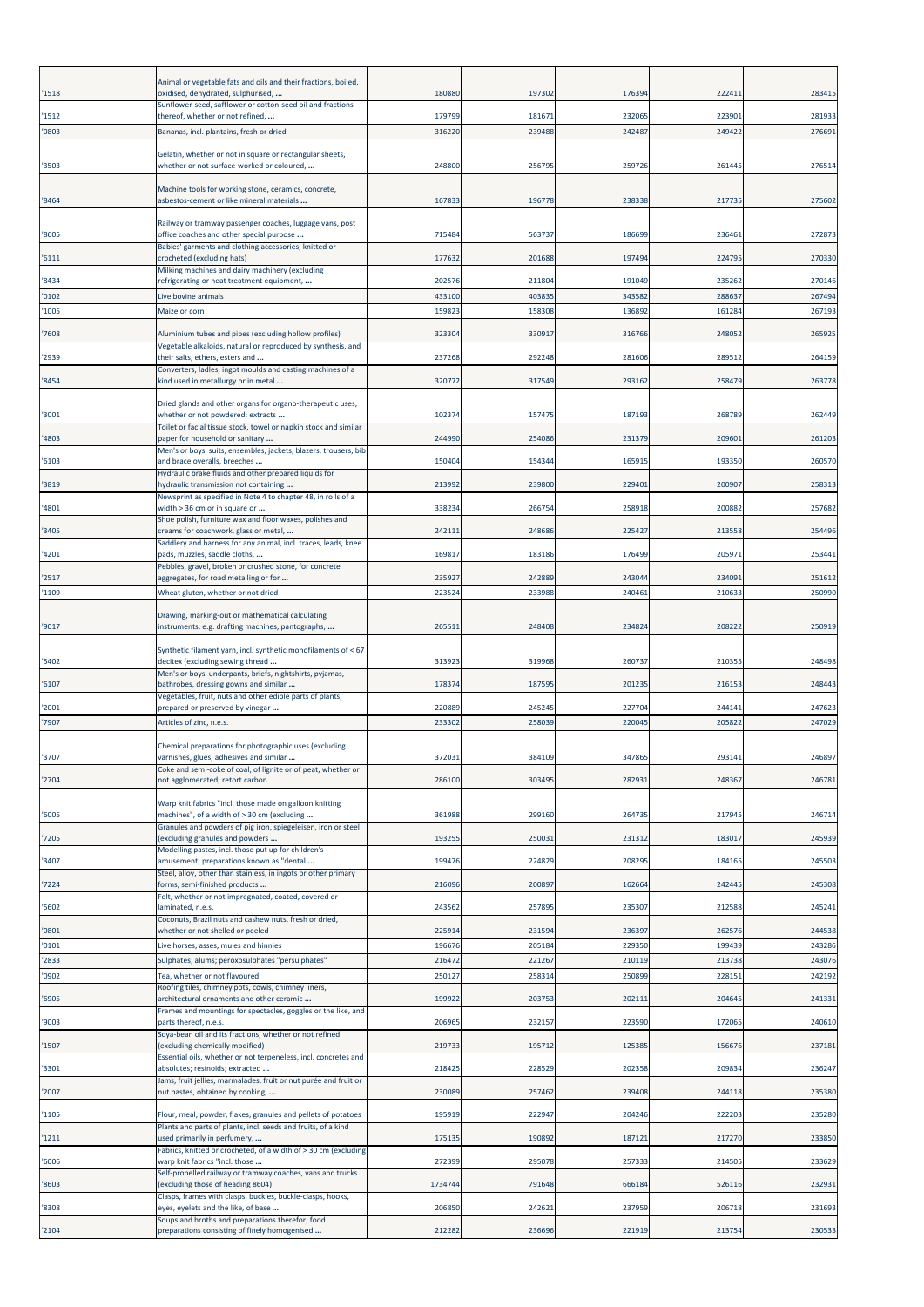| '7502 | Unwrought nickel                                                                                                           | 204540 | 289823 | 246712 | 252411 | 230034 |
|-------|----------------------------------------------------------------------------------------------------------------------------|--------|--------|--------|--------|--------|
| '0813 | Dried apricots, prunes, apples, peaches, pears, papaws<br>'papayas", tamarinds and other edible                            | 231536 | 216693 | 214319 | 210034 | 229814 |
| '2940 | Sugars, chemically pure (excluding sucrose, lactose, maltose,<br>glucose and fructose); sugar                              | 208284 | 227934 | 211178 | 205401 | 229772 |
|       | Sulphonated, nitrated or nitrosated derivatives of                                                                         |        |        |        |        |        |
| '2904 | hydrocarbons, whether or not halogenated                                                                                   | 13590  | 145700 | 134422 | 12925  | 228450 |
| '7402 | Copper, unrefined; copper anodes for electrolytic refining                                                                 | 73925  | 101701 | 101987 | 12265  | 227158 |
| '2703 | Peat, incl. peat litter, whether or not agglomerated<br>Casein, caseinates and other casein derivatives; casein glues      | 20909  | 20887  | 175124 | 19181  | 224882 |
| '3501 | (excluding those packaged as                                                                                               | 19901  | 168603 | 159018 | 171637 | 222970 |
| '9306 | Bombs, grenades, torpedos, mines, missiles, cartridges and<br>other ammunition and projectiles                             | 155333 | 163651 | 150362 | 167346 | 221652 |
| '2935 | Sulphonamides                                                                                                              | 174938 | 162545 | 147943 | 134265 | 220388 |
| '6101 | Men's or boys' overcoats, car coats, capes, cloaks, anoraks,<br>incl. ski jackets, windcheaters,                           | 98336  | 107932 | 125182 | 145242 | 220258 |
| '4814 | Wallpaper and similar wallcoverings of paper; window<br>transparencies of paper                                            | 25731  | 245596 | 21112  | 210447 | 219798 |
|       | Chlorides, chloride oxides and chloride hydroxides; bromides                                                               | 188031 |        | 191058 |        | 218763 |
| '2827 | and bromide oxides; iodides and                                                                                            |        | 199597 |        | 19835  |        |
| '8440 | Bookbinding machinery, incl. book-sewing machines<br>(excluding machinery of heading 8441, general-purpose                 | 295388 | 271904 | 261469 | 20557  | 218153 |
| '7311 | Containers of iron or steel, for compressed or liquefied gas<br>(excluding containers specifically                         | 17745  | 201542 | 214652 | 18281  | 215756 |
| '0202 | Meat of bovine animals, frozen                                                                                             | 213879 | 244581 | 223418 | 173167 | 21464  |
| '2530 | Vermiculite, perlite and other mineral substances, n.e.s.                                                                  | 21101  | 218409 | 174359 | 18269  | 213837 |
|       | Works trucks, self-propelled, not fitted with lifting or                                                                   |        |        |        |        |        |
| '8709 | handling equipment, of the type used                                                                                       | 142818 | 15995  | 14860  | 162042 | 212920 |
| '4806 | Vegetable parchment, greaseproof papers, tracing papers<br>and glassine and other glazed transparent                       | 149429 | 18991  | 158779 | 152261 | 212430 |
| '9201 | Pianos, incl. automatic; harpsichords and other keyboard<br>stringed instruments                                           | 146142 | 16657  | 176630 | 159306 | 211366 |
|       | Musical instruments, the sound of which is produced, or                                                                    |        |        |        |        |        |
| '9207 | must be amplified, electrically, e.g.<br>Cigarette paper, whether or not cut to size or in the form of                     | 14090  | 152363 | 159265 | 181624 | 210899 |
| '4813 | booklets or tubes<br>Electrical insulators of any material (excluding insulating                                           | 18739  | 167881 | 182707 | 19057  | 208849 |
| '8546 | fittings)                                                                                                                  | 208061 | 269617 | 250070 | 236806 | 20604  |
|       | Quaternary ammonium salts and hydroxides; lecithins and                                                                    |        |        |        |        |        |
| '2923 | other phosphoaminolipids, whether or                                                                                       | 152741 | 173048 | 169897 | 174892 | 205749 |
| '6406 | Parts of footwear, incl. uppers whether or not attached to<br>soles other than outer soles; removable                      | 221118 | 234506 | 231839 | 185747 | 205696 |
| '3406 | Candles, tapers and the like                                                                                               | 17501  | 173099 | 159525 | 165251 | 203845 |
| '9609 | Pencils, crayons, pencil leads, pastels, drawing charcoals,<br>writing or drawing chalks and tailors'                      | 162432 | 183934 | 173054 | 172919 | 20236  |
|       | Bran, sharps and other residues, whether or not in the form                                                                |        |        |        |        |        |
| '2302 | of pellets, derived from the sifting,<br>Railway or tramway track construction material of iron or                         | 120428 | 151674 | 155070 | 17963  | 20187  |
| '7302 | steel, the following : rails, check-rails<br>Artificial graphite; colloidal or semi-colloidal graphite;                    | 180829 | 199010 | 200047 | 185902 | 201095 |
| '3801 | preparations based on graphite or<br>Sewing thread of man-made filaments, whether or not put up                            | 17502  | 235250 | 172133 | 17062  | 201068 |
| '5401 | for retail sale                                                                                                            | 192056 | 203753 | 183160 | 172759 | 198050 |
| '3810 | Pickling preparations for metal surfaces; fluxes and other<br>auxiliary preparations for soldering,                        | 182508 | 194225 | 193419 | 174156 | 196503 |
| '3802 | Activated carbon; activated natural mineral products; animal<br>black, whether or not spent                                | 152671 | 171277 | 153318 | 158102 | 196251 |
|       |                                                                                                                            |        |        |        |        |        |
| '2919 | Phosphoric esters and their salts, incl. lactophosphates; their<br>halogenated, sulphonated, nitrated                      | 12443  | 137389 | 128904 | 138539 | 195739 |
| '8402 | Steam or other vapour generating boilers (excluding central<br>heating hot water boilers capable                           | 25831  | 382843 | 241392 | 18175  | 195328 |
| '0712 | Dried vegetables, whole, cut, sliced, broken or in powder, but<br>not further prepared                                     | 200924 | 179869 | 169729 | 193959 | 194639 |
|       | Wire of alloy steel other than stainless, in coils (excluding                                                              |        |        |        |        |        |
| '7229 | bars and rods)                                                                                                             | 16122  | 158106 | 163838 | 146762 | 193113 |
| '7223 | Wire of stainless steel, in coils (excluding bars and rods)<br>Knitting machines, stitch-bonding machines and machines for | 156695 | 174654 | 162541 | 147173 | 193021 |
| '8447 | making gimped yarn, tulle, lace,<br>Copper foil "whether or not printed or backed with paper,                              | 197288 | 191845 | 163321 | 145242 | 192986 |
| '7410 | paperboard, plastics or similar backing                                                                                    | 211652 | 218283 | 147366 | 13795  | 190744 |
| '1104 | Cereal grains otherwise worked, e.g. hulled, rolled, flaked,<br>pearled, sliced or kibbled; germ                           | 153250 | 161850 | 165738 | 180976 | 189470 |
| '7615 | Table, kitchen or other household articles, sanitary ware, and<br>parts thereof, of aluminium,                             | 156211 | 164625 | 157183 | 181844 | 187615 |
| '1205 | Rape or colza seeds, whether or not broken                                                                                 | 17100  | 170544 | 130364 | 12969  | 185254 |
|       | Other vegetables, fresh or chilled (excluding potatoes,                                                                    |        |        |        |        |        |
| '0709 | tomatoes, alliaceous vegetables, edible<br>Sheets or profiles of glass, whether or not having an                           | 146219 | 149731 | 151415 | 16399  | 184655 |
| '7006 | absorbent, reflecting or non-reflecting                                                                                    | 177469 | 202360 | 171488 | 14815  | 184063 |
| '8519 | Sound recording or sound reproducing apparatus<br>Hand tools, the following: spades, shovels, mattocks, picks,             | 19805  | 219315 | 21995  | 177451 | 182126 |
| '8201 | hoes, forks and rakes, of base                                                                                             | 12327  | 148083 | 137847 | 158191 | 181156 |
| '4101 | Raw hides and skins of bovine "incl. buffalo" or equine<br>animals, fresh, or salted, dried, limed,                        | 27953  | 237692 | 151046 | 110328 | 181068 |
| '5702 | Carpets and other textile floor coverings, woven, not tufted<br>or flocked, whether or not made                            | 130654 | 147803 | 153900 | 153045 | 180961 |
| '6106 | Women's or girls' blouses, shirts and shirt-blouses, knitted or<br>crocheted (excluding T-shirts                           | 209676 | 207652 | 189720 | 164323 | 180440 |
|       | Woven fabrics containing >= 85% synthetic staple fibres by                                                                 |        |        |        |        |        |
| '5512 | weight                                                                                                                     | 198212 | 214282 | 187513 | 179407 | 180098 |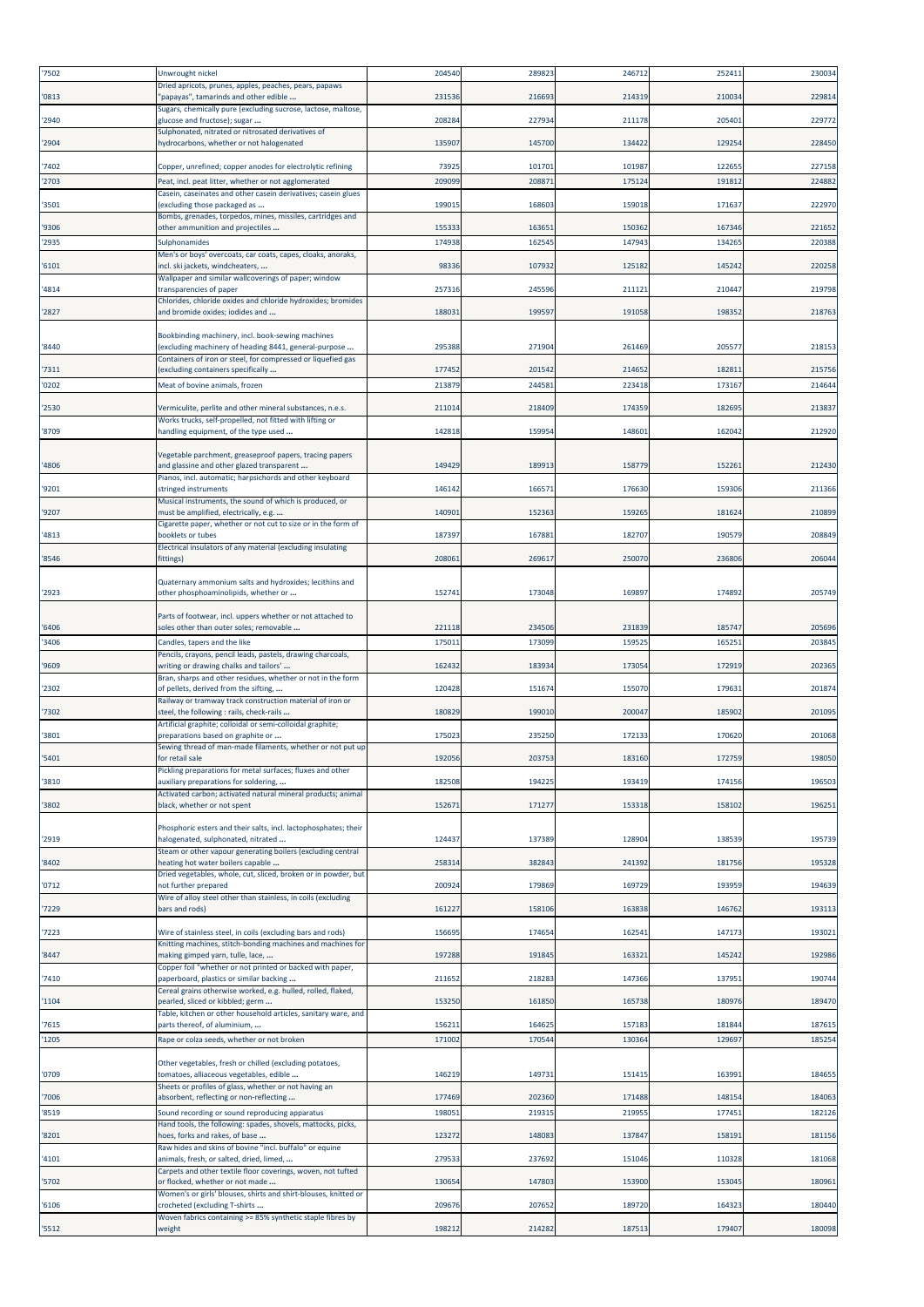| '2814          | Ammonia, anhydrous or in aqueous solution                                                                                                                         | 71766           | 121547           | 101770           | 10034         | 179040           |
|----------------|-------------------------------------------------------------------------------------------------------------------------------------------------------------------|-----------------|------------------|------------------|---------------|------------------|
| '3705          | Photographic plates and film, exposed and developed<br>(excluding products made of paper, paperboard                                                              | 144368          | 175257           | 162234           | 173718        | 176936           |
| '6116          | Gloves, mittens and mitts, knitted or crocheted (excluding for<br>babies)                                                                                         | 129490          | 142956           | 144615           | 150988        | 176825           |
| '8101          | Fungsten "wolfram" and articles thereof, n.e.s.; tungsten<br>waste and scrap (excluding ash and                                                                   | 120089          | 152443           | 119996           | 111961        | 176610           |
| '8604          | Railway or tramway maintenance or service vehicles,<br>whether or not self-propelled, e.g., workshops,                                                            | 128462          | 208302           | 152496           | 179084        | 17515            |
| '6913          | Statuettes and other ornamental ceramic articles, n.e.s.                                                                                                          | 116069          | 139772           | 147887           | 15049         | 174306           |
| '9209          | Parts and accessories for musical instruments, e.g.<br>mechanisms for musical boxes, cards, discs                                                                 | 156804          | 182420           | 181294           | 157909        | 17394            |
| '2825          | Hydrazine and hydroxylamine and their inorganic salts;<br>inorganic bases, metal oxides, hydroxides                                                               | 139349          | 148663           | 138118           | 132381        | 173761           |
| '5105          | Wool and fine or coarse animal hair, carded or combed, incl.<br>combed wool in fragments                                                                          | 134583          | 143284           | 124735           | 112406        | 173508           |
| '2505          | Natural sands of all kinds, whether or not coloured (excluding<br>gold- and platinum-bearing sands,                                                               | 142269          | 154825           | 148012           | 155419        | 169780           |
| '4408          | Sheets for veneering, incl. those obtained by slicing<br>laminated wood, for plywood or for other                                                                 | 163623          | 168394           | 157086           | 145982        | 169407           |
| '2925          | Carboxyimide-function compounds, incl. saccharin and its<br>salts, and imine-function compounds                                                                   | 148563          | 177317           | 155765           | 146175        | 169234           |
| '0804          | Dates, figs, pineapples, avocados, guavas, mangoes and<br>mangosteens, fresh or dried                                                                             | 134515          | 160068           | 151500           | 162718        | 168828           |
| '2508          | Clays, andalusite, kyanite and sillimanite, whether or not<br>calcined; mullite; chamotte or dinas                                                                | 19307           | 184907           | 170183           | 151509        | 168272           |
| '6813          | Friction material and articles thereof, e.g., sheets, rolls, strips,<br>segments, discs, washers,                                                                 | 20807           | 201806           | 149782           | 142224        | 168159           |
| '0811          | Fruit and nuts, uncooked or cooked by steaming or boiling in<br>water, frozen, whether or not                                                                     | 104595          | 105660           | 110621           | 131067        | 166812           |
| '8609          | Containers, incl. containers for the transport of fluids,<br>specially designed and equipped for                                                                  | 130683          | 168841           | 152893           | 139418        | 16613            |
| '7002          | Glass in balls, rods or tubes, unworked (excluding glass<br>microspheres <= 1 mm in diameter,                                                                     | 438712          | 482546           | 162753           | 139122        | 162842           |
| '8713          | Carriages for disabled persons, whether or not motorised or<br>otherwise mechanically propelled                                                                   | 145013          | 152365           | 149324           | 128928        | 160965           |
| '8540          | Thermionic, cold cathode or photo-cathode valves and tubes,<br>e.g. vacuum or vapour or gas filled                                                                | 115219          | 109969           | 118948           | 135320        | 160820           |
| '8206          | Sets of two or more tools of heading 8202 to 8205, put up in<br>sets for retail sale                                                                              | 11615           | 125219           | 124073           | 12992         | 160002           |
| '7103          | Precious stones and semi-precious stones, whether or not<br>worked or graded, but not strung,                                                                     | 25398           | 253983           | 182155           | 125429        | 159113           |
| '3210          | Paints and varnishes, incl. enamels, lacquers and distempers<br>(excluding those based on synthetic                                                               | 106997          | 115899           | 113565           | 118135        | 158985           |
| '8715          | Baby carriages and parts thereof, n.e.s.                                                                                                                          | 94253           | 107733           | 115991           | 130753        | 158790           |
| '8602          | Rail locomotives (excluding those powered from an external<br>source of electricity or by accumulators);                                                          | 69475           | 70574            | 97912            | 7329          | 158029           |
| '0306          | Crustaceans, whether in shell or not, live, fresh, chilled,<br>rozen, dried, salted or in brine,                                                                  | 190958          | 206130           | 141959           | 12935         | 157478           |
| '6904          | Ceramic building bricks, flooring blocks, support or filler tiles<br>and the like (excluding those                                                                | 139854          | 170486           | 146050           | 141889        | 156568           |
| '5504          | Artificial staple fibres, not carded, combed or otherwise<br>processed for spinning                                                                               | 171720          | 160158           | 113660           | 128190        | 155376           |
| '0103          | Live swine                                                                                                                                                        | 228400          | 19633            | 202313           | 209988        | 155147           |
| '2520          | Gypsum; anhydrite; plasters consisting of calcined gypsum or<br>:alcium sulphate, whether or not                                                                  | 129736          | 13616            | 13056:           | 13015         | 153916           |
| '8437          | Machines for cleaning, sorting or grading seed, grain or dried<br>leguminous vegetables; machinery                                                                | 158640          | 153754           | 133487           | 133535        | 150804           |
| '7507          | Tubes, pipes and tube or pipe fittings "e.g., couplings, elbows,<br>sleeves", of nickel                                                                           | 88532           | 105781           | 144232           | 143520        | 149454           |
| '4704          | Chemical wood pulp, sulphite (excluding dissolving grades)<br>Fixed vegetable fats and oils, incl. jojoba oil, and their                                          | 111706          | 122885           | 119136           | 124980        | 149205           |
| '1515          | ractions, whether or not refined,                                                                                                                                 | 14673           | 154361           | 136548           | 128503        | 148929           |
| '0910          | Ginger, saffron, turmeric "curcuma", thyme, bay leaves, curry<br>and other spices (excluding pepper                                                               | 119465          | 123350           | 122295           | 142382        | 148635           |
| '8105          | Cobalt mattes and other intermediate products of cobalt<br>metallurgy; cobalt and articles thereof,<br>Residues of starch manufacture and similar residues, beet- | 143406          | 169529           | 157674           | 127784        | 148483           |
| '2303          | pulp, bagasse and other waste of                                                                                                                                  | 164997          | 176477           | 157491           | 146037        | 147352           |
| '0409          | Natural honey<br>Articles of asphalt or of similar materials, e.g. petroleum                                                                                      | 14021           | 141229           | 133016           | 149758        | 146893           |
| '6807          | bitumen or coal tar pitch<br>Collections and collector's pieces of zoological, botanical,                                                                         | 13285           | 147321           | 121543           | 124866        | 146850           |
| '9705          | mineralogical, anatomical, historical,<br>Powders and flakes, of copper (excluding grains of copper                                                               | 85093<br>112062 | 127561<br>113641 | 106045<br>103561 | 84736<br>9303 | 146644<br>145568 |
| '7406<br>'9005 | and spangles of heading 8308)<br>Binoculars, monoculars, astronomical and other optical<br>telescopes, and mountings therefor;                                    | 227312          | 126982           | 124745           | 130221        | 145408           |
|                | Spoons, forks, ladles, skimmers, cake-servers, fish-knives,                                                                                                       |                 |                  |                  |               |                  |
| '8215          | butter-knives, sugar tongs and<br>Frozen fish (excluding fish fillets and other fish meat of                                                                      | 124189          | 123942           | 133840           | 126248        | 145184           |
| '0303          | heading 0304)<br>Sign-plates, nameplates, address-plates and similar plates,                                                                                      | 159459          | 190093           | 159974           | 191119        | 144545           |
| '8310          | numbers, letters and other symbols,<br>Nails, tacks, drawing pins, corrugated nails, staples and                                                                  | 155467          | 167950           | 155553           | 141364        | 144337           |
| '7317          | similar articles of iron or steel,<br>Articles of nickel, n.e.s. (excluding powder, flakes, bars,                                                                 | 112995          | 124693           | 125418           | 113334        | 144290           |
| '7508          | profiles, wire, plates, sheets,<br>Wire, rods, tubes, plates, electrodes and similar products, of                                                                 | 113310          | 130154           | 144688           | 134222        | 143690           |
| '8311          | base metal or of metal carbides,<br>Scent sprays and similar toilet sprays, and mounts and heads                                                                  | 137101          | 128539           | 128831           | 106041        | 142647           |
| '9616          | therefor; powder puffs and pads<br>Pulps of fibres derived from recovered "waste and scrap"                                                                       | 113402          | 131979           | 125748           | 130790        | 140315           |
| '4706          | paper or paperboard or of other fibrous                                                                                                                           | 114518          | 133094           | 121103           | 118628        | 140036           |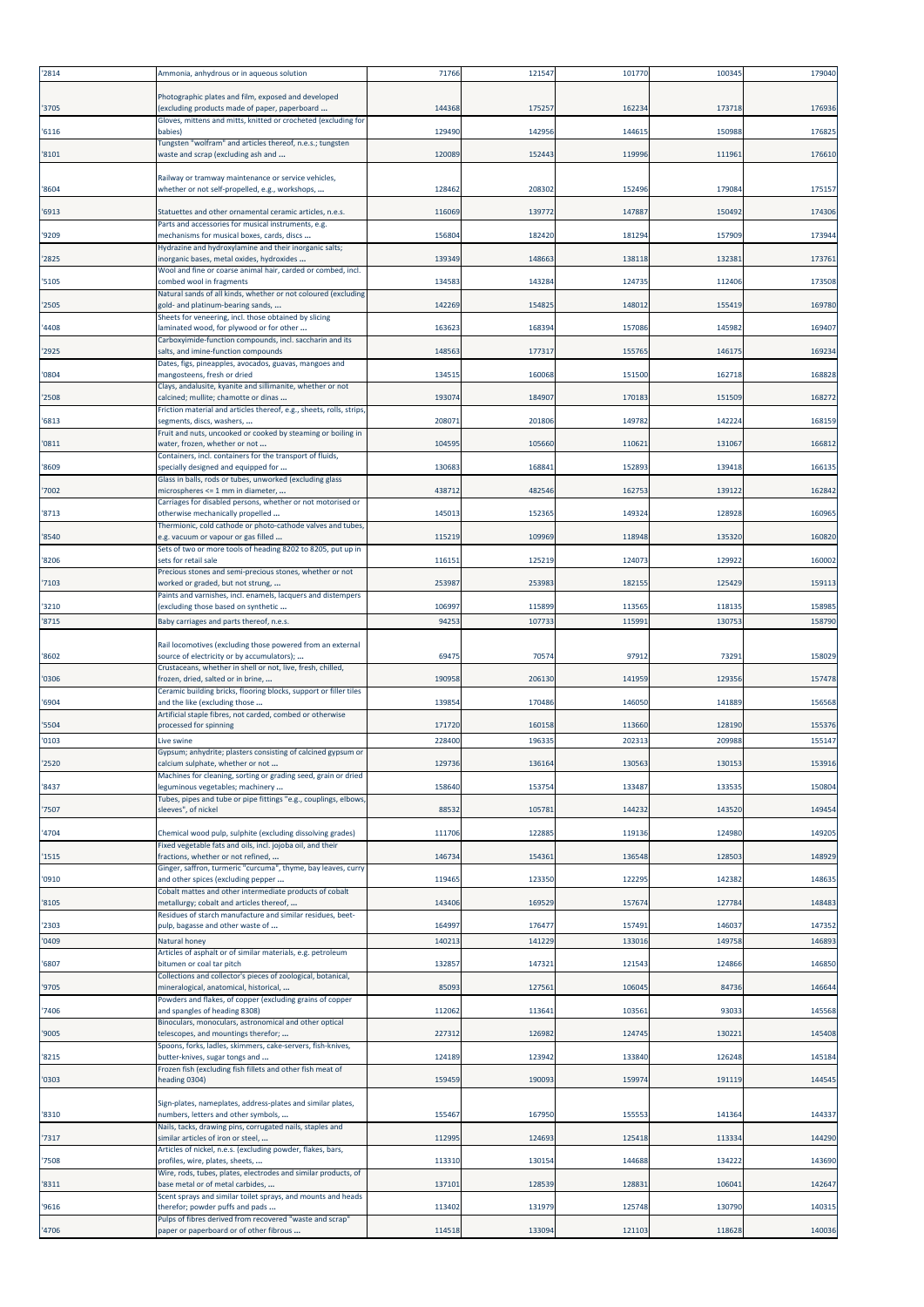| '2823          | <b>Titanium oxides</b>                                                                                        | 140413           | 154593           | 129276           | 11496            | 139251           |
|----------------|---------------------------------------------------------------------------------------------------------------|------------------|------------------|------------------|------------------|------------------|
| '0810          | Fresh strawberries, raspberries, blackberries, back, white or<br>ed currants, gooseberries and                | 14805            | 16355            | 162879           | 14623            | 137485           |
| '5509          | Yarn of synthetic staple fibres (excluding sewing thread and<br>varn put up for retail sale)                  | 139242           | 147893           | 128651           | 10973            | 134508           |
| '3203          | Colouring matter of vegetable or animal origin, incl. dye<br>extracts (excluding animal black),               | 83179            | 91208            | 8958             | 98810            | 134068           |
|                | Pig fat, incl. lard, and poultry fat, rendered or otherwise                                                   |                  |                  |                  |                  |                  |
| '1501          | extracted (excluding lard stearin<br>Tableware, kitchenware, other household articles and toilet              | 106421           | 100705           | 102489           | 10585            | 133588           |
| '6912<br>'2702 | articles, of ceramics other than<br>.ignite, whether or not agglomerated (excluding jet)                      | 99990<br>153067  | 106004<br>158013 | 98660<br>135819  | 114385<br>102984 | 133446<br>133150 |
| '5107          | Yarn of combed wool (excluding that put up for retail sale)                                                   | 132819           | 155434           | 152741           | 108053           | 132962           |
|                | Yeasts, active or inactive; other dead single-cell micro-                                                     | 112685           | 115779           | 114173           | 13165            | 131811           |
| '2102          | organisms, prepared baking powders<br>Bells, gongs and the like, non-electric, of base metal                  |                  |                  |                  |                  |                  |
| '8306          | excluding musical instruments); statuettes<br>Transmission or conveyor belts or belting, of textile material, | 121040           | 132517           | 135162           | 124720           | 131273           |
| '5910          | whether or not impregnated,<br>Natural rubber, balata, gutta-percha, guayule, chicle and                      | 10863            | 122713           | 109664           | 11437            | 12884            |
| '4001          | similar natural gums, in primary<br>Pepper of the genus Piper; dried or crushed or ground fruits              | 142151           | 115177           | 88310            | 79341            | 128663           |
| '0904          | of the genus Capsicum or of the<br>Fish, fresh or chilled (excluding fish fillets and other fish meat         | 16350            | 130713           | 106299           | 11208            | 12858            |
| '0302          | of heading 0304)<br>Synthetic staple fibres, not carded, combed or otherwise                                  | 220046           | 201951           | 162064           | 117106           | 128578           |
| '5503          | processed for spinning                                                                                        | 100466           | 85780            | 102098           | 12468            | 12794            |
| '9303          | Firearms and similar devices which operate by the firing of an<br>explosive charge, e.g. sporting             | 87389            | 88892            | 91897            | 81719            | 127748           |
| '9302          | Revolvers and pistols (excluding those of heading 9303 or<br>9304 and sub-machine guns for military           | 117075           | 102378           | 84604            | 9545             | 126223           |
| '6304          | Articles for interior furnishing, of all types of textile materials<br>excluding blankets and                 | 108245           | 132281           | 121679           | 12382            | 126176           |
| '2701          | Coal; briquettes, ovoids and similar solid fuels manufactured<br>rom coal                                     | 4697             | 45425            | 70296            | 68774            | 124998           |
| '6305          | Sacks and bags, of a kind used for the packing of goods, of all<br>vpes of textile materials                  | 10362            | 114068           | 94648            | 104450           | 124148           |
|                | Portable electric lamps designed to function by their own                                                     |                  |                  |                  |                  |                  |
| '8513          | ource of energy, e.g. dry batteries,<br>Knitted or crocheted fabrics, of a width > 30 cm, containing          | 10571            | 114222           | 9997:            | 10335            | 123438           |
| '6004<br>'2812 | by weight >= 5% of elastomeric<br>Halides and halide oxides of non-metals                                     | 123032<br>133755 | 129805<br>143511 | 117445<br>124057 | 104405<br>11199  | 122127<br>121701 |
|                |                                                                                                               |                  |                  |                  |                  |                  |
| '5607          | Twine, cordage, ropes and cables, whether or not plaited or<br>braided and whether or not impregnated,        | 99948            | 105553           | 100794           | 10175            | 121669           |
| '7201          | Pig iron and spiegeleisen, in pigs, blocks or other primary<br>forms                                          | 94238            | 87165            | 81826            | 100703           | 120519           |
| '7303          | Tubes, pipes and hollow profiles, of cast iron                                                                | 139903           | 149834           | 128406           | 9471             | 120420           |
| '9505          | Festival, carnival or other entertainment articles, incl.<br>conjuring tricks and novelty jokes,              | 115064           | 115698           | 125740           | 107812           | 120131           |
| '9305          | Parts and accessories for weapons and the like of heading<br>9301 to 9304, n.e.s.                             | 88181            | 91484            | 91581            | 92934            | 119796           |
| '8706          | Chassis fitted with engines, for tractors, motor vehicles for<br>the transport of ten or more                 | 197269           | 225500           | 113666           | 98688            | 119760           |
| '0209          | Pig fat, free of lean meat, and poultry fat, not rendered or<br>otherwise extracted, fresh, chilled,          | 11667            | 105583           | 159243           | 13469            | 119585           |
| '7418          | Table, kitchen or other household articles, sanitary ware, and<br>parts thereof, of copper; pot               | 101344           | 108984           | 106676           | 100293           | 118652           |
| '8446          | <b>Weaving machines "looms"</b>                                                                               | 167740           | 155634           | 78315            | 84358            | 118269           |
| '5209          | Woven fabrics of cotton, containing >= 85% cotton by weight<br>and weighing $> 200 g/m2$                      | 198206           | 182421           | 153508           | 114867           | 116361           |
| '3913          | Natural polymers, e.g. alginic acid, and modified natural<br>polymers, e.g. hardened proteins,                | 93564            | 102579           | 99977            | 97444            | 116121           |
| '9617          | Vacuum flasks and other vacuum vessels, and parts thereof<br>(excluding glass inners)                         | 71626            | 78718            | 83785            | 99933            | 114753           |
| '4822          | Bobbins, spools, cops and similar supports of paper pulp,<br>paper or paperboard, whether or not              | 95946            | 104149           | 93924            | 84245            | 112928           |
| '4809          | Carbon paper, self-copy paper and other copying or transfer<br>papers, incl. coated or impregnated            | 122588           | 129440           | 107698           | 94117            | 112478           |
| '4807          | Composite paper and paperboard "made by sticking flat<br>layers of paper or paperboard together               | 9841             | 100027           | 92227            | 87227            | 111816           |
| '2201          | Waters, incl. natural or artificial mineral waters and aerated<br>waters, not containing added                | 121514           | 136054           | 122545           | 113921           | 110480           |
| '7003          | Cast glass and rolled glass, in sheets or profiles, whether or<br>not having an absorbent, reflecting         | 85498            | 89101            | 77388            | 76179            | 110468           |
|                | Made-up clothing accessories, knitted or crocheted; knitted                                                   |                  |                  |                  |                  |                  |
| '6117          | or crocheted parts of garments<br>Skins and other parts of birds, with their feathers or down,                | 11731            | 117730           | 118701           | 11369            | 110230           |
| '0505<br>'2807 | feathers and parts of feathers,<br>Sulphuric acid; oleum                                                      | 98466<br>58331   | 115491<br>75188  | 114337<br>63001  | 68629<br>61156   | 108907<br>108431 |
|                | Quicklime, slaked lime and hydraulic lime (excluding pure                                                     |                  |                  |                  |                  |                  |
| '2522          | calcium oxide and calcium hydroxide)<br>Typewriter or similar ribbons, inked or otherwise prepared            | 90829            | 97800            | 88873            | 94805            | 108101           |
| '9612          | for giving impressions, whether<br>Wadding of textile materials and articles thereof; textile                 | 127732           | 110782           | 108273           | 95256            | 107678           |
| '5601          | fibres with a length of <= 5 mm                                                                               | 120708           | 116046           | 109206           | 94095            | 105761           |
| '9205          | Wind musical instruments "e.g. clarinets, trumpets, bagpipes,<br>keyboard pipe organs, harmoniums             | 121556           | 126739           | 125892           | 99603            | 105371           |
| '9016          | Balances of a sensitivity of 50 mg or better, with or without<br>weights                                      | 183726           | 143393           | 105875           | 86646            | 104418           |
| '7609          | Aluminium tube or pipe fittings "e.g., couplings, elbows,<br>sleeves"                                         | 85613            | 111758           | 97983            | 85542            | 103687           |
| '3603          | Safety fuses; detonating fuses; percussion or detonating<br>caps; igniters; electric detonators               | 73862            | 111470           | 127002           | 87022            | 103186           |
| '5801          | Woven pile fabrics and chenille fabrics (excluding terry<br>towelling and similar woven terry                 | 108681           | 112469           | 105115           | 89602            | 102007           |
|                |                                                                                                               |                  |                  |                  |                  |                  |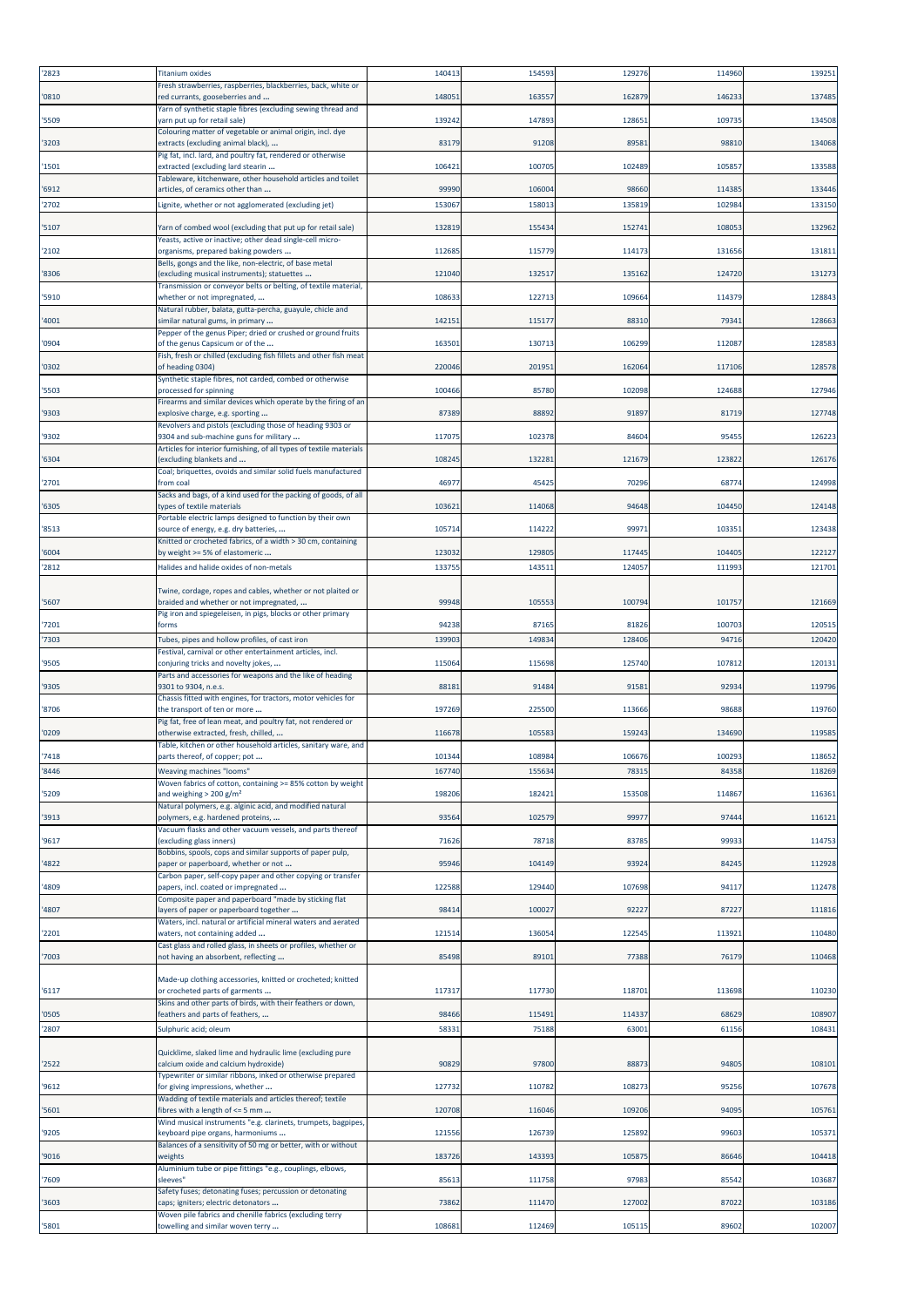| '6802          | Monumental or building stone, natural (excluding slate),<br>worked, and articles; mosaic cubes                 | 110867        | 108694           | 104563          | 95496           | 101888         |
|----------------|----------------------------------------------------------------------------------------------------------------|---------------|------------------|-----------------|-----------------|----------------|
| '2206          | Cider, perry, mead and other fermented beverages and<br>mixtures of fermented beverages and non-alcoholic      | 85126         | 96864            | 91909           | 8263            | 10123          |
| '8608          | Railway or tramway track fixtures and fittings (excluding<br>sleepers of wood, concrete or steel,              | 9167          | 10137            | 128640          | 86712           | 99304          |
| '1502          | Fats of bovine animals, sheep or goats (excluding oil and<br>oleostearin)                                      | 62570         | 58404            | 54694           | 69290           | 99124          |
| '7902          | Zinc waste and scrap (excluding ash and residues from zinc<br>production "heading 2620", ingots                | 98593         | 99411            | 73368           | 68503           | 97972          |
| '2849          | Carbides, whether or not chemically defined                                                                    | 69559         | 71118            | 74740           | 70215           | 97487          |
| '6214          | Shawls, scarves, mufflers, mantillas, veils and similar articles<br>(excluding knitted or crocheted)           | 142368        | 135514           | 118297          | 100637          | 96522          |
| '0805          | Citrus fruit, fresh or dried                                                                                   | 92361         | 103930           | 88563           | 100605          | 96405          |
| '4419          | Tableware and kitchenware, of wood (excluding interior<br>fittings, ornaments, cooperage products,             | 57972         | 64872            | 72034           | 78080           | 95974          |
|                | Video recording or reproducing apparatus, whether or not                                                       |               |                  |                 |                 |                |
| '8521<br>'0806 | incorporating a video tuner (excluding<br>Grapes, fresh or dried                                               | 93850<br>9499 | 103499<br>102378 | 106419<br>91451 | 89382<br>101852 | 95569<br>95466 |
|                | Roundabouts, swings, shooting galleries and other fairground<br>amusements; travelling circuses                | 16925         | 19003            | 198458          | 173683          | 95342          |
| '9508          | Powder and flakes, of aluminium (excluding pellets of                                                          |               |                  |                 |                 |                |
| '7603          | aluminium, and spangles)<br>Blankets and travelling rugs of all types of textile materials                     | 8873          | 92723            | 80359           | 77058           | 95105          |
| '6301          | (excluding table covers, bedspreads                                                                            | 71527         | 74264            | 74316           | 78018           | 94878          |
| '6914          | Ceramic articles, n.e.s.<br>Woven fabrics containing predominantly, but < 85% synthetic                        | 99562         | 7107             | 68908           | 73762           | 94563          |
| '5515          | staple fibres by weight, other                                                                                 | 119700        | 130330           | 125132          | 100881          | 94278          |
| '4420          | Wood marquetry and inlaid wood; caskets and cases for<br>jewellery or cutlery, and similar articles,           | 75470         | 8533             | 82829           | 84380           | 93862          |
| '1513          | Coconut "copra", palm kernel or babassu oil and fractions<br>thereof, whether or not refined,                  | 85823         | 77676            | 65650           | 67464           | 93597          |
| '1002          | Rye                                                                                                            | 43223         | 45682            | 68006           | 68739           | 93225          |
| '4903          | Children's picture, drawing or colouring books<br>Other oil seeds and oleaginous fruits, whether or not broken | 5497          | 5855             | 66840           | 76962           | 91738          |
| '1207          | (excluding edible nuts, olives,<br>Vegetables, uncooked or cooked by steaming or boiling in                    | 74509         | 84653            | 92852           | 102120          | 91683          |
| '0710          | water, frozen                                                                                                  | 80761         | 92836            | 98940           | 91291           | 89158          |
| '5514          | Woven fabrics containing predominantly, but < 85% synthetic<br>staple fibres by weight, mixed                  | 95195         | 96056            | 91402           | 75011           | 88845          |
| '8214          | Articles of cutlery, n.e.s., e.g. hair clippers, butchers' or<br>kitchen cleavers, choppers and                | 88100         | 88340            | 78023           | 77245           | 88182          |
| '0601          | Bulbs, tubers, tuberous roots, corms, crowns and rhizomes,<br>dormant, in growth or in flower,                 | 72104         | 83090            | 80188           | 83030           | 87995          |
| '9606          | Buttons, press-fasteners, snap-fasteners and press studs,<br>button moulds and other parts of                  | 103683        | 10879            | 95916           | 83585           | 87538          |
| '3604          | Fireworks, signalling flares, rain rockets, fog signals and other<br>pyrotechnic articles (excluding           | 78459         | 86938            | 77427           | 81682           | 87423          |
| '8468          | Machinery and apparatus for soldering, brazing or welding,<br>whether or not capable of cutting                | 11744         | 123883           | 112875          | 84688           | 87198          |
| '5205          | Cotton yarn other than sewing thread, containing >= 85%<br>cotton by weight (excluding that put                | 96554         | 87580            | 83089           | 79912           | 87191          |
| '6702          | Artificial flowers, foliage and fruit and parts thereof, and<br>articles made of artificial flowers,           | 66311         | 80560            | 78452           | 76831           | 86878          |
|                |                                                                                                                |               |                  |                 |                 |                |
| '3202          | Synthetic organic tanning substances; inorganic tanning<br>substances; tanning preparations, whether …         | 10387         | 94188            | 82209           | 6943            | 86116          |
| '8606          | Railway or tramway goods vans and wagons (excluding self-<br>propelled and luggage vans and post               | 76770         | 58593            | 49213           | 63879           | 85788          |
| '1703          | Molasses resulting from the extraction or refining of sugar                                                    | 77253         | 88607            | 96514           | 83136           | 85329          |
| '6704          | Wigs, false beards, eyebrows and eyelashes, switches and the<br>like, of human or animal hair                  | 61245         | 7046             | 77023           | 83150           | 84997          |
|                | Vessels, incl. warships and lifeboats (excluding rowing boats                                                  |               |                  |                 |                 |                |
| '8906          | and other vessels of heading<br>Tanned or crust hides and skins of bovine "incl. buffalo" or                   | 127287        | 70107            | 81536           | 63846           | 84522          |
| '4104          | equine animals, without hair on,<br>Cigarette lighters and other lighters, whether or not                      | 175051        | 146206           | 91135           | 78330           | 83290          |
| '9613          | mechanical or electrical and parts thereof,                                                                    | 69404         | 7300             | 65150           | 66546           | 83046          |
| '9105          | Clocks (excluding wrist-watches, pocket-watches and other<br>watches of heading 9101 or 9102,                  | 78231         | 79200            | 78016           | 71066           | 82877          |
|                | Diamonds, whether or not worked, but not mounted or set                                                        |               |                  |                 |                 |                |
| '7102          | (excluding unmounted stones for pick-up<br>Artist's, student's or signboard painter's colours, modifying       | 104959        | 10705            | 84386           | 48904           | 82026          |
| '3213          | tints, amusement colours and                                                                                   | 54566         | 5827             | 51845           | 68026           | 81958          |
| '4812          | Filter blocks, slabs and plates, of paper pulp                                                                 | 65471         | 73124            | 71620           | 70724           | 81932          |
| '2715          | Bituminous mastics, cut-backs and other bituminous mixtures<br>based on natural asphalt, on natural            | 72556         | 8281             | 73264           | 71244           | 81835          |
| '5608          | Knotted netting of twine, cordage or rope, by the piece or<br>metre; made-up fishing nets and                  | 64323         | 71992            | 64708           | 7675            | 81358          |
| '5211          | Woven fabrics of cotton, containing predominantly, but <<br>85% cotton by weight, mixed principally            | 90623         | 94713            | 80689           | 60972           | 81002          |
|                | Umbrellas and sun umbrellas, incl. walking-stick umbrellas,                                                    |               |                  |                 |                 |                |
| '6601          | garden umbrellas and similar umbrellas<br>Fluorides; fluorosilicates, fluoroaluminates and other               | 74096         | 80894            | 77904           | 66607           | 80834          |
| '2826          | complex fluorine salts (excluding inorganic<br>Footwear with outer soles of rubber or plastics, with uppers    | 79357         | 85067            | 80368           | 70093           | 80822          |
| '6405          | other than rubber, plastics, leather<br>Dried leguminous vegetables, shelled, whether or not                   | 96333         | 11284            | 116836          | 82935           | 80553          |
| '0713          | skinned or split<br>Pile fabrics, incl. "long pile" fabrics and terry fabrics, knitted                         | 61266         | 6052             | 71357           | 83801           | 79840          |
| '6001          | or crocheted                                                                                                   | 74803         | 68543            | 64186           | 66981           | 79160          |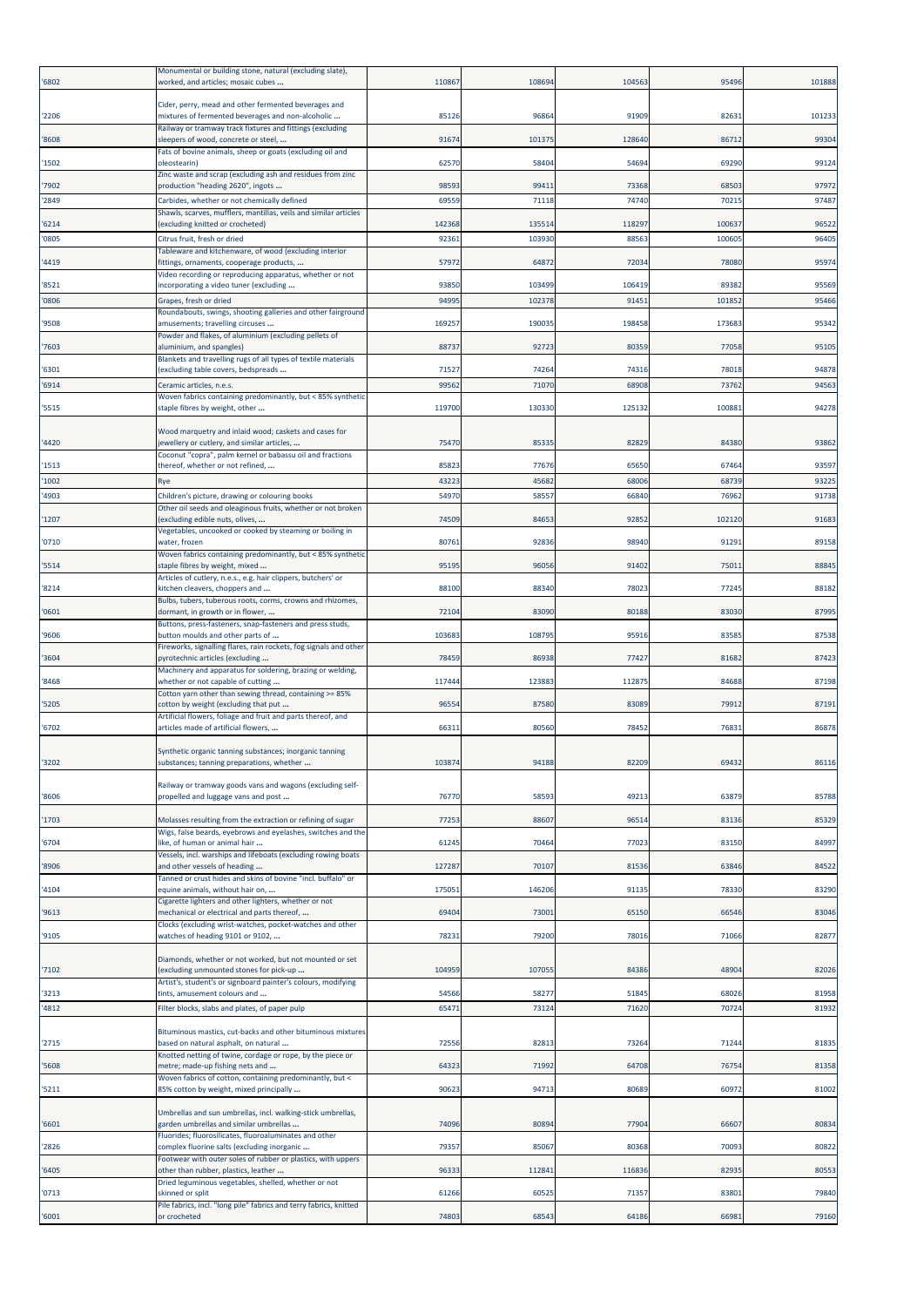| '9007          | Cinematographic cameras and projectors, whether or not<br>incorporating sound recording or reproducing   | 85259          | 75532           | 65899          | 5171           | 78824          |
|----------------|----------------------------------------------------------------------------------------------------------|----------------|-----------------|----------------|----------------|----------------|
| '2941          | <b>Antibiotics</b>                                                                                       | 83241          | 75752           | 73869          | 8637           | 77993          |
| '8104          | Magnesium and articles thereof, n.e.s.; magnesium waste<br>and scrap (excluding ash and residues         | 75676          | 76093           | 7081           | 5782           | 77654          |
| '9614          | Smoking pipes, incl. pipe bowls, cigar or cigarette holders,<br>and parts thereof, n.e.s.                | 59098          | 61587           | 68439          | 83684          | 77501          |
| '2507          | Kaolin and other kaolinic clays, whether or not calcined                                                 | 63511          | 7955            | 77627          | 6489           | 76988          |
| '8404          | Auxiliary plant for use with boilers of heading 8402 or 8403,<br>e.g. economizers, superheaters,         | 83374          | 79026           | 103200         | 73370          | 76487          |
| '1605          | Crustaceans, molluscs and other aquatic invertebrates,<br>prepared or preserved (excluding smoked)       | 66585          | 81210           | 68074          | 80920          | 76387          |
|                | Beryllium, chromium, germanium, vanadium, gallium,                                                       |                |                 |                |                |                |
| '8112<br>'1102 | hafnium "celtium", indium, niobium "columbium",<br>Cereal flours (excluding wheat or meslin)             | 91057<br>41780 | 104639<br>5283  | 98175<br>55653 | 63870<br>6731  | 75422<br>75043 |
| '7504          | Powders and flakes, of nickel (excluding nickel oxide sinters)                                           | 63064          | 72710           | 71194          | 6411           | 74580          |
|                | Lettuce "Lactuca sativa" and chicory "Cichorium spp.", fresh                                             |                |                 |                |                |                |
| '0705          | or chilled<br>Inorganic compounds, incl. distilled or conductivity water and                             | 50557          | 61119           | 61669          | 56670          | 73674          |
| '2853          | water of similar purity, n.e.s.;                                                                         | 80677          | 87390           | 62510          | 68092          | 73283          |
| '8102          | Molybdenum and articles thereof, n.e.s.; molybdenum waste<br>and scrap (excluding ash and residues       | 55353          | 66450           | 71255          | 41834          | 73147          |
|                | Natural magnesium carbonate "magnesite"; fused magnesia;                                                 |                |                 |                |                |                |
| '2519<br>'9706 | dead-burned "sintered" magnesia, whether<br>Antiques of > 100 years old                                  | 71767<br>66928 | 8513<br>48823   | 62632<br>59682 | 5003<br>45530  | 73099<br>72609 |
| '9304          | Spring, air or gas guns and pistols, truncheons and other non-<br>firearms (excluding swords, cutlasses, | 57848          | 62287           | 61976          | 77872          | 71366          |
|                | Envelopes, letter cards, plain postcards and correspondence                                              |                |                 |                |                |                |
| '4817<br>'2831 | cards, of paper or paperboard;<br>Dithionites and sulfoxylates                                           | 74168<br>99060 | 75636<br>101835 | 74535<br>95636 | 69114<br>68658 | 71294<br>70668 |
| '1212          | Locust beans, seaweeds and other algae, sugar beet and<br>sugar cane, fresh, chilled, frozen or          | 51391          | 54428           | 59922          | 62556          | 70283          |
| '6113          | Garments, knitted or crocheted, rubberised or impregnated,<br>coated or covered with plastics            | 32947          | 36469           | 39357          | 56309          | 69914          |
| '0808          | Apples, pears and quinces, fresh                                                                         | 89033          | 81169           | 67348          | 6985           | 69407          |
| '7301          | Sheet piling of iron or steel, whether or not drilled, punched<br>or made from assembled elements;       | 57185          | 67019           | 68521          | 63350          | 69016          |
| '4910          | Calendars of any kinds, printed, incl. calendars blocks                                                  | 70016          | 69893           | 62947          | 61363          | 68406          |
| '8303          | Armoured or reinforced safes, strongboxes and doors and<br>safe deposit lockers for strongrooms,         | 67598          | 72036           | 59283          | 5269           | 68393          |
| '7605          | Aluminium wire (excluding stranded wire, cables, plaited<br>bands and the like and other articles        | 72071          | 79281           | 74384          | 60831          | 68308          |
|                | Knitted or crocheted fabrics, of a width <= 30 cm (excluding                                             |                |                 |                |                |                |
| '6003          | those containing by weight >=<br>Scissors, tailors' shears and similar shears, and blades                | 46559          | 48443           | 4689           | 5439           | 68233          |
| '8213<br>'9607 | therefor, of base metal (excluding<br>Slide fasteners and parts thereof                                  | 57209<br>84592 | 59433<br>79367  | 56936<br>70234 | 60774<br>6158  | 68077<br>67659 |
|                | Babies' garments and clothing accessories of textile materials                                           | 55309          | 71085           |                |                | 66873          |
| '6209          | (excluding knitted or crocheted<br>Signalling glassware and optical elements of glass, not               |                |                 | 63763          | 60906          |                |
| '7014<br>'1006 | optically worked (excluding clock or<br>Rice                                                             | 70002<br>10593 | 76352<br>9581   | 68922<br>75436 | 64818<br>8454  | 6671<br>66693  |
| '8410          | Hydraulic turbines, water wheels, and regulators therefor<br>(excluding hydraulic power engines          | 64738          | 47064           | 63494          | 70538          | 66561          |
|                | Rods, bars, tubes, profiles and other forms of unvulcanised<br>rubber, incl. mixed rubber, and           | 44781          | 79093           | 68563          | 55363          | 66208          |
| '4006          | Photographic cameras, photographic flashlight apparatus and                                              |                |                 |                |                |                |
| '9006          | flashbulbs (excluding discharge<br>Cut flowers and flower buds of a kind suitable for bouquets           | 63046          | 50787           | 59275          | 59031          | 66094          |
| '0603<br>'8001 | or for ornamental purposes, fresh,<br>Unwrought tin                                                      | 72269<br>54971 | 68929<br>57466  | 66614<br>42530 | 53073<br>34755 | 65691<br>65667 |
| 6217           | Made-up clothing accessories and parts of garments or<br>clothing accessories, of all types of           | 64786          | 70557           | 70044          | 63447          | 65218          |
| '1520          | Glycerol, crude; glycerol waters and glycerol lyes                                                       | 46233          | 47890           | 33439          | 41099          | 64953          |
| '0408          | Birds' eggs, not in shell, and egg yolks, fresh, dried, cooked by<br>steaming or by boiling in           | 63115          | 71231           | 65660          | 51768          | 63236          |
| '8476          | Automatic goods-vending machines, e.g. postage stamp,<br>cigarette, food or beverage machines,           | 70315          | 73469           | 75528          | 5981           | 63204          |
| '6208          | Women's or girls' singlets and other vests, slips, petticoats,<br>briefs, panties, nightdresses,         | 39589          | 51478           | 53174          | 53696          | 63184          |
|                | Ferro-cerium and other pyrophoric alloys in all forms;                                                   |                |                 |                |                |                |
| '3606          | metaldehyde, hexamethylenetetramine<br>Woven fabrics of combed wool or of combed fine animal hair        | 49449          | 51803           | 47571          | 49687          | 63151          |
| '5112          | (excluding fabrics for technical                                                                         | 122381         | 143161          | 121778         | 67049          | 62638          |
| '2830<br>'5516 | Sulphides; polysulphides, whether or not chemically defined<br>Woven fabrics of artificial staple fibres | 52034<br>83453 | 61039<br>84828  | 56094<br>71875 | 54416<br>65830 | 61820<br>60569 |
|                | Hygienic or pharmaceutical articles, incl. teats, of vulcanised                                          |                |                 |                |                |                |
| '4014<br>'0204 | rubber (excluding hard rubber),<br>Meat of sheep or goats, fresh, chilled or frozen                      | 61879<br>70406 | 62812<br>67304  | 57228<br>63425 | 69106<br>45594 | 59376<br>59037 |
| '7903          | Zinc dust, powders and flakes (excluding grains of zinc, and<br>spangles of heading 8308)                | 54522          | 56784           | 53569          | 55224          | 58882          |
|                | Percussion musical instruments, e.g. drums, xylophones,                                                  | 51891          |                 | 55692          | 5041           |                |
| '9206<br>'0702 | cymbals, castanets, maracas<br>Tomatoes, fresh or chilled                                                | 3818           | 55759<br>43802  | 41620          | 40384          | 58656<br>58277 |
| '4602          | Basketwork, wickerwork and other articles, made directly to<br>shape from plaiting materials or          | 36332          | 39078           | 41996          | 49228          | 57711          |
| '0106          | Live animals (excluding horses, asses, mules, hinnies, bovine<br>animals, swine, sheep, goats,           | 36057          | 39050           | 38534          | 46262          | 57687          |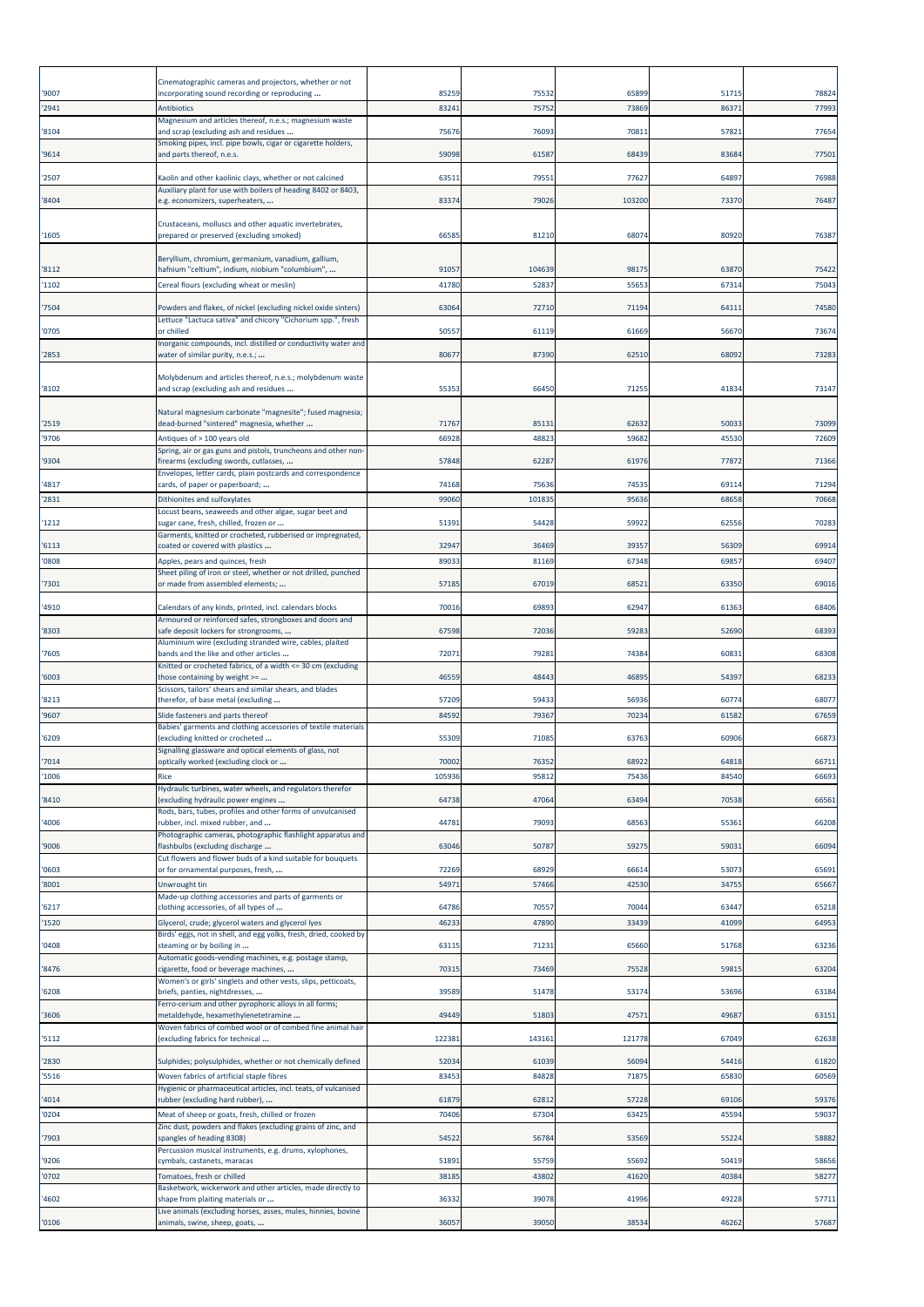| '9107          | Time switches with clock or watch movement or with<br>synchronous motor                                                           | 75921  | 64859  | 5760  | 5390           | 57669          |
|----------------|-----------------------------------------------------------------------------------------------------------------------------------|--------|--------|-------|----------------|----------------|
| '0809          | Apricots, cherries, peaches incl. nectarines, plums and sloes,<br>fresh                                                           | 43278  | 59936  | 52309 | 59433          | 57157          |
| '1504          | Fats and oils and their fractions of fish or marine mammals,<br>whether or not refined (excluding                                 | 33979  | 49827  | 36618 | 38843          | 56721          |
| '9507          | Fishing rods, fish-hooks and other line fishing tackle n.e.s; fish<br>landing nets, butterfly                                     | 5777   | 66161  | 42128 | 48372          | 56489          |
| '5704          | Carpets and other floor coverings, of felt, not tufted or<br>flocked, whether or not made up                                      | 64895  | 62076  | 49998 | 4763           | 56357          |
| '8453          | Machinery for preparing, tanning or working hides, skins or<br>leather or for making or repairing                                 | 49044  | 60774  | 54722 | 4680           | 56160          |
| '7501          | Nickel mattes, nickel oxide sinters and other intermediate<br>products of nickel metallurgy :                                     | 20676  | 27912  | 38846 | 5852           | 55968          |
| '2847          | Hydrogen peroxide, whether or not solidified with urea                                                                            | 50741  | 57124  | 55336 | 55814          | 55792          |
| '4205          | Articles of leather or composition leather (excluding saddlery<br>and harness bags; cases and                                     | 79668  | 78313  | 69846 | 51128          | 55686          |
| '2806          | Hydrogen chloride "hydrochloric acid"; chlorosulphuric acid                                                                       | 45530  | 53965  | 53540 | 5099           | 55629          |
| '7107          | Base metals clad with silver, not further worked than semi-<br>manufactured                                                       | 33471  | 40308  | 34007 | 3607           | 55544          |
| '5909          | Textile hosepiping and similar textile tubing, whether or not<br>impregnated or coated, with or                                   | 41016  | 46245  | 4607  | 48084          | 55175          |
| '2618          | Granulated slag "slag sand" from the manufacture of iron or<br>stee                                                               | 30534  | 33846  | 34649 | 3183           | 55013          |
|                | Waste and scrap, of nickel (excluding ingots or other similar                                                                     | 54414  | 67479  | 76676 |                |                |
| '7503<br>'7806 | unwrought shapes, of remelted<br>Articles of lead, n.e.s.                                                                         | 38062  | 36123  | 35879 | 46136<br>47372 | 54507<br>54468 |
| '2817          | Zinc oxide; zinc peroxide<br>Waterproof footwear with outer soles and uppers of rubber                                            | 8766   | 100541 | 82894 | 62134          | 54449          |
| '6401          | or of plastics, the uppers of which<br>Combs, hair-slides and the like; hairpins; curling pins, curling                           | 3841   | 40159  | 40074 | 4429           | 54407          |
| '9615          | grips, hair-curlers and the<br>Stainless steel in ingots or other primary forms (excluding                                        | 4080   | 41076  | 38777 | 45741          | 54407          |
| '7218          | remelting scrap ingots and products<br>Hydrides, nitrides, azides, silicides and borides, whether or                              | 58669  | 73649  | 70036 | 52274          | 54159          |
| '2850          | not chemically defined (excluding                                                                                                 | 62662  | 53379  | 4739  | 48763          | 53836          |
| '4909          | Printed or illustrated postcards; printed cards bearing<br>personal greetings, messages or announcements,                         | 43985  | 47388  | 49262 | 4904           | 53718          |
| '8902          | Fishing vessels; factory ships and other vessels for processing<br>or preserving fishery products                                 | 15685  | 15418  | 1663  | 5023           | 53646          |
| '9620          | Monopods, bipods, tripods and similar articles                                                                                    | 25304  | 33557  | 32400 | 41461          | 53641          |
| '2928          | Organic derivatives of hydrazine or of hydroxylamine                                                                              | 51963  | 50620  | 55322 | 58940          | 53014          |
| '9008          | Image projectors, and photographic enlargers and reducers<br>(excluding cinematographic)                                          | 49430  | 69579  | 48680 | 4820           | 52648          |
| '5609          | Articles of yarn, strip or the like of heading 5404 or 5405, or<br>of twine, cordage, ropes or                                    | 31639  | 36475  | 38164 | 42775          | 52338          |
| '5808          | Braids of textile materials, in the piece; ornamental<br>trimmings of textile materials, in the                                   | 45636  | 50216  | 4553  | 4439           | 52333          |
| '7116          | Articles of natural or cultured pearls, precious or semi-<br>precious stones "natural, synthetic                                  | 26469  | 44188  | 45392 | 3645           | 52275          |
| '2813          | Sulphides of non-metals; commercial phosphorus trisulphide                                                                        | 51026  | 5137   | 44889 | 3500           | 51688          |
| '0703          | Onions, shallots, garlic, leeks and other alliaceous vegetables,<br>fresh or chilled                                              | 53726  | 61078  | 58350 | 59625          | 51476          |
| 9202           | String musical instruments, e.g. guitars, violins, and harps<br>excluding with keyboard)                                          | 3922   | 46716  | 4196  | 4594.          | 51346          |
| '8210          | Hand-operated mechanical devices, of base metal, weighing<br><= 10 kg, used in the preparation,                                   | 34025  | 34903  | 39607 | 46853          | 51220          |
| '8305          | Fittings for loose-leaf binders or files, letter clips, letter<br>corners, paper clips, indexing                                  | 41247  | 43147  | 39358 | 39682          | 51192          |
| '2808          | Nitric acid; sulphonitric acids                                                                                                   | 26231  | 29030  | 37665 | 29239          | 51066          |
| '7401          | Copper mattes; cement copper "precipitated copper"<br>Cabbages, cauliflowers, kohlrabi, kale and similar edible                   | 4378   | 19959  | 21120 | 27582          | 50887          |
| '0704          | brassicas, fresh or chilled<br>Gloves, mittens and mitts, of all types of textile materials                                       | 44260  | 51159  | 66566 | 49405          | 50047          |
| '6216          | (excluding knitted or crocheted<br>Producer gas or water gas generators, with or without their                                    | 40176  | 44766  | 46758 | 45846          | 49987          |
| '8405          | purifiers; acetylene gas generators                                                                                               | 33758  | 32950  | 35433 | 49488          | 49755          |
| '6811          | Articles of asbestos-cement, cellulose fibre-cement or the like<br>Sulphur of all kinds (excluding sublimed sulphur, precipitated | 49909  | 62637  | 52244 | 51629          | 49438          |
| '2503          | sulphur and colloidal sulphur)<br>Parts and accessories suitable for use solely or principally                                    | 101178 | 47705  | 42379 | 32061          | 49283          |
| '8522          | with sound reproducing and recording                                                                                              | 53078  | 4367   | 5127  | 49166          | 49210          |
| '9010          | Apparatus and equipment for photographic or<br>cinematographic laboratories, not elsewhere specified                              | 36725  | 35661  | 34058 | 43397          | 49203          |
| '2839          | Silicates; commercial alkali metal silicates (excluding<br>inorganic or organic compounds of mercury)                             | 40310  | 46935  | 38817 | 4063           | 49162          |
| '1008          | Buckwheat, millet, canary seed and other cereals (excluding<br>wheat and meslin, rye, barley,                                     | 34335  | 32150  | 29438 | 38824          | 48576          |
| '5902          | Tyre cord fabric of high-tenacity yarn of nylon or other<br>polyamides, polyesters or viscose                                     | 35601  | 43019  | 37758 | 32030          | 47719          |
| '2938          | Glycosides, natural or reproduced by synthesis, and their<br>salts, ethers, esters and other                                      | 33351  | 38498  | 36186 | 33864          | 47078          |
| '5907          | Impregnated, coated or covered textile fabrics; painted<br>canvas being theatrical scenery, studio                                | 65433  | 54829  | 50853 | 44885          | 46896          |
| '2205          | Vermouth and other wine of fresh grapes, flavoured with<br>plants or aromatic substances                                          | 53559  | 54783  | 4918  | 4894           | 46618          |
| '2002          | Tomatoes, prepared or preserved otherwise than by vinegar<br>or acetic acid                                                       | 43179  | 39200  | 40300 | 49230          | 46272          |
| '3804          | Residual lyes from the manufacture of wood pulp, whether or<br>not concentrated, desugared or                                     | 62676  | 56481  | 4608  | 43214          | 46173          |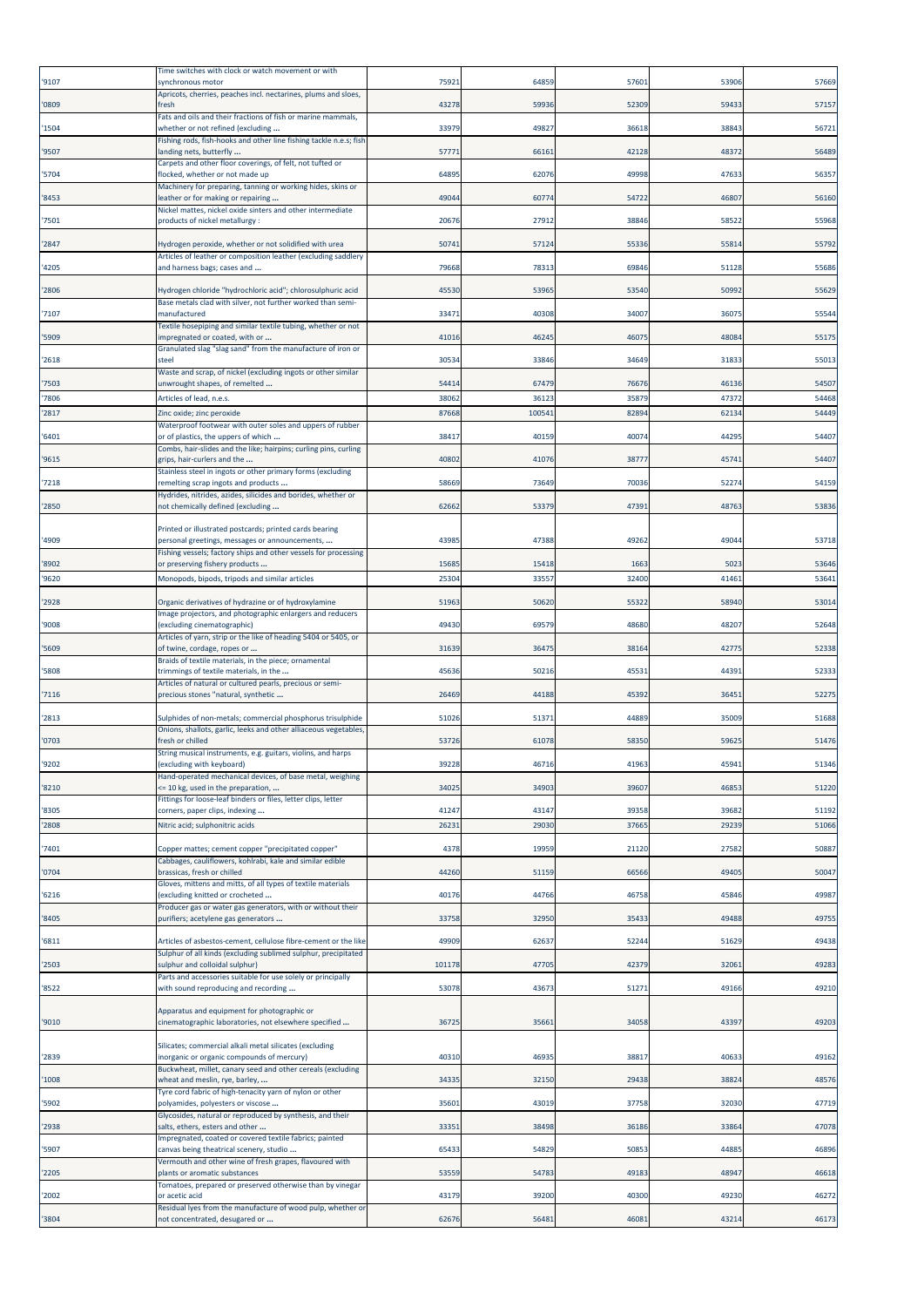| '2841 | Salts of oxometallic or peroxometallic acids                                                                                  | 44456 | 57496  | 47767  | 3776  | 45824 |
|-------|-------------------------------------------------------------------------------------------------------------------------------|-------|--------|--------|-------|-------|
| '8003 | Tin bars, rods, profiles and wire, n.e.s.                                                                                     | 37709 | 3713:  | 30577  | 2638  | 45254 |
|       | Photographic film in rolls, sensitised, unexposed, of any                                                                     |       |        |        |       |       |
| '3702 | material other than paper, paperboard                                                                                         | 42402 | 46800  | 44831  | 36602 | 44537 |
|       | Manganese and articles thereof, n.e.s.; manganese waste                                                                       |       |        |        |       |       |
| '8111 | and scrap (excluding ash and residues<br>Carbon paper, self-copy paper and other copying or transfer                          | 46630 | 46645  | 35842  | 21678 | 44193 |
| '4816 | papers, in rolls of a width of                                                                                                | 39611 | 53650  | 49895  | 3875  | 44118 |
| '0905 | Vanilla                                                                                                                       | 81150 | 7431   | 70692  | 6345  | 44113 |
|       | Bones and horn-cores and their powder and waste,                                                                              |       |        |        |       |       |
| '0506 | unworked, defatted, simply prepared, treated                                                                                  | 55007 | 3867   | 37005  | 39905 | 43380 |
| '4013 | Inner tubes, of rubber                                                                                                        | 29068 | 30450  | 29901  | 3553  | 43377 |
|       |                                                                                                                               |       |        |        |       |       |
| '5109 | Yarn of wool or fine animal hair, put up for retail sale<br>Labels, badges and similar articles, of textile materials, in the | 34803 | 35410  | 34458  | 37318 | 42953 |
| '5807 | piece, in strips or cut to                                                                                                    | 43760 | 46275  | 42849  | 3709  | 42652 |
| '1103 | Cereal groats, meal and pellets                                                                                               | 3688  | 33047  | 2978   | 39485 | 42578 |
|       | Hypochlorites; commercial calcium hypochlorite; chlorites;                                                                    |       |        |        |       |       |
| '2828 | <b>nypobromites</b>                                                                                                           | 2660  | 33239  | 34801  | 3866  | 42537 |
| '7613 | Aluminium containers for compressed or liquefied gas                                                                          | 37683 | 44770  | 41441  | 39337 | 42465 |
|       | Acorns, horse-chestnuts, marc and other vegetable materials                                                                   |       |        |        |       |       |
| '2308 | and vegetable waste, vegetable                                                                                                | 22949 | 16449  | 15648  | 34582 | 42214 |
| '5202 | Cotton waste, incl. yarn waste and garnetted stock                                                                            | 49168 | 38906  | 3447   | 4070  | 41950 |
|       | Sheets of glass, drawn or blown, whether or not having an                                                                     |       |        |        |       |       |
| '7004 | absorbent, reflecting or non-reflecting                                                                                       | 39596 | 36947  | 32907  | 36498 | 41896 |
| '2209 | Vinegar, fermented vinegar and substitutes for vinegar<br>obtained from acetic acid                                           | 36843 | 38254  | 35044  | 4029  | 41717 |
|       | Lac; natural gums, resins, gum-resins, balsams and other                                                                      |       |        |        |       |       |
| '1301 | natural oleoresins                                                                                                            | 35832 | 3227   | 30383  | 32248 | 41421 |
|       | Paving blocks, slabs, bricks, squares, tiles and other articles of                                                            |       |        |        |       |       |
| '7016 | oressed or moulded glass,<br>Foliage, branches and other parts of plants, without flowers                                     | 34349 | 33260  | 32601  | 30779 | 40448 |
| '0604 | or flower buds, and grasses, mosses                                                                                           | 38234 | 37044  | 41022  | 4235  | 40380 |
| '1801 | Cocoa beans, whole or broken, raw or roasted                                                                                  | 4628  | 29285  | 35149  | 3641  | 40305 |
|       | Other animal fats and oils and their fractions, whether or not                                                                |       |        |        |       |       |
| '1506 | efined, but not chemically                                                                                                    | 5298  | 32860  | 34189  | 37424 | 39624 |
|       | Vegetable waxes, beeswax, other insect waxes and<br>spermaceti, whether or not refined or coloured                            | 30711 | 33355  | 32458  | 34058 | 38978 |
| '1521 | Metallised wood and other densified wood in blocks, plates,                                                                   |       |        |        |       |       |
| '4413 | strips or profile shapes                                                                                                      | 33726 | 31914  | 32233  | 32220 | 38807 |
|       |                                                                                                                               |       |        |        |       |       |
| '2942 | Separate chemically defined organic compounds, n.e.s.                                                                         | 15195 | 17140  | 17521  | 23542 | 38432 |
| '1206 | Sunflower seeds, whether or not broken                                                                                        | 44930 | 36657  | 34243  | 41911 | 38330 |
| '1214 | Swedes, mangolds, fodder roots, hay, alfalfa, clover, sainfoin,<br>forage kale, lupines, vetches                              | 30775 | 40724  | 37406  | 34871 | 38288 |
|       | Carpets and other textile floor coverings, whether or not                                                                     |       |        |        |       |       |
| '5705 | made up (excluding knotted, woven                                                                                             | 23306 | 26887  | 24779  | 30484 | 38198 |
|       | Meat and edible offal of rabbits, hares, pigeons and other                                                                    |       |        |        |       |       |
| '0208 | animals, fresh, chilled or frozen                                                                                             | 57872 | 59551  | 52541  | 37716 | 37795 |
| '2504 | Natural graphite                                                                                                              | 2710  | 30447  | 2826   | 26674 | 37526 |
| '8805 | Aircraft launching gear (excluding motor winches for<br>launching gliders); deck-arrestor or similar                          | 44844 | 32472  | 39716  | 50486 | 37200 |
| '2607 | ead ores and concentrates                                                                                                     | 87    | 3567   | 884    | 1140  | 37090 |
|       | Seeds of anis, badian, fennel, coriander, cumin or caraway;                                                                   |       |        |        |       |       |
| '0909 | juniper berries                                                                                                               | 23050 | 23583  | 23257  | 3059  | 36243 |
|       | Wood wool; wood flour "wood powder able to pass through                                                                       |       |        |        |       |       |
| '4405 | a fine", 0,63 mm mesh, sieve with a<br>Wooden frames for paintings, photographs, mirrors or similar                           | 32727 | 33738  | 30798  | 3342  | 35988 |
| '4414 | objects                                                                                                                       | 24113 | 32299  | 32657  | 3097  | 35969 |
|       | Molluscs, fit for human consumption, even smoked, whether                                                                     |       |        |        |       |       |
| '0307 | in shell or not, live, fresh, chilled,                                                                                        | 67407 | 68525  | 77167  | 42015 | 35833 |
|       | Non-radioactive isotopes; inorganic or organic compounds of                                                                   |       |        |        |       |       |
| '2845 | such isotopes, whether or not chemically                                                                                      | 27925 | 2915   | 30912  | 30518 | 35362 |
|       | Woven fabrics containing predominantly, but < 85% synthetic                                                                   |       |        |        |       |       |
| '5513 | staple fibres by weight, mixed                                                                                                | 53279 | 56882  | 46348  | 36032 | 35233 |
| '9114 | Clock or watch parts, n.e.s.                                                                                                  | 32032 | 35199  | 31539  | 29884 | 35086 |
| '0706 | Carrots, turnips, salad beetroot, salsify, celeriac, radishes and<br>similar edible roots, fresh                              | 34448 | 40565  | 38469  | 36125 | 35069 |
|       | Presses, crushers and similar machinery used in the                                                                           |       |        |        |       |       |
| '8435 | manufacture of wine, cider, fruit juices                                                                                      | 42861 | 40882  | 44225  | 3536  | 34789 |
|       | Setts, curbstones and flagstones, of natural stone (excluding                                                                 |       |        |        |       |       |
| '6801 | slate)                                                                                                                        | 20473 | 26145  | 24558  | 30549 | 34774 |
| '6808 | Panels, boards, tiles, blocks and similar articles of vegetable<br>fibre, of straw or of shavings,                            | 27804 | 31472  | 30604  | 29455 | 34771 |
|       | Olive oil and its fractions obtained from the fruit of the olive                                                              |       |        |        |       |       |
| '1509 | tree solely by mechanical                                                                                                     | 29358 | 32933  | 30698  | 37013 | 34515 |
|       | Sodium hydroxide "caustic soda", potassium hydroxide                                                                          |       |        |        |       |       |
| '2815 | caustic potash"; peroxides of sodium<br>Rafts, tanks, coffer-dams, landing stages, buoys, beacons and                         | 33529 | 40834  | 46078  | 2780  | 34319 |
| '8907 | other floating structures (excluding                                                                                          | 89905 | 127210 | 128614 | 11583 | 33992 |
|       |                                                                                                                               |       |        |        |       |       |
| '2529 | Feldspar; leucite, nepheline and nepheline syenite; fluorspar                                                                 | 27838 | 25704  | 24322  | 2705  | 33818 |
| '7611 | Reservoirs, tanks, vats and similar containers, of aluminium,<br>for any material (other than                                 | 40819 | 22628  | 30420  | 35489 | 33090 |
|       | Men's or boys' singlets and other vests, underpants, briefs,                                                                  |       |        |        |       |       |
| '6207 | ightshirts, pyjamas, bathrobes,                                                                                               | 24969 | 22443  | 25722  | 27455 | 33008 |
|       | Wood charcoal, incl. shell or nut charcoal, whether or not                                                                    |       |        |        |       |       |
| '4402 | agglomerated (excluding wood charcoal                                                                                         | 20907 | 27478  | 24070  | 33017 | 32918 |
| '1213 | Cereal straw and husks, unprepared, whether or not<br>chopped, ground, pressed or in the form                                 | 20441 | 27166  | 27161  | 26126 | 32545 |
| '9702 | Original engravings, prints and lithographs                                                                                   | 13123 | 16129  | 18283  | 14082 | 32236 |
|       | Ceramic pipes, conduits, guttering and pipe fittings (excluding                                                               |       |        |        |       |       |
| '6906 | of siliceous fossil meals or                                                                                                  | 43716 | 46716  | 32542  | 31122 | 32174 |
|       | Other raw hides and skins, fresh, or salted, dried, limed,                                                                    |       |        |        |       |       |
| '4103 | pickled or otherwise preserved,                                                                                               | 14878 | 22077  | 36557  | 39196 | 32083 |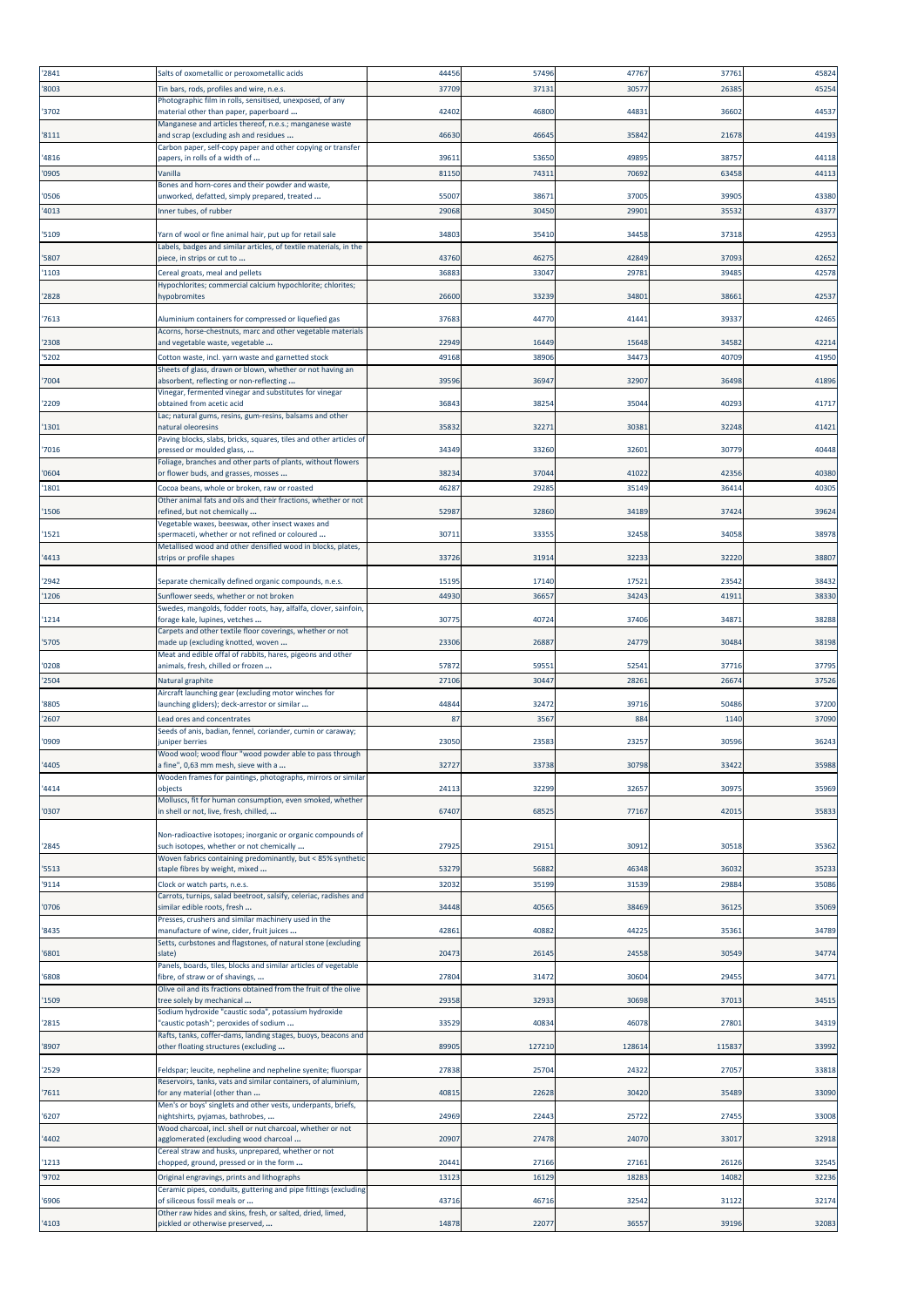| '0807 | Melons, incl. watermelons, and papaws (papayas), fresh                                                   | 26462 | 34133 | 26268 | 2993  | 31999 |
|-------|----------------------------------------------------------------------------------------------------------|-------|-------|-------|-------|-------|
| '1106 | Flour, meal and powder of peas, beans, lentils and other<br>dried leguminous vegetables of heading       | 24213 | 26696 | 25895 | 30865 | 31780 |
| '7015 | Clock or watch glasses and similar glasses, glasses for non-<br>corrective or corrective spectacles,     | 21166 | 21766 | 22647 | 1778  | 31507 |
|       | Woven fabrics of carded wool or of carded fine animal hair                                               |       |       |       |       |       |
| '5111 | (excluding fabrics for technical                                                                         | 40865 | 42476 | 36993 | 30145 | 31499 |
| '6814 | Worked mica and articles of mica, incl. agglomerated or<br>reconstituted mica, whether or not            | 2871  | 28365 | 26794 | 2509  | 31363 |
| '9610 | Slates and boards, with writing or drawing surfaces, whether<br>or not framed                            | 25576 | 29780 | 29944 | 3033  | 31320 |
| '4303 | Articles of apparel, clothing accessories and other furskin<br>articles (excluding gloves made           | 62547 | 5908  | 48780 | 3036  | 31208 |
|       | Glass beads, imitation pearls, imitation precious or semi-                                               |       |       |       |       |       |
| '7018 | precious stones and similar glass<br>Watch straps, watch bands and watch bracelets, and parts            | 42405 | 31075 | 30047 | 2661  | 31051 |
| '9113 | thereof, n.e.s.<br>Zirconium and articles thereof, n.e.s.; zirconium waste and                           | 27486 | 41472 | 38526 | 30688 | 30635 |
| '8109 | scrap (excluding ash and residues<br>Animal or vegetable fertilisers, whether or not mixed               | 59543 | 55210 | 34484 | 2952  | 30097 |
| '3101 | together or chemically treated; fertilisers                                                              | 2713  | 2308  | 22596 | 2395  | 29941 |
| '5309 | Woven fabrics of flax                                                                                    | 26162 | 28064 | 28757 | 24518 | 29669 |
| '2619 | Slag, dross, scalings and other waste from the manufacture<br>of iron or steel (excluding granulated     | 46536 | 45282 | 41490 | 2654  | 2857  |
| '3806 | Rosin, resin acids and derivatives thereof; rosin spirit and<br>rosin oils; run gums                     | 25686 | 2677  | 2599  | 2050  | 28516 |
|       | Groundnuts, whether or not shelled or broken (excluding                                                  |       |       |       |       |       |
| '1202 | roasted or otherwise cooked)<br>Siliceous fossil meals, e.g. kieselguhr, tripolite and diatomite,        | 25481 | 29268 | 21375 | 31670 | 28408 |
| '2512 | and similar siliceous earths,<br>Preparations and charges for fire-extinguishers; charged fire-          | 21950 | 25566 | 25142 | 2444  | 27910 |
| '3813 | extinguishing grenades (excluding                                                                        | 30865 | 34008 | 29683 | 28201 | 27878 |
| '0707 | Cucumbers and gherkins, fresh or chilled<br>Cullet and other waste and scrap of glass; glass in the mass | 23081 | 27251 | 27558 | 2355  | 27436 |
| '7001 | (excluding glass in the form of<br>Textile-covered rubber thread and cord; textile yarn, strip           | 24768 | 2583  | 24391 | 21842 | 27415 |
| '5604 | and the like of heading 5404 and<br>Composition leather with a basis of leather or leather fibre, in     | 24206 | 23562 | 23403 | 2121  | 27281 |
| '4115 | slabs, sheets or strip, whether                                                                          | 38159 | 39813 | 3509: | 21063 | 27100 |
| '4701 | Mechanical wood pulp, not chemically treated                                                             | 22383 | 25658 | 19614 | 2363  | 26873 |
| '8007 | Articles of tin, n.e.s.<br>Gimped yarn, gimped strip and the like of heading 5404 or                     | 20793 | 21066 | 17132 | 16558 | 26760 |
| '5606 | 5405; chenille yarn, incl. flock<br>Tanned or dressed furskins, incl. heads, tails, paws and other       | 27468 | 29608 | 23615 | 21048 | 26542 |
| '4302 | pieces, scraps and remnants,                                                                             | 44729 | 45904 | 2803  | 1842  | 26294 |
| '5810 | Embroidery on a textile fabric ground, in the piece, in strips<br>or in motifs                           | 3497  | 32461 | 29850 | 2306  | 26269 |
| '2846 | Compounds, inorganic or organic, of rare-earth metals, of<br>yttrium or of scandium or of mixtures       | 17626 | 16327 | 11501 | 13872 | 25892 |
| '5210 | Woven fabrics of cotton, containing predominantly, but <<br>85% cotton by weight, mixed principally      | 35930 | 35985 | 32218 | 2202  | 25631 |
| '2621 | Slag and ash, incl. seaweed ash "kelp"; ash and residues from<br>the incineration of municipal           | 33973 | 30300 | 25684 | 22038 | 25585 |
|       | Articles of goldsmiths' or silversmiths' wares and parts                                                 |       |       |       |       |       |
| '7114 | thereof, of precious metal or of metal                                                                   | 18111 | 19191 | 14924 | 1809  | 25375 |
| '4504 | Agglomerated cork, with or without a binding substance, and<br>articles of agglomerated cork (excluding  | 23147 | 24807 | 24444 | 2385  | 24845 |
| '2603 | Copper ores and concentrates                                                                             | 21926 | 31262 | 19636 | 17644 | 24440 |
| '2927 | Diazo-, azo- or azoxy-compounds                                                                          | 24038 | 24277 | 1769: | 16806 | 24283 |
| '0708 | Leguminous vegetables, shelled or unshelled, fresh or chilled                                            | 32167 | 29713 | 29724 | 32079 | 24074 |
| 5408  | Woven fabrics of artificial filament yarn, incl. monofilament<br>of >= 67 decitex and a maximum          | 67925 | 68172 | 48958 | 3049  | 24023 |
| '2608 | Zinc ores and concentrates                                                                               |       |       |       |       | 23166 |
| 7104  | Precious and semi-precious stones, synthetic or<br>reconstructed, whether or not worked or graded        | 22696 | 26707 | 23197 | 17249 | 22666 |
| '9704 | Postage or revenue stamps, stamp-postmarks, first-day<br>covers, postal stationery, stamped paper        | 31309 | 31248 | 3251  | 2305  | 22566 |
|       | Diphosphorus pentaoxide; phosphoric acid; polyphosphoric                                                 |       |       |       |       |       |
| '2809 | acids, whether or not chemically defined                                                                 | 22494 | 23224 | 22413 | 17534 | 22283 |
| '2834 | Nitrites; nitrates<br>Carpets and other textile floor coverings, of textile materials,                   | 2229  | 27069 | 22489 | 2334  | 22083 |
| '5701 | knotted, whether or not made                                                                             | 30223 | 30283 | 25028 | 2541  | 21741 |
| '5207 | Cotton yarn put up for retail sale (excluding sewing thread)                                             | 1183  | 12119 | 12647 | 16000 | 21391 |
| '4705 | Wood pulp obtained by a combination of mechanical and<br>chemical pulping processes                      | 26413 | 29936 | 28520 | 18928 | 21171 |
| '2003 | Mushrooms and truffles, prepared or preserved otherwise<br>than by vinegar or acetic acid                | 18369 | 22759 | 20067 | 20352 | 21074 |
| '4904 | Music, printed or in manuscript, whether or not bound or<br>illustrated                                  | 25273 | 2823  | 23768 | 22556 | 21072 |
|       |                                                                                                          |       |       |       |       |       |
| '8804 | Parachutes, incl. dirigible parachutes and paragliders, and<br>rotochutes; parts thereof and accessories | 17808 | 19410 | 15175 | 14617 | 20953 |
| '2706 | Tar distilled from coal, from lignite or from peat, and other<br>mineral tars, whether or not            | 17120 | 18696 | 14578 | 1633  | 20626 |
| '5908 | Textile wicks, woven, plaited or knitted, for lamps, stoves,<br>lighters, candles or the like;           | 14604 | 13968 | 15538 | 1567  | 20523 |
|       | Knitted or crocheted fabrics, of a width <= 30 cm, containing                                            |       |       |       |       |       |
| '6002 | by weight >= 5% of elastomeric<br>Alkali or alkaline-earth metals; rare-earth metals, scandium           | 2410  | 24282 | 22884 | 22033 | 20508 |
| '2805 | and yttrium, whether or not intermixed                                                                   | 19905 | 27848 | 29040 | 2635  | 19951 |
| '2824 | Lead oxides; red lead and orange lead                                                                    | 30088 | 17228 | 18418 | 13772 | 19689 |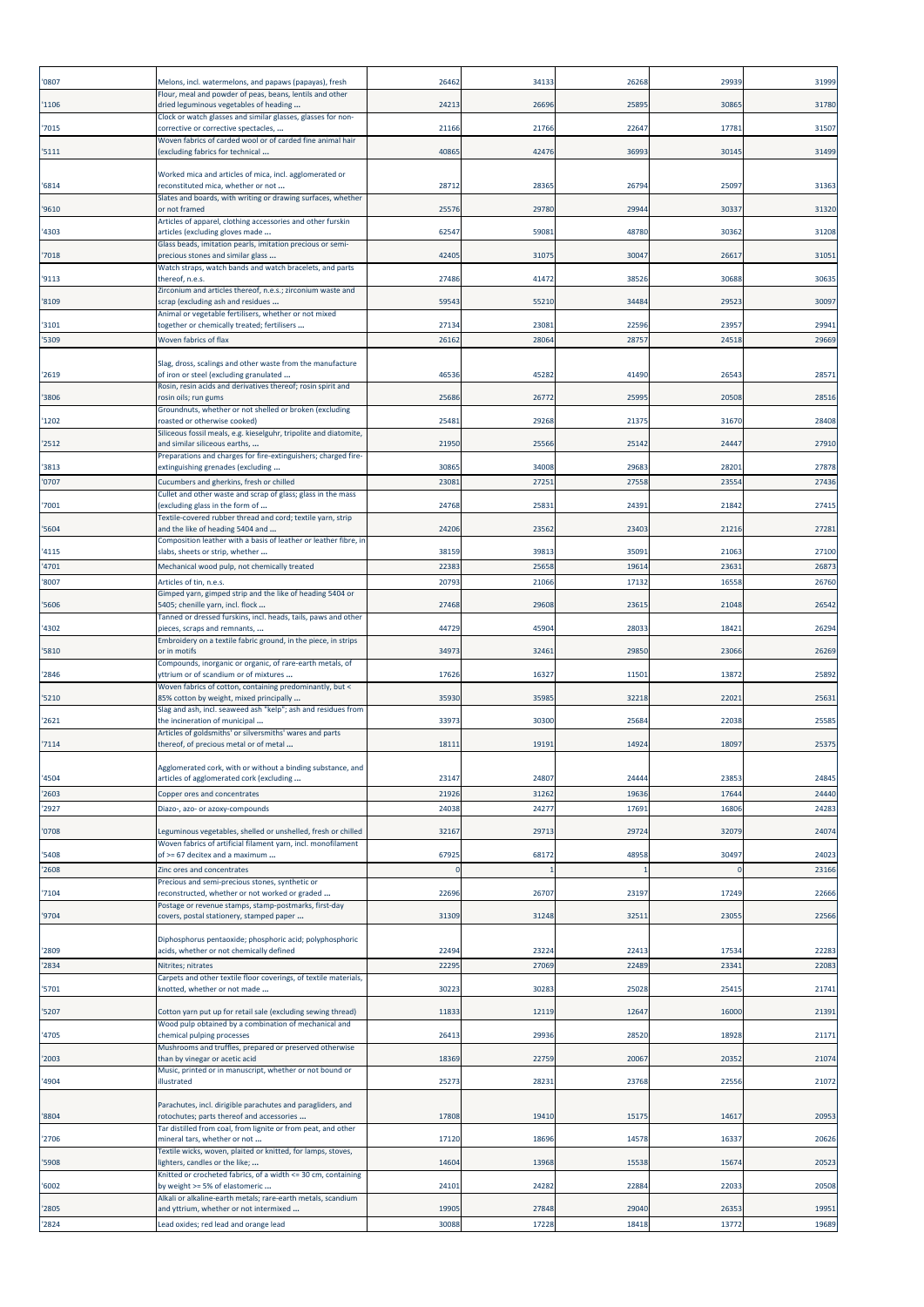| 2614  | Titanium ores and concentrates                                                                     | 2465  | 3951  | 1582  | 219   | 19414 |
|-------|----------------------------------------------------------------------------------------------------|-------|-------|-------|-------|-------|
| 1201  | Soya beans, whether or not broken                                                                  | 5512  | 70452 | 32282 | 21335 | 19304 |
|       | Photographic paper, paperboard and textiles, sensitised,                                           |       |       |       |       |       |
| 3703  | unexposed<br>Textile fabrics coated with gum or amylaceous substances, of                          | 2874  | 27015 | 22735 | 19416 | 19113 |
| 5901  | a kind used for the outer covers                                                                   | 15124 | 16965 | 15454 | 14058 | 18908 |
| '0908 | Nutmeg, mace and cardamoms                                                                         | 1129  | 13723 | 13486 | 18309 | 18844 |
|       | Leather further prepared after tanning or crusting "incl.                                          |       |       |       |       |       |
| 4113  | parchment-dressed leather", of goats                                                               | 40279 | 41717 | 37656 | 26336 | 18751 |
| 2606  | Aluminium ores and concentrates<br>Yarn of artificial staple fibres (excluding sewing thread and   | 1413  | 15114 | 12017 | 1362  | 18718 |
| '5510 | yarn put up for retail sale)                                                                       | 19509 | 17954 | 14956 | 12543 | 18639 |
|       | Tools, tool bodies, tool handles, broom or brush bodies and                                        |       |       |       |       |       |
| 4417  | handles, of wood; boot or shoe<br>Bars and rods of stainless steel, hot-rolled, in irregularly     | 15943 | 17167 | 14928 | 15172 | 18608 |
| 7221  | wound coils                                                                                        | 20333 | 17805 | 15039 | 12810 | 18523 |
|       |                                                                                                    |       |       |       |       |       |
| '3825 | Residual products of the chemical or allied industries, n.e.s.;<br>municipal waste; sewage sludge; | 2305  | 22057 | 18821 | 17490 | 18253 |
|       | Parts, trimmings and accessories for umbrellas and sun                                             |       |       |       |       |       |
| '6603 | umbrellas of heading 6601 or for walking                                                           | 1608  | 21542 | 14941 | 1455  | 18193 |
| '8905 | Light-vessels, fire-floats, dredgers, floating cranes, and other<br>vessels the navigability of    | 8285  | 17703 | 51731 | 16037 | 18170 |
|       |                                                                                                    |       |       |       |       |       |
|       | Master alloys of copper (excluding phosphorus-copper                                               |       |       |       |       |       |
| '7405 | compounds "copper phosphide" containing                                                            | 688   | 7348  | 6340  | 7111  | 17919 |
| 1204  | Linseed, whether or not broken<br>Yarn of man-made staple fibres, put up for retail sale           | 15298 | 15060 | 17307 | 1681  | 17836 |
| '5511 | (excluding sewing thread)                                                                          | 15680 | 13799 | 13113 | 15732 | 17359 |
|       | Wool grease and fatty substances derived therefrom, incl.                                          |       |       |       |       |       |
| 1505  | anolin                                                                                             | 1294  | 16058 | 13146 | 12107 | 16811 |
| 3211  | <b>Prepared driers</b><br>Tin waste and scrap (excluding ash and residues from the                 | 19803 | 25828 | 21890 | 18089 | 16792 |
| '8002 | manufacture of tin of heading 2620,                                                                | 11785 | 11639 | 11169 | 11620 | 16715 |
|       | Dolomite, whether or not calcined or sintered, incl. dolomite                                      |       |       |       |       |       |
| '2518 | roughly trimmed or merely cut,                                                                     | 18889 | 18100 | 18689 | 13539 | 16681 |
| 4406  | Railway or tramway sleepers "cross-ties" of wood                                                   | 1838  | 18537 | 12971 | 17911 | 16531 |
|       | Lead waste and scrap (excluding ashes and residues from                                            |       |       |       |       |       |
| 7802  | lead production "heading No 2620",                                                                 | 24089 | 16693 | 18254 | 11674 | 16405 |
| 9611  | Hand-operated date, sealing or numbering stamps, and the                                           | 17591 | 18422 | 15916 | 15284 | 16310 |
| '0301 | ike; hand-operated composing sticks<br>Live fish                                                   | 1927  | 16466 | 15461 | 15604 | 16258 |
| 1004  | Oats                                                                                               | 1198  | 14528 | 14682 | 13929 | 15901 |
|       | Hydroxide and peroxide of magnesium; oxides, hydroxides                                            |       |       |       |       |       |
| 2816  | and peroxides, of strontium or barium                                                              | 15196 | 13984 | 10700 | 11822 | 15738 |
| '5101 | Wool, neither carded nor combed                                                                    | 6433  | 19553 | 15782 | 12059 | 15720 |
| 4907  | Unused postage, revenue or similar stamps of current or new<br>issue in the country in which they  | 455   | 7767  | 17797 | 16038 | 15405 |
|       | Linoleum, whether or not cut to shape; floor coverings                                             |       |       |       |       |       |
| '5904 | consisting of a coating or covering                                                                | 3926  | 32571 | 23153 | 16871 | 15352 |
| '9618 | Tailors' dummies and other lay figures, automata and other<br>animated displays used for shop      | 2018  | 21148 | 18514 | 15598 | 15271 |
|       | Sewing thread of man-made staple fibres, whether or not put                                        |       |       |       |       |       |
| '5508 | up for retail sale                                                                                 | 1856  | 21283 | 19370 | 20089 | 15168 |
|       | Mixed alkylbenzenes and mixed alkylnaphthalenes produced                                           |       |       |       |       |       |
| 3817  | by the alkylation of benzene and naphthalene                                                       | 18068 | 1514. | 1242  | 1384  | 15042 |
| 8904  | Tugs and pusher craft                                                                              | 43872 | 44743 | 9721  | 12278 | 14992 |
|       | Granite, porphyry, basalt, sandstone and other monumental                                          |       |       |       |       |       |
| '2516 | or building stone, whether or not                                                                  | 12889 | 12909 | 12602 | 13468 | 14952 |
| '0906 | Cinnamon and cinnamon-tree flowers<br>Ties, bow ties and cravats of textile materials (excluding   | 10168 | 11349 | 11152 | 15553 | 14838 |
| '6215 | knitted or crocheted)                                                                              | 37384 | 34138 | 30199 | 17272 | 14784 |
|       | Tantalum and articles thereof, n.e.s.; tantalum waste and                                          |       |       |       |       |       |
| 8103  | scrap (excluding ash and residues<br>Time of day recording apparatus and apparatus for             | 10902 | 12561 | 12921 | 13476 | 14545 |
| '9106 | measuring, recording or otherwise indicating                                                       | 1373  | 12028 | 11634 | 12577 | 14330 |
|       | Waste, parings and scrap of soft rubber and powders and                                            |       |       |       |       |       |
| 4004  | granules obtained therefrom<br>Terry towelling and similar woven terry fabrics, tufted textile     | 14342 | 14381 | 17363 | 14764 | 13791 |
| 5802  | fabrics (excluding narrow woven                                                                    | 1737  | 14995 | 15138 | 13752 | 13779 |
|       | Halogenated, sulphonated, nitrated or nitrosated derivatives                                       |       |       |       |       |       |
| '2908 | of phenols or phenol-alcohols                                                                      | 18760 | 18783 | 18734 | 20365 | 13705 |
| '2840 | Borates; peroxoborates "perborates"<br>Acetals and hemiacetals, whether or not with other oxygen   | 7429  | 7875  | 6836  | 6911  | 13521 |
| 2911  | function, and their halogenated,                                                                   | 13933 | 15933 | 17549 | 10858 | 13231 |
|       | Quartz (excluding natural sands); quartzite, whether or not                                        |       |       |       |       |       |
| 2506  | roughly trimmed or merely cut,<br>Cases for wrist-watches, pocket-watches and other watches,       | 10275 | 11994 | 10186 | 9214  | 13214 |
| '9111 | incl. stop-watches, of heading 9101                                                                | 16906 | 8609  | 7478  | 6573  | 13076 |
|       |                                                                                                    |       |       |       |       |       |
| '3205 | Colour lakes (other than Chinese or Japanese lacquer and<br>paints); preparations based on colour  | 1403  | 13754 | 12535 | 11633 | 12801 |
|       | Maps and hydrographic or similar charts of all kinds, incl.                                        |       |       |       |       |       |
| 4905  | atlases, wall maps, topographical                                                                  | 14455 | 14891 | 13130 | 11466 | 12667 |
| 9602  | Worked vegetable or mineral carving material and articles of<br>these materials n.e.s; moulded     | 11886 | 12811 | 10810 | 9713  | 12501 |
|       | Waste of man-made staple fibres, incl. noils, yarn waste and                                       |       |       |       |       |       |
| 5505  | garnetted stock                                                                                    | 1709  | 19146 | 13240 | 8349  | 12386 |
| 7206  | Iron and non-alloy steel in ingots or other primary forms<br>excluding remelting scrap ingots,     | 6478  | 10853 | 8306  | 6879  | 12376 |
|       | Halogenated, sulphonated, nitrated or nitrosated derivatives                                       |       |       |       |       |       |
| 2913  | of cyclic polymers of aldehydes                                                                    | 9506  | 8413  | 12047 | 12275 | 12317 |
| 2610  | Chromium ores and concentrates                                                                     | 24404 | 34753 | 29971 | 11942 | 12091 |
| 5506  | Synthetic staple fibres, carded, combed or otherwise<br>processed for spinning                     | 13026 | 13852 | 12374 | 11107 | 12051 |
|       |                                                                                                    |       |       |       |       |       |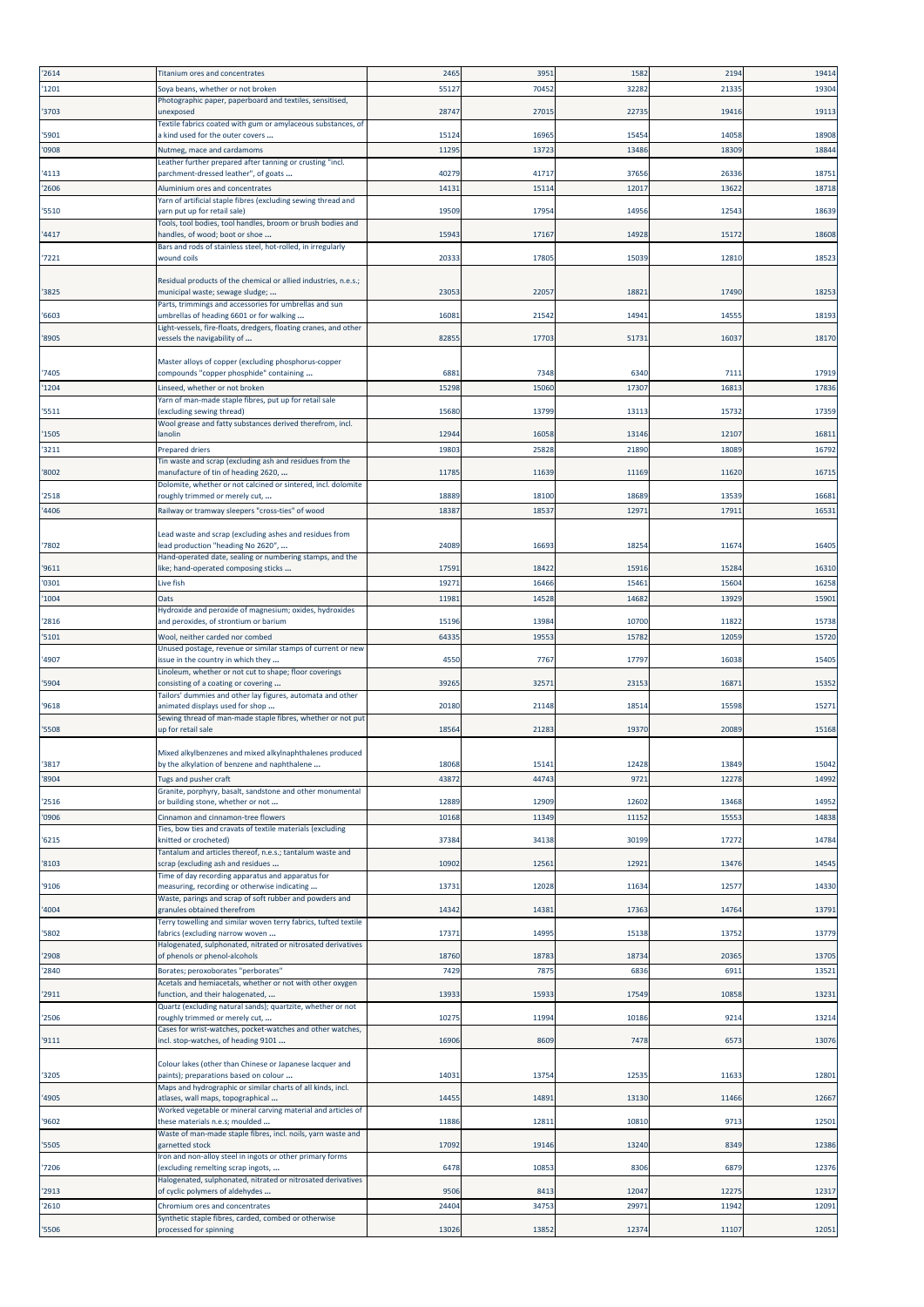| '6310          | Used or new rags, scrap twine, cordage, rope and cables and<br>worn-out articles thereof, of textile            | 1963           | 18418         | 13774         | 1287         | 11962          |
|----------------|-----------------------------------------------------------------------------------------------------------------|----------------|---------------|---------------|--------------|----------------|
|                | Headbands, linings, covers, hat foundations, hat frames,                                                        |                |               |               |              |                |
| '6507          | peaks and chinstraps, for headgear<br>Plaits and similar products of plaiting materials, whether or             | 9346           | 10025         | 9267          | 10320        | 11760          |
| '4601          | not assembled into strips; plaiting                                                                             | 11983          | 10629         | 8869          | 9994         | 11747          |
| '6504          | Hats and other headgear, plaited or made by assembling<br>strips of any material, whether or not                | 11695          | 12236         | 14606         | 1088         | 11420          |
| '7319          | Sewing needles, knitting needles, bodkins, crochet hoods,<br>embroidery stilettos and similar                   | 13107          | 14552         | 13609         | 1262         | 11326          |
|                | Raw furskins, incl. heads, tails, paws and other pieces or                                                      |                |               |               |              |                |
| '4301<br>'2832 | cuttings suitable for use in furriery<br>Sulphites; thiosulphates                                               | 31668<br>10260 | 37112<br>9159 | 4174<br>9076  | 8128<br>7976 | 11115<br>11077 |
|                | Degras; residues resulting from the treatment of fatty                                                          |                |               |               |              |                |
| '1522          | substances or animal or vegetable waxes<br>Walking sticks, seat-sticks, whips, riding-crops and the like        | 8680           | 10670         | 8530          | 752          | 10490          |
| '6602          | (excluding measure walking sticks,                                                                              | 9541           | 8986          | 8937          | 9142         | 10477          |
|                | Worked slate and articles of slate or of agglomerated slate                                                     |                |               |               |              |                |
| '6803          | (excluding slate granules, chippings                                                                            | 10030          | 1115          | 9062          | 919          | 10355          |
| '2509          | Chalk<br>Marble, travertine, ecaussine and other calcareous                                                     | 1540           | 8656          | 6367          | 703          | 10014          |
| '2515          | monumental or building stone of an apparent                                                                     | 14178          | 21038         | 11602         | 727          | 9969           |
| '5905          | <b>Textile wallcoverings</b><br>Mineral or chemical phosphatic fertilisers (excluding those in                  | 1328           | 10184         | 9637          | 9353         | 9940           |
| '3103          | tablets or similar forms, or                                                                                    | 14404          | 7661          | 7080          | 10895        | 9863           |
|                | Swords, cutlasses, bayonets, lances and similar arms and                                                        |                |               |               |              |                |
| '9307          | parts thereof, and scabbards and sheaths<br>Carded or combed yarn of fine animal hair (excluding that of        | 10239          | 11362         | 1048          | 1097         | 9788           |
| '5108          | wool or that put up for retail                                                                                  | 4721           | 6122          | 7599          | 7417         | 9505           |
| '2526          | Natural steatite, whether or not roughly trimmed or merely<br>cut, by sawing or otherwise, into                 | 1157           | 10095         | 8973          | 8330         | 9463           |
|                | Roots and tubers of manioc, arrowroot, salep, Jerusalem                                                         |                |               |               |              |                |
| '0714          | artichokes, sweet potatoes and similar                                                                          | 5829           | 7878          | 8412          | 9154         | 9220           |
| '5605          | Metallised yarn, whether or not gimped, being textile yarn, or<br>strip or the like of heading                  | 10063          | 10948         | 10675         | 769          | 8877           |
|                | Clock movements, complete and assembled (excluding watch                                                        |                |               |               |              |                |
| '9109          | movements)<br>Base metals, silver or gold, clad with platinum, not further                                      | 7877           | 8894          | 6980          | 6199         | 8877           |
| '7111          | worked than semi-manufactured                                                                                   | 4401           | 4979          | 4326          | 531          | 8813           |
| '2810<br>'2819 | Oxides of boron; boric acids<br>Chromium oxides and hydroxides                                                  | 4020<br>761    | 3846<br>9586  | 3763<br>10045 | 4101<br>7914 | 8773<br>8604   |
|                | Instrument panel clocks and clocks of a similar type for                                                        |                |               |               |              |                |
| '9104          | vehicles, aircraft, vessels and other                                                                           | 22728          | 21775         | 2163          | 9434         | 8490           |
| '1404<br>'9604 | Vegetable products, n.e.s.<br>Hand sieves and hand riddles (excluding colanders)                                | 5019<br>5742   | 6265<br>6454  | 6264<br>5540  | 6435<br>652  | 8452<br>8408   |
|                | Reclaimed rubber in primary forms or in plates, sheets or                                                       | 11800          | 12752         | 12084         | 8725         |                |
| '4003          | strip<br>Hoopwood; split poles; piles, pickets and stakes of wood,                                              |                |               |               |              | 8222           |
| '4404          | pointed but not sawn lengthwise;                                                                                | 7909           | 12650         | 10424         | 7033         | 8086           |
| '5007          | Woven fabrics of silk or of silk waste<br>Woven fabrics of cotton, containing predominantly, but <              | 23426          | 19291         | 12710         | 8468         | 7854           |
| '5212          | 85% cotton by weight, other than those<br>Fine or coarse animal hair, neither carded nor combed                 | 8453           | 7984          | 6824          | 620          | 7577           |
| '5102          | (excluding wool, hair and bristles used                                                                         | 4010           | 5064          | 4119          | 4614         | 7549           |
| '9108          | Watch movements, complete and assembled                                                                         | 4729           | 477           | 4869          | 5431         | 7529           |
| '2801          | Fluorine, chlorine, bromine and iodine<br>Pigs', hogs' or boars' bristles and hair; badger hair and other       | 1161           | 7750          | 8748          | 668          | 7520           |
| '0502          | brush making hair; waste of                                                                                     | 9780           | 9024          | 6848          | 6240         | 7183           |
| '9601          | Worked ivory, bone, tortoiseshell, horn, antlers, coral,<br>mother-of-pearl and other animal carving            | 6099           | 7956          | 6434          | 5461         | 7166           |
| '3201          | Tanning extracts of vegetable origin; tannins and their salts,<br>ethers, esters and other derivatives          | 5228           | 6104          | 6432          | 8038         | 7051           |
|                | Limestone flux; limestone and other calcareous stone, of a                                                      |                |               |               |              |                |
| '2521          | kind used for the manufacture of<br>Silk waste, incl. cocoons unsuitable for reeling, yarn waste                | 5245           | 6719          | 6180          | 5528         | 6970           |
| '5003          | and garnetted stock<br>Plans and drawings for architectural, engineering, industrial,                           | 7268           | 9922          | 6115          | 5509         | 6959           |
| '4906          | commercial, topographical or                                                                                    | 9097           | 13221         | 10562         | 6990         | 6940           |
| '3805          | Gum, wood or sulphate turpentine and other terpenic oils<br>produced by the distillation or other               | 4233           | 5428          | 6480          | 642          | 6900           |
|                | Articles of natural cork (excluding cork in square or                                                           |                |               |               |              |                |
| '4503          | rectangular blocks, plates, sheets or<br>Mica, whether or not rifted into sheets or splittings; mica            | 8098           | 8254          | 7691          | 6436         | 6888           |
| '2525          | waste<br>Filing cabinets, card-index cabinets, paper trays, paper rests,                                        | 6608           | 6763          | 6602          | 5705         | 6838           |
| '8304          | pen trays, office-stamp stands                                                                                  | 10495          | 9648          | 8062          | 7553         | 6787           |
| '1208          | Flours and meals of oil seeds or oleaginous fruits (excluding<br>mustard)                                       | 5116           | 4897          | 6713          | 9194         | 6653           |
|                |                                                                                                                 |                |               |               |              |                |
| '5803          | Gauze (excluding narrow woven fabrics of heading 5806)<br>Artificial staple fibres, carded, combed or otherwise | 3066           | 4250          | 4416          | 3884         | 6539           |
| '5507          | processed for spinning<br>Stranded wire, cables, plaited bands and the like, of                                 | 6081           | 6161          | 6104          | 5011         | 6517           |
| '7614          | aluminium (excluding such products electrically                                                                 | 4557           | 6352          | 5440          | 8279         | 6356           |
|                | Peel of citrus fruit or melons, incl. watermelons, fresh, frozen,                                               | 3941           | 4599          | 4757          | 5385         | 6297           |
| '0814          | dried or provisionally preserved                                                                                |                |               |               |              |                |
| '5201          | Cotton, neither carded nor combed                                                                               | 16660          | 16192         | 7534          | 6681         | 6087           |
|                | Travel sets for personal toilet, sewing or shoe or clothes                                                      |                |               | 8349          |              |                |
| '9605<br>3803  | cleaning (excluding manicure sets)<br>Tall oil, whether or not refined                                          | 8775<br>1388   | 7407<br>14117 | 10226         | 6289<br>622  | 6045<br>6006   |
|                | Bismuth and articles thereof, n.e.s.; bismuth waste and scrap                                                   |                |               |               |              |                |
| '8106<br>'1802 | excluding ash and residues containing<br>Cocoa shells, husks, skins and other cocoa waste                       | 5692<br>3747   | 6984<br>3747  | 5648<br>4014  | 425<br>5702  | 5934<br>5890   |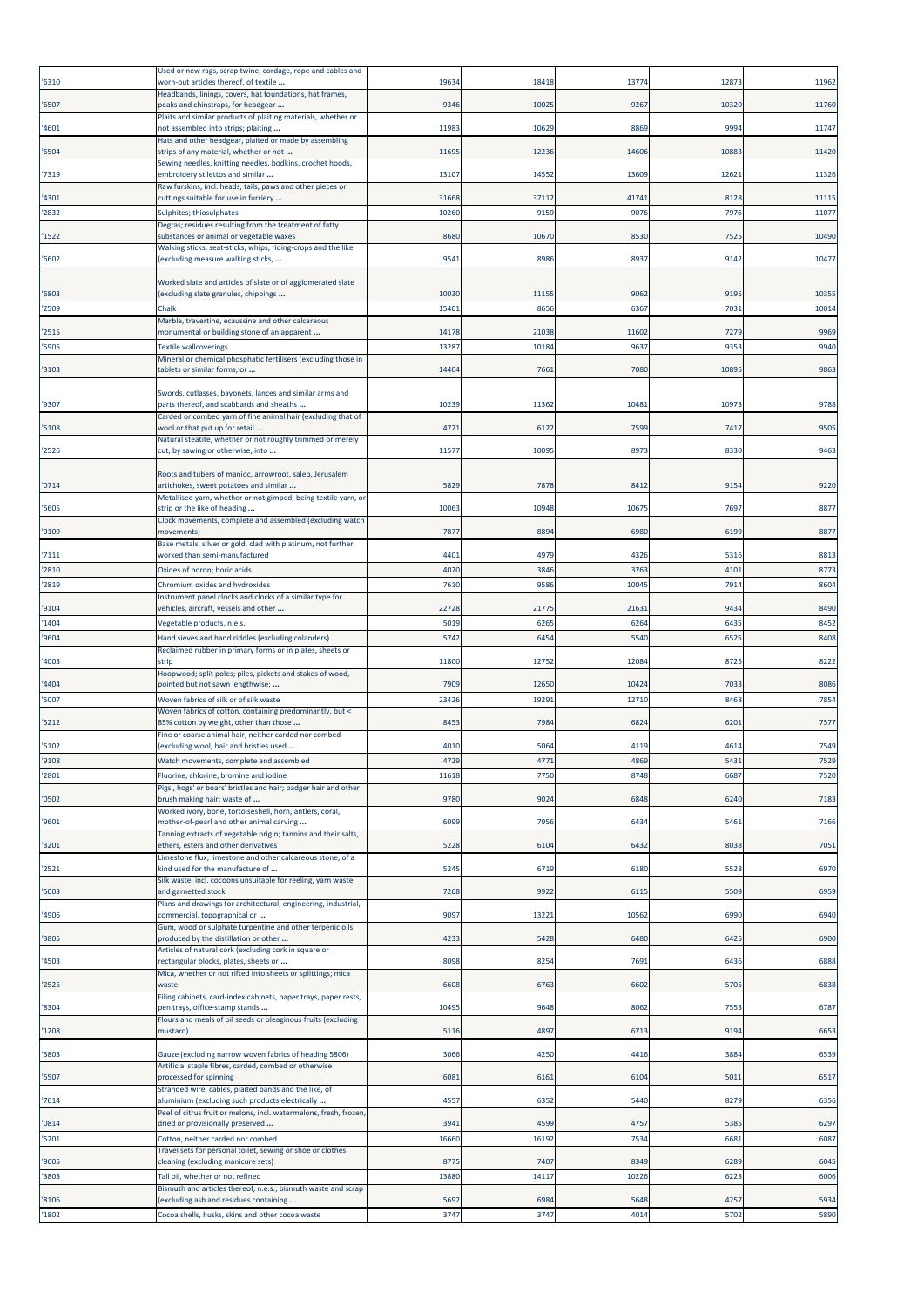| '5106          | Carded wool yarn (excluding that put up for retail sale)                                                                                                            | 7250         | 6808         | 5375         | 474          | 5862         |
|----------------|---------------------------------------------------------------------------------------------------------------------------------------------------------------------|--------------|--------------|--------------|--------------|--------------|
| '0507          | Ivory, tortoiseshell, whalebone and whalebone hair, horns,<br>antlers, hooves, nails, claws and                                                                     | 4030         | 2210         | 3246         | 4965         | 5562         |
| '2613          | Molybdenum ores and concentrates<br>Musical boxes, fairground organs, mechanical street organs,                                                                     | 3086         | 40013        | 4605         | 470          | 5384         |
| '9208          | mechanical singing birds, musical                                                                                                                                   | 6293         | 4796         | 6594         | 560          | 5342         |
| '7109          | Base metals or silver, clad with gold, not further worked than<br>semi-manufactured                                                                                 | 9753         | 5980         | 7715         | 299          | 5319         |
| '0907          | Cloves, whole fruit, cloves and stems<br>Vulcanised rubber thread and cord (excluding ungimped                                                                      | 4923         | 4480         | 3901         | 5638         | 5259         |
| '4007          | single thread with a diameter of > 5                                                                                                                                | 2818         | 4383         | 4084         | 4478         | 5212         |
| '4017          | Hard rubber, e.g. ebonite, in all forms, incl. waste and scrap;<br>articles of hard rubber, n.e.s.                                                                  | 6508         | 7703         | 5395         | 5475         | 5207         |
| '1508          | Groundnut oil and its fractions, whether or not refined, but<br>not chemically modified                                                                             | 3519         | 3844         | 2719         | 3322         | 5189         |
| '0711          | Vegetables provisionally preserved, e.g. by sulphur dioxide<br>gas, in brine, in sulphur water                                                                      | 4434         | 4093         | 3659         | 615          | 5106         |
| '5204          | Cotton sewing thread, whether or not put up for retail sale                                                                                                         | 4537         | 4266         | 3637         | 511          | 5007         |
| '2829          | Chlorates and perchlorates; bromates and perbromates;<br>iodates and periodates                                                                                     | 5208         | 4905         | 4390         | 425          | 4960         |
| '2513          | Pumice stone; emery; natural corundum, natural garnet and<br>other natural abrasives, whether                                                                       | 5809         | 5986         | 7147         | 5772         | 4794         |
| '5804          | Tulles and other net fabrics (excluding woven, knitted or<br>crocheted fabrics); lace in the piece,                                                                 | 12955        | 9035         | 6873         | 4830         | 4785         |
| '5002          | Raw silk "non-thrown"                                                                                                                                               | 5569         | 3426         | 3226         | 493          | 4764         |
| '5310          | Woven fabrics of jute or of other textile bast fibres of heading<br>5303                                                                                            | 3098         | 3045         | 2840         | 2824         | 4708         |
| '4114          | Chamois leather, incl. combination chamois leather<br>(excluding glacé-tanned leather subsequently                                                                  | 6593         | 4952         | 4266         | 4800         | 4701         |
| '4416          | Casks, barrels, vats, tubs and other coopers' products parts<br>thereof, of wood, incl. staves                                                                      | 3858         | 3760         | 4272         | 3830         | 4510         |
| '3605          | Matches (excluding pyrotechnic articles of heading 3604)                                                                                                            | 4336         | 4032         | 4137         | 3903         | 4487         |
| '7011          | Glass envelopes, incl. bulbs and tubes, open, and glass parts<br>thereof, without fittings, for                                                                     | 11141        | 7952         | 5858         | 453          | 4338         |
| '5811          | Quilted textile products in the piece, composed of one or<br>more layers of textile materials                                                                       | 6768         | 7502         | 6945         | 515          | 4298         |
| '0903          | Mate                                                                                                                                                                | 3819         | 2838         | 2478         | 5131         | 4226         |
| '2615          | Niobium, tantalum, vanadium or zirconium ores and<br>concentrates                                                                                                   | 8648         | 8284         | 5654         | 3802         | 4128         |
| '2616          | Precious-metal ores and concentrates                                                                                                                                |              |              |              | 1079         | 4096         |
| '4702          | Chemical wood pulp, dissolving grades<br>Vegetable materials of a kind used primarily for plaiting, e.g.                                                            | 23136        | 18451        | 15254        | 5838         | 3859         |
| '1401          | bamboos, rattans, reeds, rushes,                                                                                                                                    | 2958         | 4155         | 2704         | 3181         | 3805         |
| '2852          | Compounds, inorganic or organic, of mercury, whether or not<br>chemically defined (excluding amalgams)                                                              | 3569         | 3727         | 3167         | 3781         | 3590         |
| '5005          | Yarn spun from silk waste (excluding that put up for retail<br>sale)                                                                                                | 2440         | 2852         | 3304         | 3260         | 3570         |
| '7316          | Anchors, grapnels and parts thereof, of iron or steel<br>Balloons and dirigibles; gliders, hang gliders and other non-                                              | 1776         | 1828         | 1692         | 2316         | 3497         |
| '8801          | powered aircraft<br>Dust and powder of natural or synthetic precious or semi-                                                                                       | 4765         | 5113         | 2698         | 2272         | 3489         |
| '7105          | precious stones                                                                                                                                                     | 3499         | 3807         | 3618         | 285          | 3330         |
| '2006          | Vegetables, fruit, nuts, fruit-peel and other edible parts of<br>plants, preserved by sugar "drained,                                                               | 3264         | 4064         | 3371         | 2566         | 3217         |
| '6701          | Skins and other parts of birds with their feathers or down,<br>feathers, parts of feathers, down                                                                    | 2725         | 2786         | 2554         | 2692         | 2927         |
| '3807          | Wood tar; wood tar oils; wood creosote; wood naphtha;<br>vegetable pitch; brewer's pitch and similar                                                                | 4140         | 3955         | 4106         | 338          | 2901         |
| '6213          | Handkerchiefs, of which no side exceeds 60 cm (excluding<br>knitted or crocheted)                                                                                   | 4989         | 5722         | 5014         | 3484         | 2857         |
| '0104          | Live sheep and goats                                                                                                                                                | 1688         | 981          | 1930         | 2175         | 2827         |
|                | Ambergris, castoreum, civet and musk; cantharides; bile,                                                                                                            |              |              |              |              |              |
| '0510<br>'2837 | whether or not dried; glands and other<br>Cyanides, cyanide oxides and complex cyanides                                                                             | 3233<br>2553 | 4565<br>1962 | 6319<br>2328 | 13336<br>270 | 2767<br>2756 |
|                | Slate, whether or not roughly trimmed or merely cut, by                                                                                                             |              |              |              |              |              |
| '2514<br>'2802 | sawing or otherwise, into blocks or<br>Sulphur, sublimed or precipitated; colloidal sulphur                                                                         | 1957<br>1031 | 2211<br>1282 | 2048<br>2303 | 2280<br>229  | 2700<br>2609 |
| '1603          | Extracts and juices of meat, fish or crustaceans, molluscs and<br>other aquatic invertebrates                                                                       | 5704         | 5145         | 7247         | 4986         | 2550         |
| '5306          | Flax yarn                                                                                                                                                           | 1921         | 2031         | 1677         | 1836         | 2422         |
| '6901          | Bricks, blocks, tiles and other ceramic goods of siliceous fossil<br>meals, e.g. kieselguhr, tripolite                                                              | 3615         | 2600         | 2356         | 232          | 2385         |
| '4102          | Raw skins of sheep or lambs, fresh, or salted, dried, limed,<br>pickled or otherwise preserved,                                                                     | 4275         | 4016         | 2576         | 1406         | 2383         |
| '5206          | Cotton yarn containing predominantly, but < 85% cotton by<br>weight (excluding sewing thread and                                                                    | 3817         | 4103         | 3597         | 2345         | 2359         |
| '4304          | Artificial fur and articles thereof (excluding gloves made of<br>leather and artificial fur, footware                                                               | 750          | 1324         | 1571         | 133          | 2263         |
|                | Tanned or crust hides and skins of goats or kids, pigs, reptiles                                                                                                    | 3565         | 1570         | 1870         | 833          | 2262         |
| '4106          | and other animals, without<br>Pearls, natural or cultured, whether or not worked or graded,                                                                         |              |              |              |              |              |
| '7101          | but not strung, mounted or set,                                                                                                                                     | 5243         | 5709         | 3030         | 2175         | 2204         |
| '0508          | Coral and similar materials, shells of molluscs, crustaceans or<br>echinoderms, cuttle-bone, powder<br>Other oils and their fractions, obtained solely from olives, | 1101         | 1260         | 1081         | 106          | 2158         |
| '1510          | whether or not refined, but not<br>Bitumen and asphalt, natural; bituminous or oil-shale and tar                                                                    | 1596         | 2417         | 2682         | 1529         | 2122         |
| '2714          | sands; asphaltites and asphaltic                                                                                                                                    | 1562         | 406          | 646          | 406          | 1889         |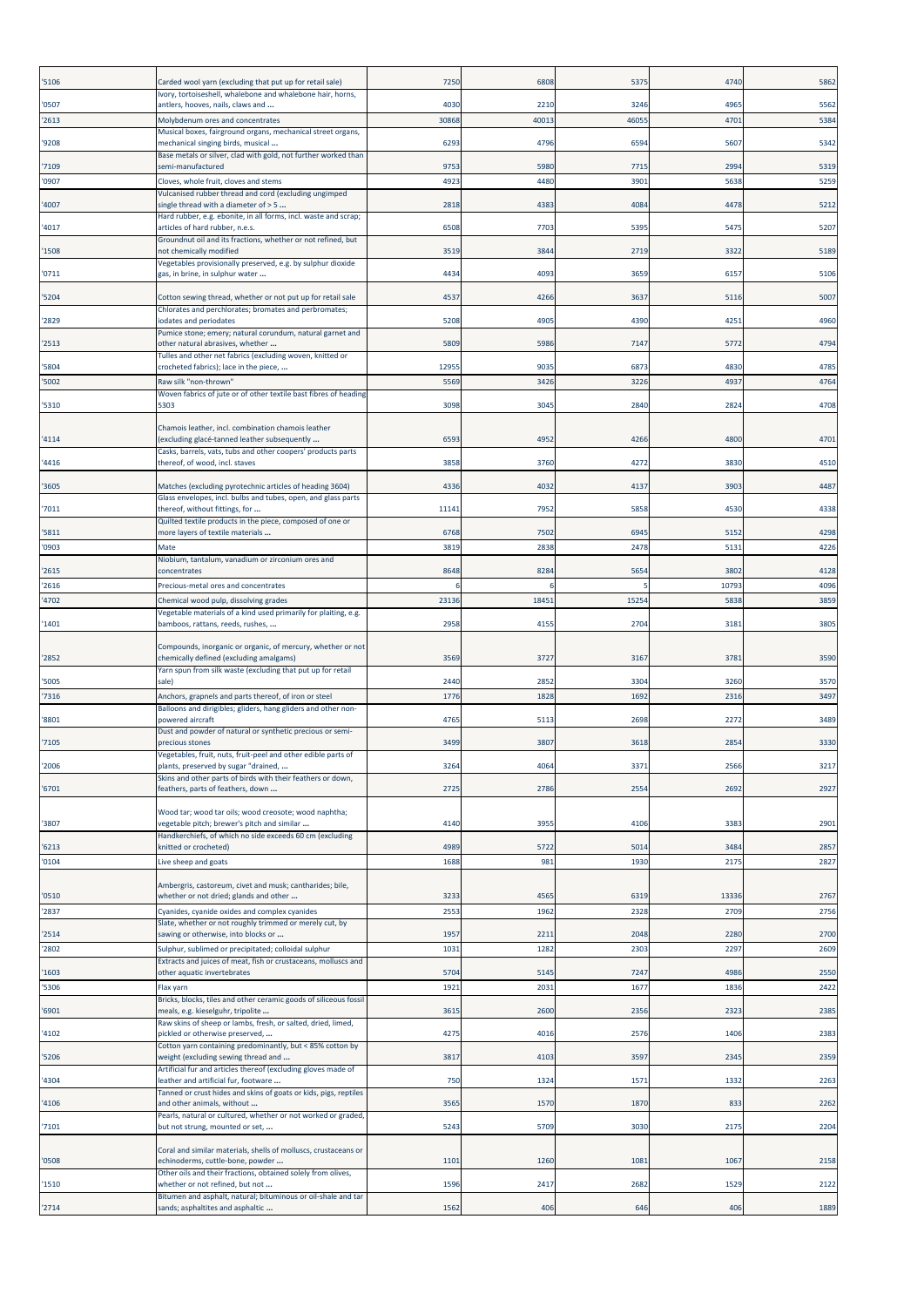| '6703          | Human hair, dressed, thinned, bleached or otherwise<br>worked; wool, other animal hair or other                          | 1880         | 2601         | 2159       | 1580       | 1814         |
|----------------|--------------------------------------------------------------------------------------------------------------------------|--------------|--------------|------------|------------|--------------|
|                | Woven fabrics of other vegetable textile fibres; woven fabrics<br>of paper yarn (excluding those                         |              |              | 1377       | 1383       |              |
| '5311<br>'2820 | Manganese oxides                                                                                                         | 1554<br>2214 | 1577<br>1291 | 739        | 858        | 1792<br>1742 |
| '5103          | Waste of wool or of fine or coarse animal hair, incl. yarn<br>waste (excluding garnetted stock,                          | 2528         | 2515         | 1845       | 1110       | 1728         |
| '1503          | Lard stearin, lard oil, oleostearin, oleo-oil and tallow oil<br>(excluding emulsified, mixed or                          | 131          | 304          | 142        | 856        | 1714         |
| '5307          | Yarn of jute or of other textile bast fibres of heading 5303                                                             | 1250         | 1178         | 1002       | 1375       | 1706         |
|                | Sets consisting of woven fabric and yarn, whether or not with<br>accessories, for making up into                         | 1791         | 1942         | 1738       | 2187       |              |
| '6308          | Coconut, abaca "Manila hemp or Musa textilis Nee", ramie,                                                                |              |              |            |            | 1700         |
| '5305          | agave and other vegetable textile<br>Leather further prepared after tanning or crusting "incl.                           | 1696         | 2460         | 3627       | 1602       | 1665         |
| '4112          | parchment-dressed leather", of sheep<br>Yarn of vegetable textile fibres; paper yarn (excluding flax                     | 3003         | 2920         | 2855       | 2245       | 1612         |
| '5308          | yarn, yarn of jute or of other                                                                                           | 2696         | 2999         | 2872       | 1766       | 1599         |
| '5301          | Flax, raw or processed, but not spun; flax tow and waste, incl.<br>yarn waste and garnetted stock                        | 1281         | 1389         | 1334       | 1159       | 1520         |
| '4206          | Articles of gut, goldbeater's skin, bladders or tendons<br>(excluding silkworm gut, sterile catgut,                      | 2045         | 1861         | 2192       | 2259       | 1479         |
| '5406          | Man-made filament yarn, put up for retail sale (excluding<br>sewing thread)                                              | 2147         | 1758         | 1244       | 1317       | 1430         |
|                |                                                                                                                          |              |              |            |            |              |
| '2602          | Manganese ores and concentrates, incl. ferruginous<br>manganese ores and concentrates, with a                            | 1760         | 2238         | 1934       | 1589       | 1413         |
| '8908          | Vessels and other floating structures for breaking up<br>Turtles' eggs, birds' nests and other edible products of animal | 3538         | 2483         | -C         | 50         | 1410         |
| '0410          | origin, n.e.s.                                                                                                           | 2252         | 1483         | 1171       | 1757       | 1372         |
| '5004          | Silk yarn (excluding that spun from silk waste and that put up<br>for retail sale)                                       | 7679         | 11393        | 1493       | 444        | 1150         |
| '2611          | Tungsten ores and concentrates                                                                                           | 731          | 1422         | 609        | 169        | 1038         |
| '2605          | Cobalt ores and concentrates<br>Antimony and articles thereof, n.e.s.; antimony waste and                                | 4744         | 2620         | 1473       | 25         | 1035         |
| '8110          | scrap (excluding ash and residues<br>Meat of horses, asses, mules or hinnies, fresh, chilled or                          | 2181         | 2176         | 1010       | 646        | 1032         |
| '0205          | frozen                                                                                                                   | 845          | 1335         | 1053       | 1142       | 995          |
| '1007          | Grain sorghum<br>Barbed wire of iron or steel; twisted hoop or single flat wire,                                         | 374          | 705          | 619        | 1023       | 970          |
| '7313          | barbed or not, and loosely                                                                                               | 589          | 694          | 575        | 666        | 953          |
| '8107          | Cadmium and articles thereof, n.e.s.; cadmium waste and<br>scrap (excluding ash and residues containing                  | 1075         | 1143         | 1482       | 1082       | 947          |
| '5501          | Synthetic filament tow as specified in Note 1 to chapter 55                                                              | 295          | 261          | 424        | 411        | 939          |
| '0812          | Fruit and nuts, provisionally preserved, e.g. by sulphur<br>dioxide gas, in brine, in sulphur                            | 782          | 612          | 982        | 604        | 935          |
|                | Silk yarn and yarn spun from silk waste, put up for retail sale;                                                         |              |              |            |            |              |
| '5006          | silkworm gut<br>Jute and other textile bast fibres, raw or processed, but not                                            | 1223         | 1244         | 907        | 940        | 912          |
| '5303          | spun; tow and waste of such fibres,                                                                                      | 560          | 729          | 409        | 408        | 842          |
| '9110          | Complete, unassembled or partly assembled watch or clock<br>movements or movement sets; incomplete                       | 3173         | 384          | 2917       | 2131       | 841          |
| '2502          | Unroasted iron pyrites                                                                                                   | 511          | 529          | 600        | 693        | 749          |
| '7203          | Ferrous products obtained by direct reduction of iron ore and<br>other spongy ferrous products,                          | 41           | 57           | 23         | 106        | 748          |
|                | Lead plates, sheets, strip and foil; lead powders and flakes                                                             |              | 85271        | 737        | 274        |              |
| '7804          | excluding grains of lead, and<br>Tapioca and substitutes therefor prepared from starch, in the                           | 85956        |              |            |            | 744          |
| '1903          | form of flakes, grains, pearls,                                                                                          | 240          | 241          | 287        | 381        | 721          |
| '2822          | Cobalt oxides and hydroxides; commercial cobalt oxides<br>Woven fabrics of metal thread and woven fabrics of             | 1853         | 2068         | 2987       | 1241       | 682          |
| '5809          | metallised yarn of heading 5605, of a kind                                                                               | 581          | 626          | 448        | 419        | 639          |
| '2604          | Nickel ores and concentrates<br>True hemp "Cannabis sativa L.", raw or processed, but not                                | 8990         | 9950         | 2294       | 191        | 637          |
| '5302          | spun; tow and waste of true hemp,<br>Borates, natural, and concentrates thereof, whether or not                          | 431          | 515          | 363        | 554        | 620          |
| '2528          | calcined, and natural boric acids                                                                                        | 105          | 106          | 267        | 100        | 619          |
| '2307          | Wine lees; argol<br>Photographic plates, film, paper, paperboard and textiles,                                           | 710          | 1097         | 855        | 677        | 567          |
| '3704          | exposed but not developed<br>Aquatic invertebrates other than crustaceans and molluscs,                                  | 386          | 310          | 340        | 395        | 562          |
| '0308          | live, fresh, chilled, frozen, dried,                                                                                     | 660          | 625          | 702        | 709        | 556          |
| '4501          | Natural cork, raw or merely surface-worked or otherwise<br>cleaned; cork waste; crushed, powdered                        | 271          | 331          | 285        | 408        | 549          |
|                | Clocks with watch movements (excluding wrist-watches,                                                                    |              |              |            |            |              |
| '9103          | pocket-watches and other watches of heading<br>Artificial filament yarn, incl. artificial monofilament of < 67           | 1975         | 728          | 632        | 413        | 424          |
| '5403          | decitex (excluding sewing thread                                                                                         | 504          | 296<br>174   | 318<br>180 | 173<br>203 | 302          |
| '5203          | Cotton, carded or combed<br>Clock and watch cases and parts thereof, n.e.s. (excluding for                               | 201          |              |            |            | 218          |
| '9112          | wrist-watches, pocket-watches<br>Garnetted stock of wool or of fine or coarse animal hair,                               | 974          | 585          | 266        | 239        | 210          |
| '5104          | neither carded nor combed<br>Artificial monofilament of >= 67 decitex and with a cross                                   | 884          | 700          | 558        | 225        | 137          |
| '5405          | sectional dimension of <= 1 mm; strip                                                                                    | 124          | 96           | 70         | 90         | 129          |
| '5113          | Woven fabrics of coarse animal hair or of horsehair<br>(excluding fabrics for technical uses of                          | 231          | 162          | 106        | 128        | 124          |
| '5805          | Hand-woven tapestries of the type Gobelin, Flanders,<br>Aubusson, Beauvais and the like, and needle-worked               | 119          | 106          | 133        | 102        | 117          |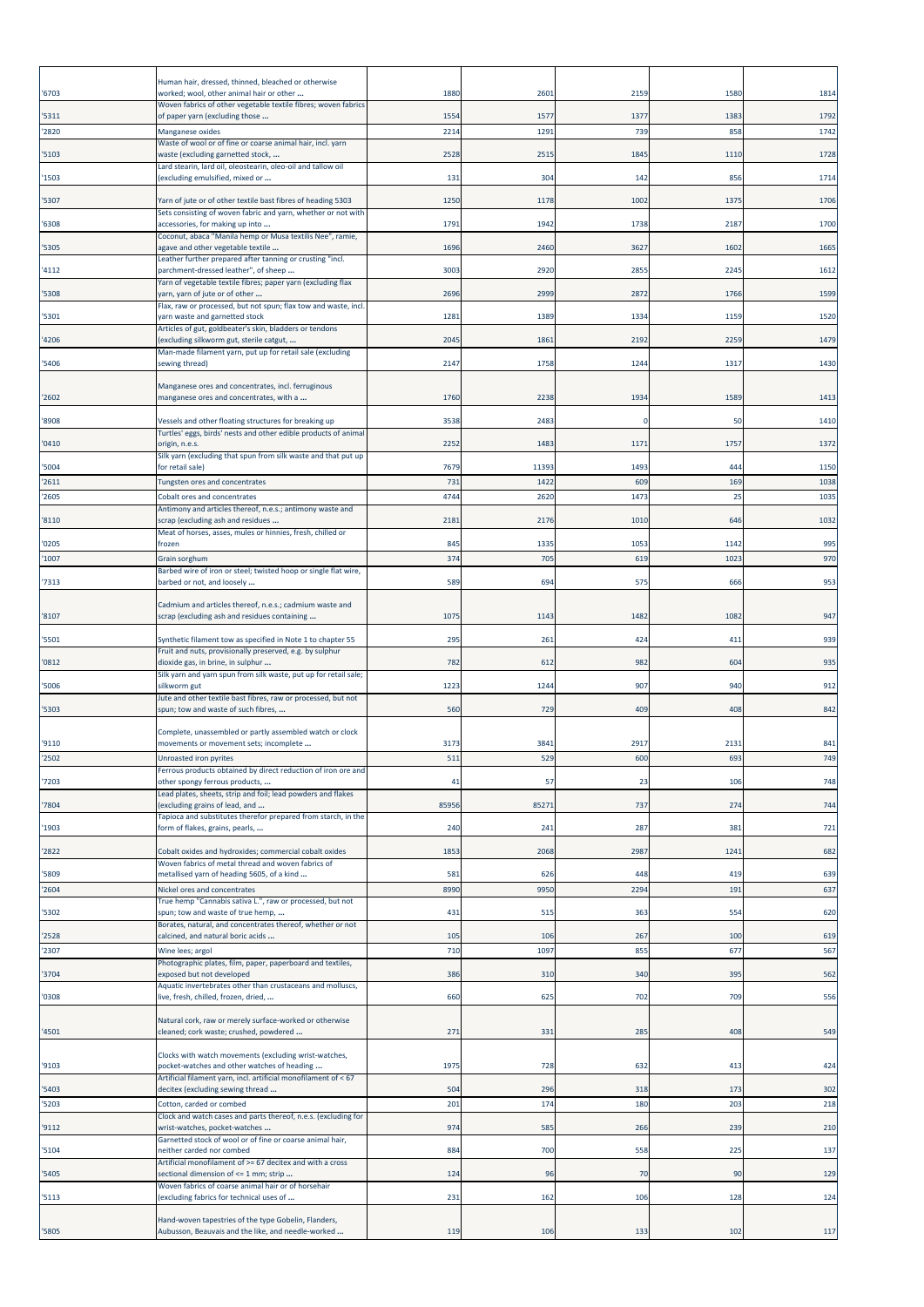| '2305          | Oilcake and other solid residues, whether or not ground or in<br>the form of pellets, resulting                               |     | 34                     | 19         | -17                        | 88                         |
|----------------|-------------------------------------------------------------------------------------------------------------------------------|-----|------------------------|------------|----------------------------|----------------------------|
| '4502          | Natural cork, debacked or roughly squared, or in square or<br>rectangular blocks, plates, sheets                              | 206 | 97                     | 106        | 213                        | 79                         |
| '2510          | Natural calcium phosphates and natural aluminium calcium<br>phosphates, natural and phosphatic                                | 273 | 131                    | 296        | 2015                       | 72                         |
| '6502          | Hat-shapes, plaited or made by assembling strips of any<br>material (excluding blocked to shape,                              | 173 | 57                     | 106        | 71                         | 62                         |
| '4105          | Tanned or crust skins of sheep or lambs, without wool on,<br>whether or not split (excluding further                          | 413 | 175                    | 86         | 232                        | 52                         |
| '0501          | Human hair, unworked, whether or not washed or scoured;<br>waste of human hair                                                | 54  | 54                     | 161        | 24                         | 42                         |
| '5110          | Yarn of coarse animal hair or of horsehair, incl. gimped<br>horsehair yarn, whether or not put                                | 333 | 590                    | 347        | 311                        | 38                         |
| '6501          | Hat-forms, hat bodies and hoods of felt, neither blocked to<br>shape nor with made brims; plateaux                            | 367 | 159                    | 214        | 62                         | 30                         |
|                |                                                                                                                               |     |                        |            |                            |                            |
| '3706          | Cinematographic film, exposed and developed, whether or<br>not incorporating soundtrack or consisting                         | 70  | 26                     | 47         | 21                         | 25                         |
| '6812          | Fabricated asbestos fibres; mixtures with a basis of asbestos<br>or with a basis of asbestos and                              |     |                        |            | $\Omega$                   | $\overline{2}$             |
| '6908          | Glazed ceramic flags and paving, hearth or wall tiles; glazed<br>ceramic mosaic cubes and the                                 |     |                        |            |                            | $\Omega$                   |
| '6503          | Felt hats and other felt headgear, made from the hat bodies,<br>hoods or plateaux of heading 6501,                            |     |                        |            | 0                          | $\mathbf 0$                |
| '7012          | Glass inners for vacuum flasks or for other vacuum vessels                                                                    |     |                        |            |                            |                            |
| '5001          | Silkworm cocoons suitable for reeling                                                                                         |     | $\Omega$               |            | $\mathbf 0$                | $\Omega$                   |
| '5502          | Artificial filament tow as specified in Note 1 to chapter 55                                                                  |     |                        |            |                            | $\Omega$                   |
| '5304          | Sisal and other textile fibres of the genus Agave, raw or<br>processed, but not spun; tow and                                 |     |                        |            | $\mathbf 0$                | $\mathbf 0$                |
| '7805          | Lead tubes, pipes and tube or pipe fittings "e.g., couplings,<br>elbows, sleeves"                                             |     |                        |            | $\mathbf 0$                | $\Omega$                   |
| '7803          | Lead bars, rods, profiles and wire, n.e.s.                                                                                    |     | $\mathbf 0$            |            | $\overline{0}$             | $\mathbf 0$                |
| '7416          | Copper springs (excluding clock and watch springs, spring<br>washers and other lock washers)                                  |     |                        |            |                            | 0                          |
| '7417          | Cooking or heating apparatus of a kind used for domestic<br>purposes, non-electric, and parts                                 |     |                        |            |                            | $\mathbf 0$                |
| '7414          | Cloth "incl. endless bands", grill and netting, of copper wire,<br>and expanded metal, of copper                              |     |                        |            |                            |                            |
| '8004          | Tin plates, sheets and strip, of a thickness of > 0,2 mm                                                                      |     |                        |            |                            | $\mathbf 0$                |
| '8005          | Tin foil of a thickness "without any backing" <= 0,2 mm,<br>whether or not printed or backed with                             |     |                        |            |                            | 0                          |
| '8006          | Tin tubes, pipes and tube or pipe fittings "e.g., couplings,<br>elbows, sleeves"                                              |     |                        |            | $\Omega$                   | $\mathbf 0$                |
| '7905          | Zinc plates, sheets, strip and foil                                                                                           |     |                        |            | $\Omega$                   | 0                          |
| '7906          | Zinc tubes, pipes and tube or pipe fittings "e.g., couplings,<br>elbows, sleeves"                                             |     |                        |            | $\Omega$                   | $\Omega$                   |
| '8710          | Tanks and other armoured fighting vehicles, motorised,<br>whether or not fitted with weapons,                                 |     |                        |            |                            |                            |
| '8524          | Records, tapes and other recorded media for sound or other<br>similarly recorded phenomena, incl.                             |     |                        |            | $\mathbf 0$                |                            |
| '8520          | Magnetic tape recorders and other sound recording<br>apparatus whether or not incorporating a                                 |     |                        |            |                            |                            |
| '8478          | Machinery for preparing or making up tobacco, not specified<br>or included elsewhere in this chapter;                         |     |                        |            |                            |                            |
|                |                                                                                                                               |     |                        |            |                            |                            |
| '8469          | Typewriters and word-processing machines (excluding<br>automatic data-processing machines and                                 |     |                        |            |                            |                            |
|                | Machinery parts not specified or included elsewhere in this                                                                   |     |                        |            |                            |                            |
| '8485<br>'3601 | chapter (excluding parts containing<br>Propellent powders                                                                     |     | $\Omega$               |            | $\mathbf 0$                | $\Omega$<br>$\mathbf 0$    |
|                |                                                                                                                               |     |                        |            |                            |                            |
| '3602          | Prepared explosives (excluding propellent powders)<br>Mineral or chemical potassic fertilisers (excluding those in            |     |                        |            | $\Omega$                   | $\mathbf 0$                |
| '3104<br>'2838 | tablets or similar forms, or in<br>Fulminates, cyanates and thiocyanates                                                      |     | O                      |            | $\Omega$                   | 0<br>$\mathbf{0}$          |
|                | Inorganic compounds, incl. distilled or conductivity water and                                                                |     |                        |            |                            |                            |
| '2851          | water of similar purity, n.e.s.;<br>Phosphides, whether or not chemically defined (excluding                                  |     |                        |            | $\Omega$                   | $\mathbf 0$                |
| '2848          | ferrophosphorus, and inorganic or                                                                                             |     |                        |            | $\Omega$                   | $\mathbf 0$                |
| '4204          | Articles for technical use, of leather or composition leather<br>Floor coverings on a base of paper or paperboard, whether or |     |                        |            | $\Omega$                   | $\mathbf 0$                |
| '4815          | not cut to size (excluding similar                                                                                            |     |                        |            | $\Omega$                   | $\mathbf 0$                |
| '4108          | Chamois leather, incl. combination chamois leather(excluding<br>glace-tanned leather subsequently                             |     |                        |            |                            |                            |
| '4109          | Patent leather and patent laminated leather; metallized<br>leather (excluding lacquered or metallized                         |     |                        |            |                            | $\mathbf 0$                |
|                | Parings and other waste of leather, parchment-dressed                                                                         |     |                        |            |                            |                            |
| '4110          | leather or composition leather, not suitable<br>Composition leather based on leather or leather fibre, in                     |     |                        |            |                            | 0                          |
| '4111          | slabs, sheets or strip, whether or<br>lon-exchangers based on polymers of heading 3901 to 3913,                               |     |                        |            |                            | $\mathbf 0$                |
| '3914          | in primary forms                                                                                                              |     |                        |            |                            | $\mathbf 0$                |
| '3910<br>'0509 | Silicones in primary forms<br>Natural sponges of animal origin                                                                |     | $\sqrt{ }$<br>$\Omega$ |            | $\mathbf 0$<br>$\Omega$    | $\mathbf 0$<br>$\mathbf 0$ |
|                | Horsehair and horsehair waste, whether or not put up as a                                                                     |     |                        |            |                            |                            |
| '0503<br>'1203 | ayer, with or without supporting<br>Copra                                                                                     | 0   | O<br>$\mathbf 0$       | $\epsilon$ | $\Omega$<br>$\overline{7}$ | $\mathbf 0$<br>$\pmb{0}$   |
|                | Jegetable materials of a kind used primarily as stuffing or as                                                                |     |                        |            |                            |                            |
| '1402          | padding, e.g. kapok, vegetable                                                                                                |     |                        |            |                            | $\mathbf 0$                |